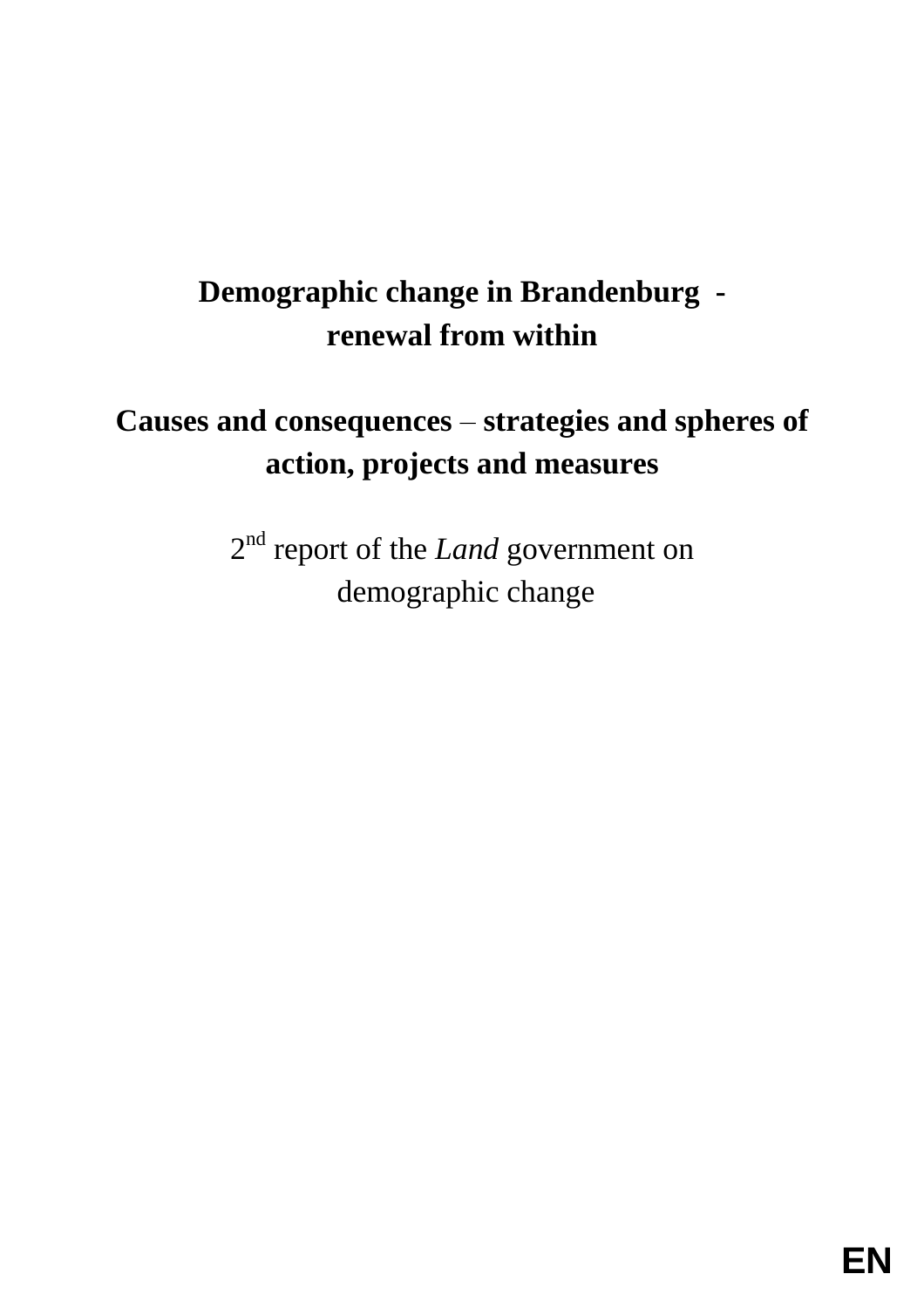**Demographic change in Brandenburg - renewal from within**

**Causes and consequences –strategies and spheres of action, projects and measures**

## **Analysis**

**Demographic change –an obligation to act**

| 1.  |                                                                              |  |
|-----|------------------------------------------------------------------------------|--|
| 1.1 |                                                                              |  |
| 1.2 |                                                                              |  |
| 1.3 |                                                                              |  |
| 2.  |                                                                              |  |
| 2.1 |                                                                              |  |
| 2.2 |                                                                              |  |
| 2.3 |                                                                              |  |
| 2.4 |                                                                              |  |
| 3.  |                                                                              |  |
| 3.1 |                                                                              |  |
| 3.2 |                                                                              |  |
| 3.3 |                                                                              |  |
| 3.4 | Policy determination by municipalities and society $-$ citizens' communities |  |
|     |                                                                              |  |
| 4.  |                                                                              |  |
| 4.1 |                                                                              |  |
| 4.2 |                                                                              |  |
| 4.3 |                                                                              |  |
| 4.4 |                                                                              |  |
| 4.5 |                                                                              |  |
| 4.6 |                                                                              |  |

\*

\* \*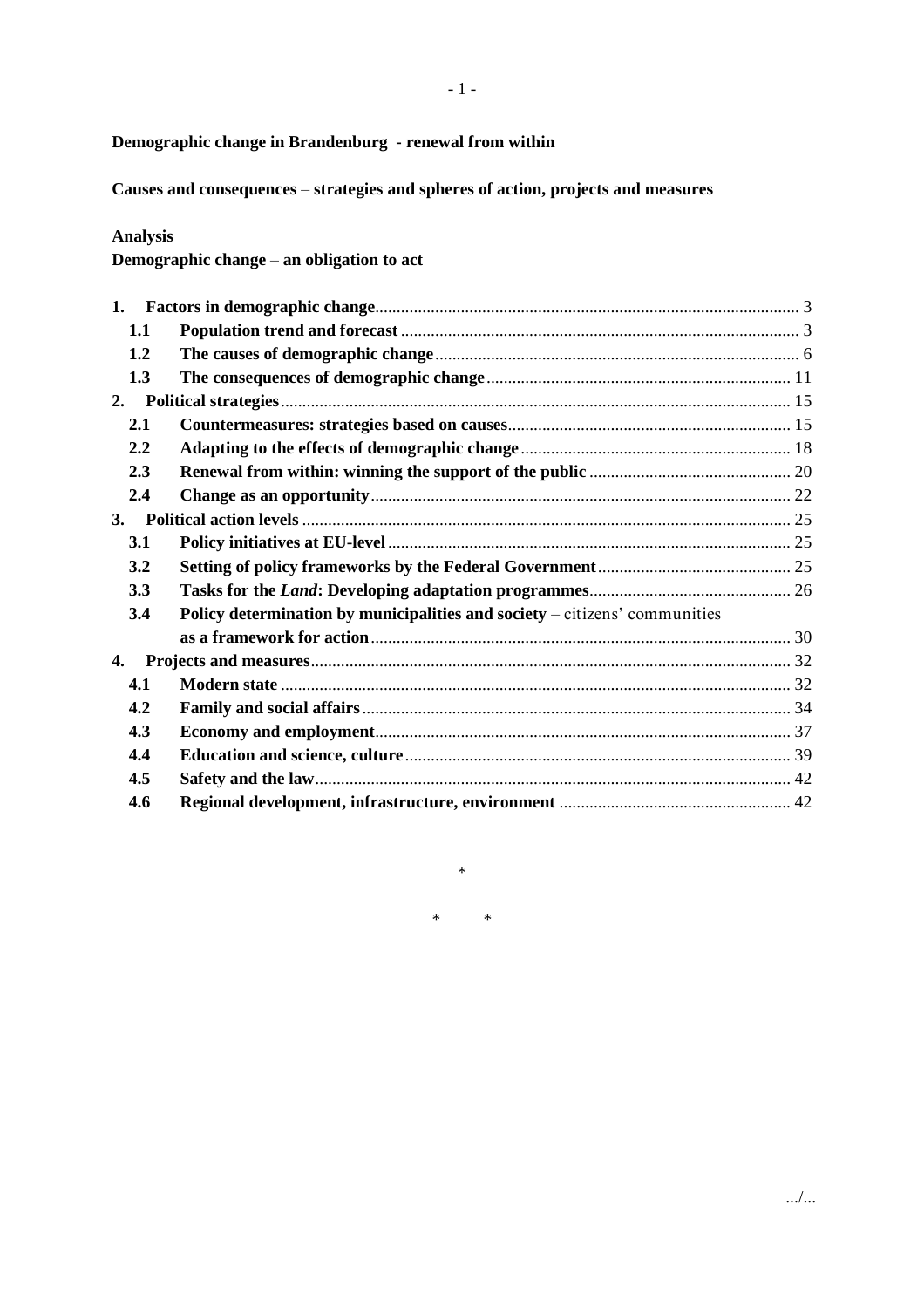#### **Demographic change –an obligation to act**

Demographic change has recently been making the headlines. The newspapers report on it almost daily, highlighting the consequences. Congresses and publications focus on the subject, mostly simply describing it, more and more often analysing it, rarely suggesting action. But what we need is action – we need to change direction.

The key demographic figures are known. Population forecasts describe trends which have been long in the making and whose consequences also can only be influenced over the long term. Historical influences, such as the world wars, the global economic crisis, the slump in the birth rate caused first by the pill and most recently following the collapse of communism, have had a lasting impact on age and social structures. When the generation born in Brandenburg in the 90s start to have families of their own, they will be less than half as numerous as their parents' generation. If ten Germans have six children today, they will have only four grandchildren in 20 to 30 years' time. Thus the demographic impact echoes down the generations: if present trends continue, Germany's population will shrink by more than a third with every generation. We can do very little to influence this trend as we cannot change the demographic past: children who were not born in the 90s cannot grow up to become parents later.

Besides the falling number of children, the demographic change in Brandenburg is characterised by large-scale migration. This massive and hence highly visible haemorrhaging of population is only one part of the story. Because young adults, women especially, make up a disproportionate share of those leaving, the next generation of parents is getting even smaller over and above the aforementioned trend.

But what is so bad about a smaller population? Purely in terms of numbers, nothing at first sight. After all, in 1950 there were 14 million fewer people living in the territory of the present Federal Republic than in 2000. But what about caring for the elderly? Today it takes five people in work to provide for two pensioners; by 2050 the ratio could be 2:1 unless we make substantial changes to our social security system, to both pay-as-you-go and funded schemes. And what about those regions where ever fewer people live? They will have more space. An apparently benign trend then, were it not for the impact on public utilities and waste disposal systems and the demands –including the entitlement mentality - on medical care, education, transport, etc.

The challenges of demographic change are the reality of the  $21<sup>st</sup>$  century. It is vital that problems that we can already discern today are tackled today. When a problem comes to light we must draw up complex solutions together with the people who are both causing the demographic change and affected by it. The possibility that it could turn out differently – which is very unlikely anyway – should not be used as an excuse for doing nothing. Anyone suggesting this is acting in a politically irresponsible fashion.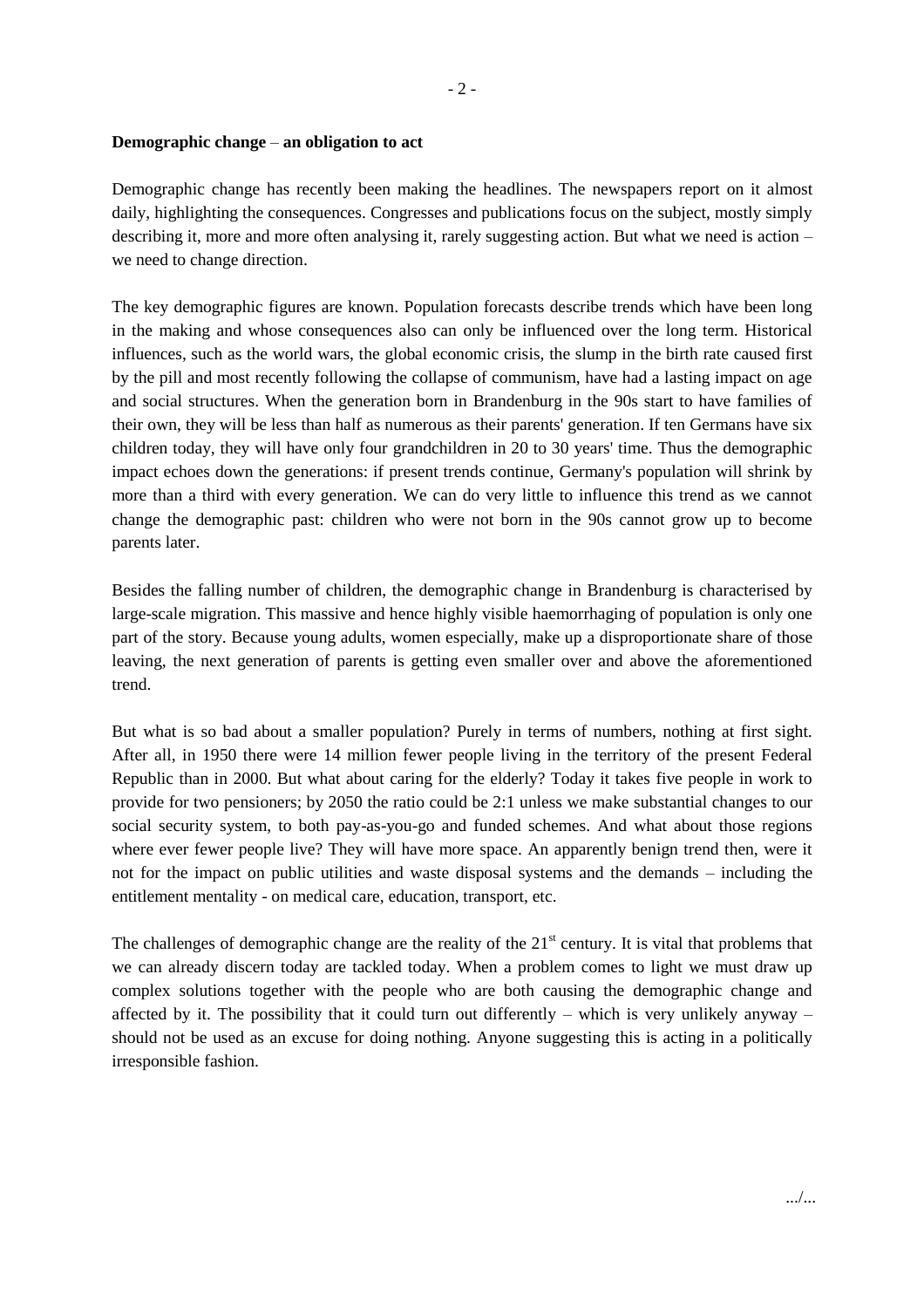# 1. **Factors in demographic change**

# 1.1 **Population trend and forecast**

The *Land* government's February 2004 report on demographic and structural economic changes in Brandenburg presented a comprehensive stock-take. This second report lays out the causes and consequences of demographic change, puts forward strategies and blueprints for tackling the causes of declining birth rates and of migration, and presents the logical conclusions which must be drawn from these demographic changes.

From 1990 to 1994 Brandenburg's population of just under 2.59 million fell by 50,000. Subsequently migration from Berlin into the surrounding areas ensured a continuing population growth up until 2000. In 2000 Brandenburg reached its highest population level with 2,602,000 inhabitants. Since then the number of incomers from Berlin has been insufficient to offset the numbers leaving. By the end of 2003 the population had declined to 2,574,500.

According to the current population forecasts for the *Land*, the population will continue to fall to about 2,411,000 by 2020. This decline of about 170,000 compared with 2002 is made up of a growing population in the area around Berlin (+54,000 inhabitants) and a simultaneous decline of 224,000 in the outer development area.

Basically, demographic change in Brandenburg is determined by four trends:

# **Births' deficit**

Even 15 years after the collapse of communism, the birth rate is still considerably  $-$  i.e. 40-50%  $$ below that needed for a stable population. The consequences have long been apparent in childcare facilities, schools and in unoccupied housing. In a few years the demographic echo of this slump in births will reach us – children who were not born after the fall of communism will not be there to form the next generation of parents.

1

The detailed report "Bericht zu den demografischen und wirtschaftsstrukturellen Veränderungen in Brandenburg" (Report on demographic and structural economic changes in Brandenburg) of February 2004 can be found at http://www.brandenburg.de/cms/media.php/1168/dgbericht.pdf.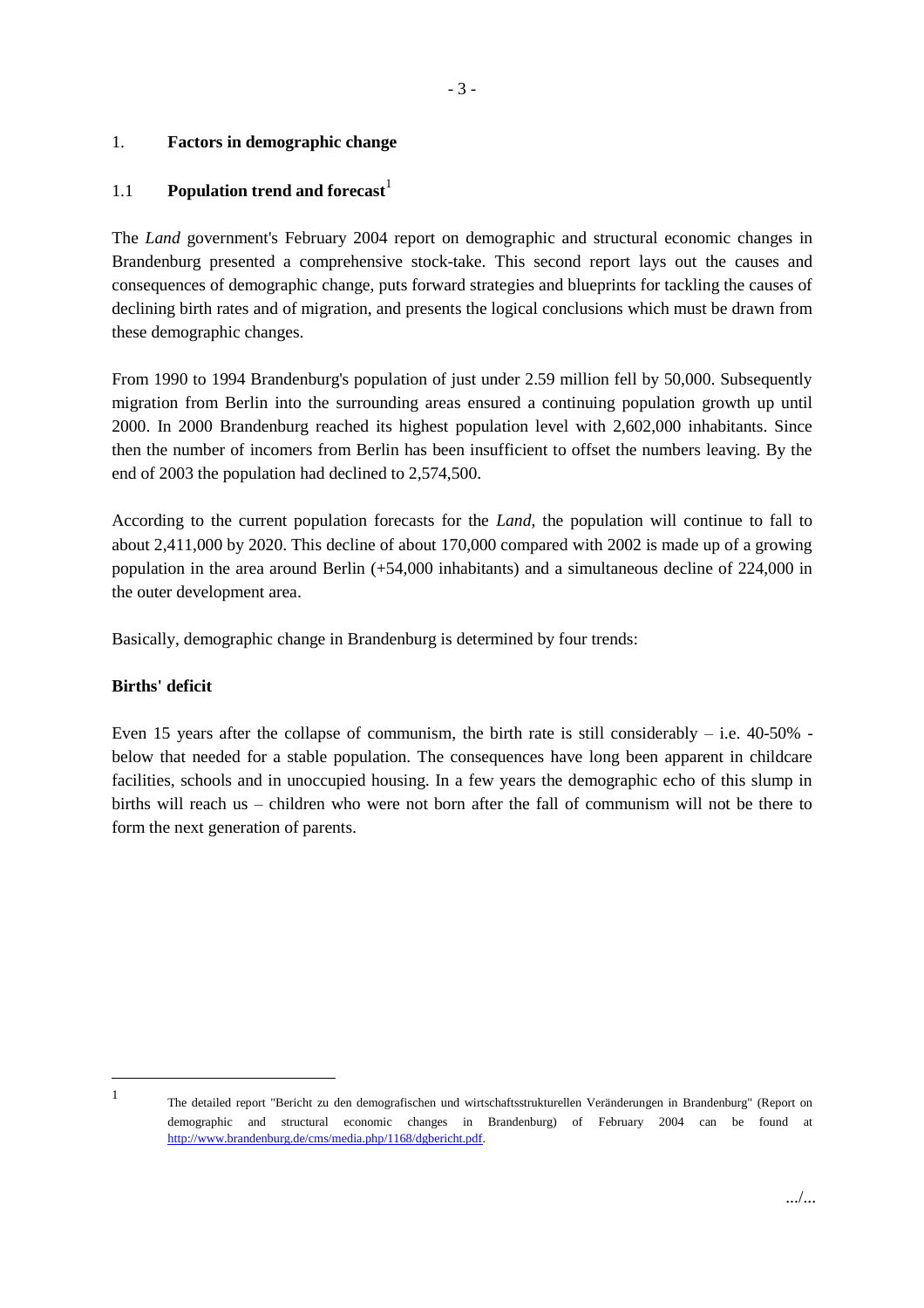

#### **Birth rate trend in Brandenburg**

(\*) Number of live births per 1,000 women aged 15-45

#### **Migration**

In 1998 the area around Berlin received the largest net influx of migrants from Berlin, almost 30,000 people. Since then, migration between Berlin and its surrounding area has settled down. The net influx from Berlin is falling continuously and was only 12,500 in 2003. In the outer development area the fall in population has been due to natural causes (more deaths than births), exacerbated by continuing high migration. With net migration of between 11,000 and 18,000 people, the outer development area of Brandenburg has been losing annually the population equivalent of a small town such as Angermünde or Zehdenick.

Overall, the east-west migration represents a considerable haemorrhaging of population for the new *Länder*. Between 1991 and 2003, 2.035 million people left east Germany for the west; 1.19 million moved in the opposite direction. For the east, this means a loss to migration of some 850,000 people. Virtually every year just under 70,000 people are leaving; a total of 860,000 since 1991. Since 1997 this has been offset less and less by incomers.

|                   | 1991      | 1992               | 1993                 | 1994   | 1995 | 1996         | 1997                                                                           | 1998   | 1999   | 2000  | 2001              | 2002                                                           | 2003     |
|-------------------|-----------|--------------------|----------------------|--------|------|--------------|--------------------------------------------------------------------------------|--------|--------|-------|-------------------|----------------------------------------------------------------|----------|
| Inward migration  | 39.074    |                    | 67.348 79.273        |        |      |              | 71.847 81.535 93.717 97.332 94.134 90.880 74.389 71.128                        |        |        |       |                   | 69.514 68.098                                                  |          |
| Outward migration | 60.712    |                    |                      |        |      |              | 62.211 67.477 56.714 62.333 68.836 68.096 67.869 71.960 66.014 71.801          |        |        |       |                   | 71.385 67.064                                                  |          |
| Balance           | $-21.638$ |                    |                      |        |      |              | 5.137 11.796 15.133 19.202 24.881 29.236 26.265 18.920                         |        |        | 8.375 | $-673$            | -1.871                                                         | 1.034    |
| <b>Births</b>     | 17.215    |                    | 13.469 12.238        | 12.443 |      |              |                                                                                |        |        |       |                   | 13.494 15.140 16.370 17.146 17.928 18.444 17.692 17.704 17.970 |          |
| Deaths            | 31.167    |                    | 29.352 29.024 28.490 |        |      |              | 27.401 27.622 26.756 26.327 26.016 26.068 25.889                               |        |        |       |                   | 26.494                                                         | 26.862   |
| Balance           |           |                    |                      |        |      |              | $-13.952$ $-15.883$ $-16.786$ $-16.047$ $-13.907$ $-12.482$ $-10.386$ $-9.181$ |        | -8.088 |       | $-7.624$ $-8.197$ | -8.790                                                         | $-8.892$ |
| Total             |           | $-35.590 - 10.746$ | -4.990               | $-914$ |      | 5.295 12.399 | 18.850                                                                         | 17.084 | 10.832 | 751   |                   | $-8.870 - 10.661$                                              | $-7.858$ |

#### **Change in population in Brandenburg between 1991 and 2003**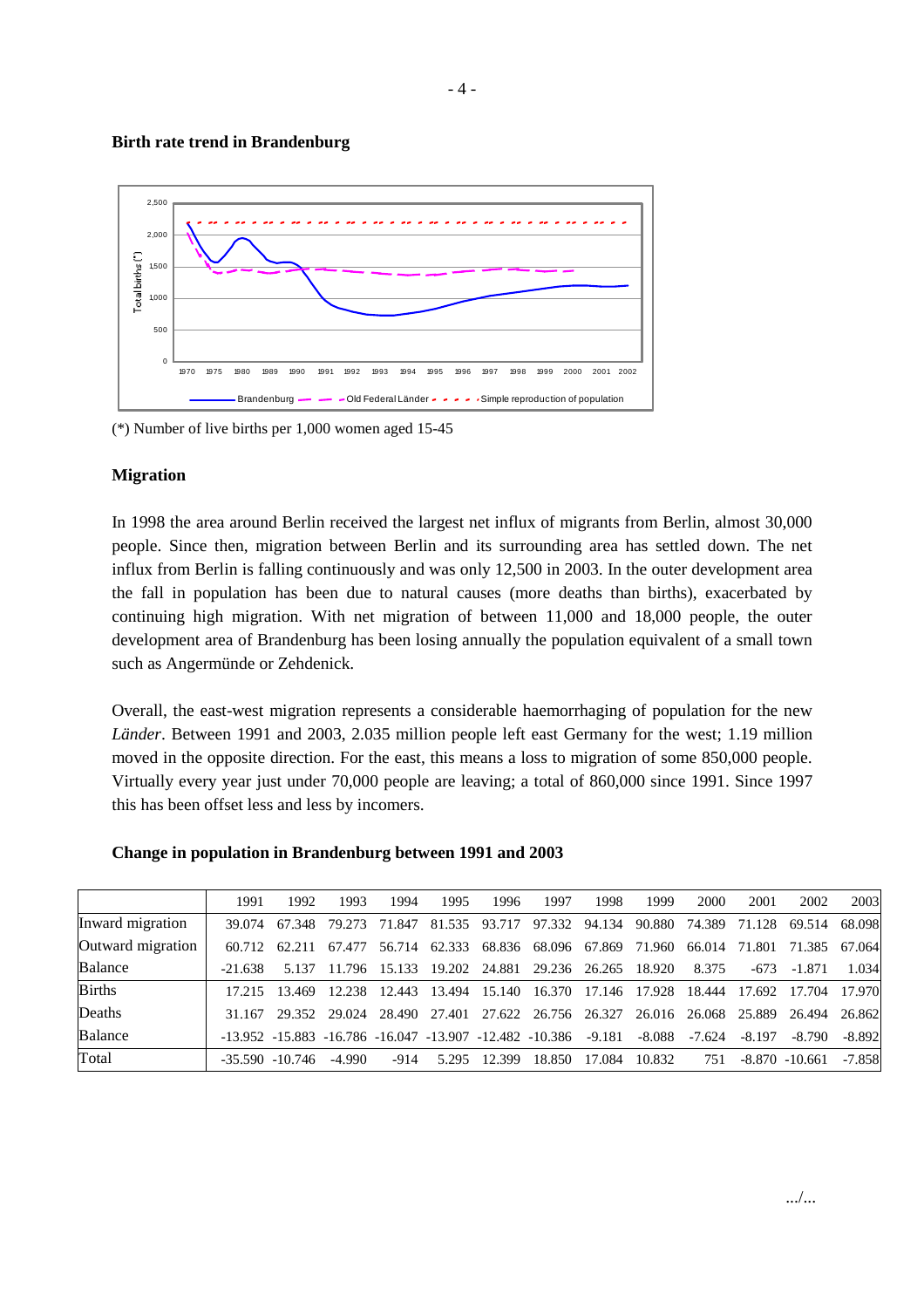Although current population forecasts for the period up to 2020 point to a renewed increase in net immigration up to 2010, this will nowhere near offset the constantly rising excess of deaths over births.

## **Ageing**

At the same time the population is getting ever older. From 1990 to 2002 the number of 65+s rose by 126,000 to 440,000 (+40%). As a proportion of the total population this group increased from 12% to 17% over the same period. In 2020 every fourth person will be a pensioner.



**Change in population of Brandenburg according to main age groups**

# **Spatial development**

The consequences of these three trends are exacerbated by a problem specific to Brandenburg: the very diverse spatial development. While some 224,000 fewer people will live in the outer development area in 2020 than now, 54,000 more people than now will live in the inner peri-urban zone. Over a 30-year period (1990-2020) the population in the peri-urban zone will increase by 236,000 (+30%), while 413,000 fewer people (-23%) will live in the outer development area. It is expected that in 2009 the population of the peri-urban zone will top 1 million for the first time. Thus the ratio of population between the peri-urban zone and the outer development area will change from 30:70 in 1990 to 40:60 in 2010. By 2050 the ratio could be 50:50.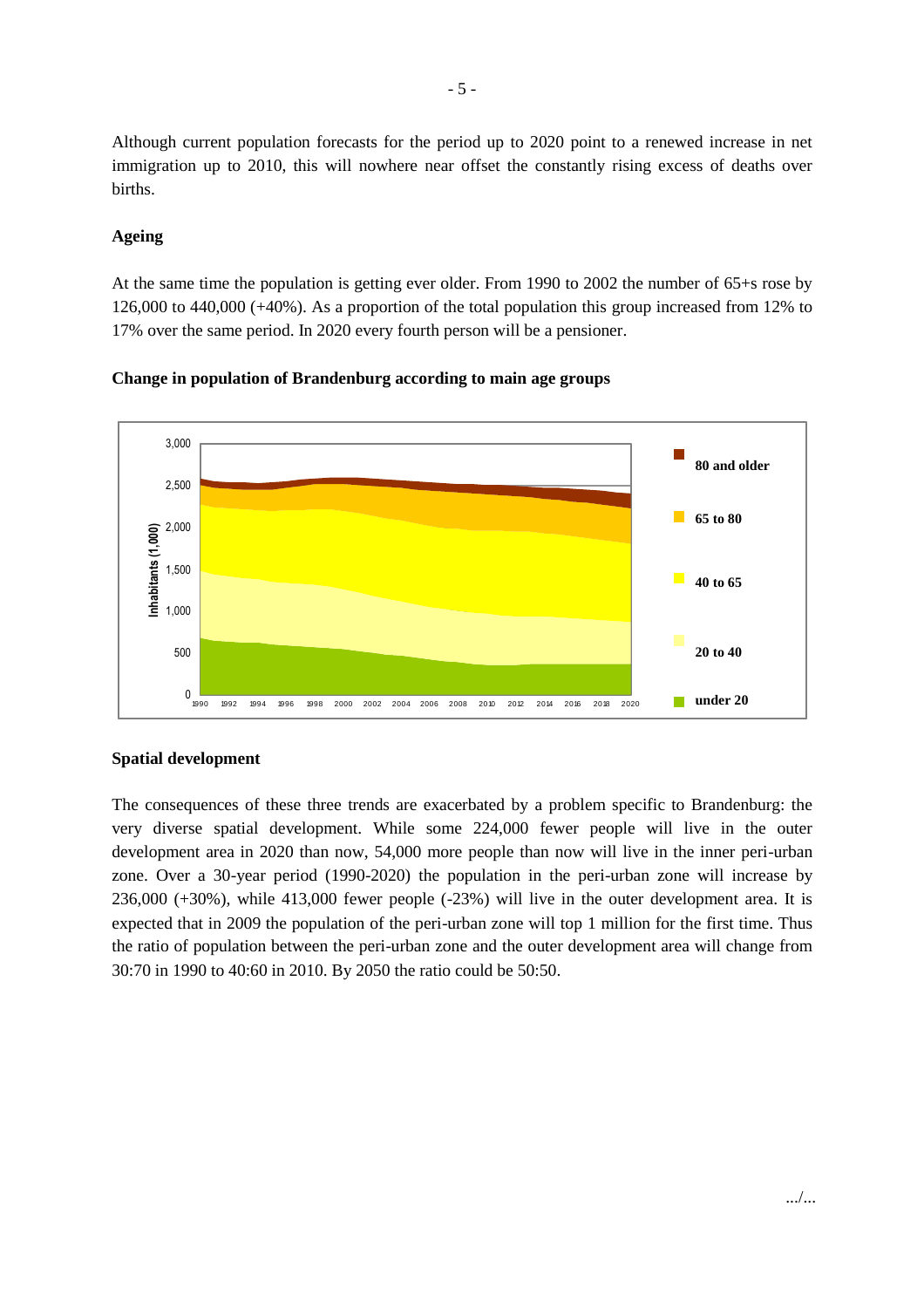

If there is no significant change in the birth rate, demographers estimate that between 2020 and 2040 Brandenburg's population will decline by a further 500,000-550,000 inhabitants, of which 350,000 in the outer development area, due solely to natural causes. Unless offset by immigration, this would mean a total population of 1,860,000 in 2040, of which 820,000 in the peri-urban zone and 1,040,000 in the outer development area.

# 1.2 **The causes of demographic change**

Demographic change in Brandenburg is essentially brought about by three factors, namely:

- much too low a birth rate to ensure replenishment of the population,
- higher life expectancy, and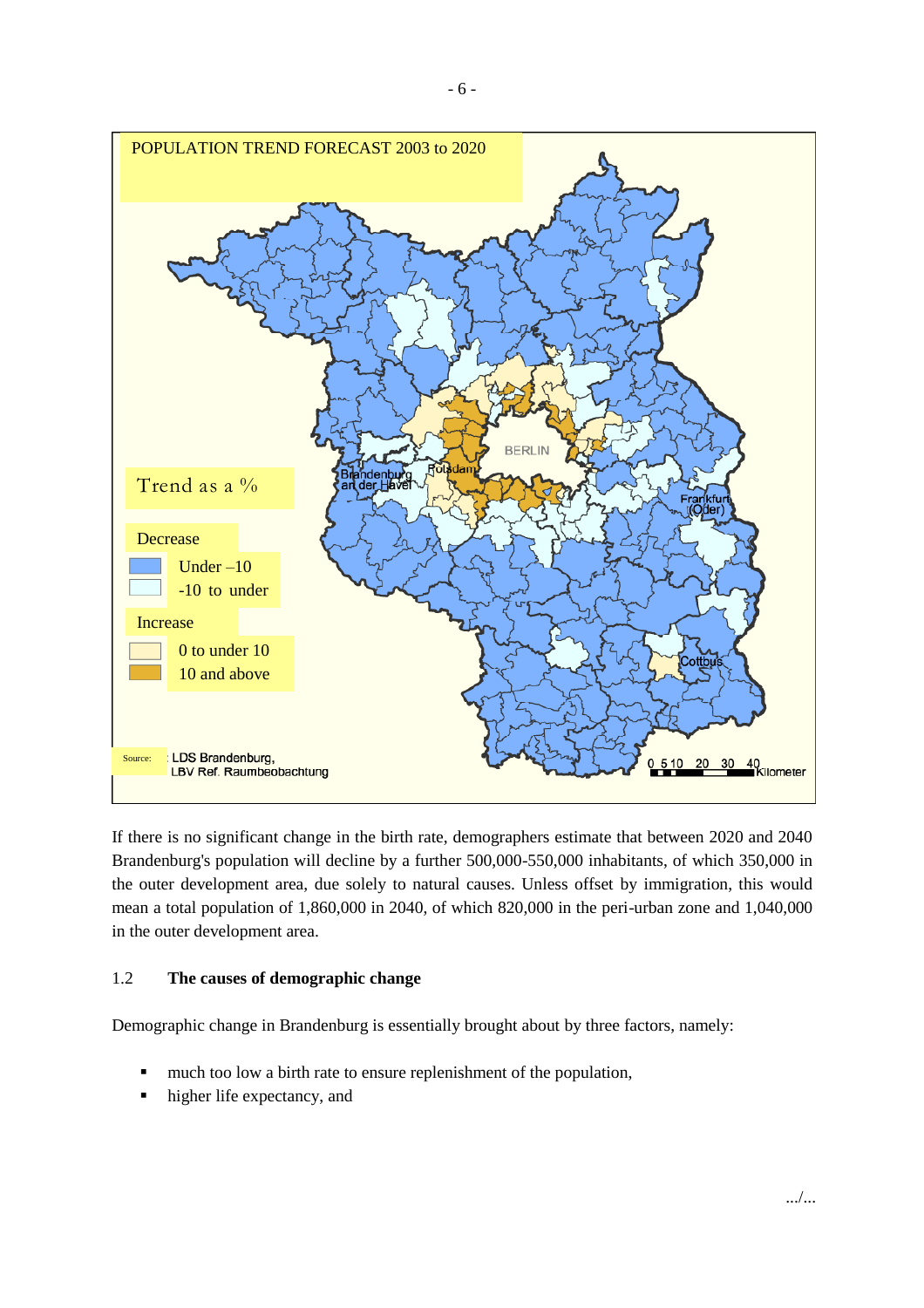the migration of, in particular, young people to other *Länder* of the Federal Republic of Germany (FRG) and internal migration from regions of the *Land* of Brandenburg which are distant from Berlin to those which are near to Berlin.

## **Fall in the birth rate**

The causes of the drop in the birth rate can be traced to: individual decisions linked to values and feelings; objective basic conditions which are subject to influence by society and, in particular, the career situation of men and women in the requisite age group for starting a family. Over the last three to four decades, the issue of establishing a family has, above all by virtue of the availability of safe means of contraception, increasingly become a matter of a conscious choice either to have children or not. Recent scientific research has highlighted the Europe-wide phenomenon, brought about by a change in social values, of the **decline in the average number of children men and women wish to have.**<sup>2</sup> German **women** in the age-group 18-35 want, on average, to have 1.74 children, which places them in last but one position in the EU. German women in this same age group do, however, occupy the leading position when it comes to women who wish to have either no children at all (17% of those questioned), or just one child (19% of those questioned).<sup>3</sup> According to recent surveys, the number of childless **men** in the new *Länder* of the FRG has also already come into line with the level applying in the west. This matches the observation that the number of children which German men aged under 35, too, wish to have, namely 1.31 children, trails a long way behind, in final position, when compared with other EU states.<sup>4</sup> The main reasons put forward by men for wanting such a small number of children are clashes with non-family interests and lack of security or, alternatively, too much responsibility<sup>5</sup>. Surveys carried out to ascertain the value appraisals of young people in Brandenburg show that only half of those questioned classified starting a family as being a "very important" value.<sup>6</sup>

The desire for self-determination with regard to the number of children people wish to have also derives from an ever greater need for individuals to take into their own hands the planning of their lives in industrial societies. "The trend towards a greater emphasis on the individual in society... has made values such as gainful employment, self-realisation and recognition outside the family ever

<sup>2</sup> European Foundation for the Improvement of Living and Working Conditions, Fertility and family issues in an enlarged Europe, Dublin 2004.

<sup>3</sup> See footnote 5.

<sup>4</sup> By way of comparison: men aged 55+ still wanted to have 2.0 children; the average number of children wanted by men under 35 in EU-15 is 2.17 (source; see footnote 5).

<sup>5</sup> Federal Office for Health, Education: Men's lives – study of life histories and family planning, page 27.

<sup>6</sup> In the hierarchy of values on which the surveys were based, the value of "Starting a family" is ranked third in the list of an overall total of seven priorities, the first two places being occupied by "Enjoying life because we only live once" and "Having a satisfying job in which I can become engrossed".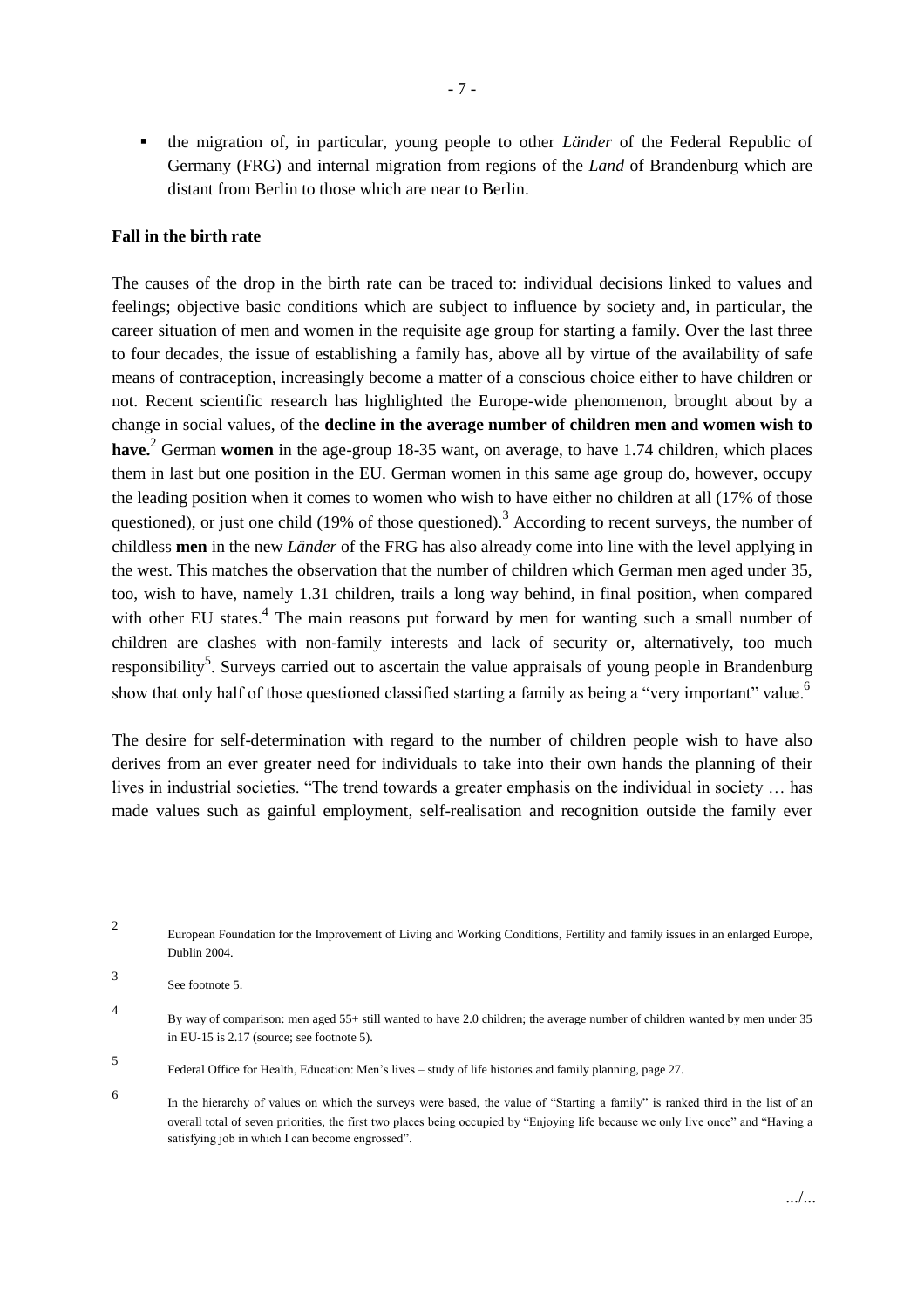more important. Life stories are no longer so closely geared to traditional social institutions, such as the family".<sup>7</sup>

Women with high educational qualifications form, on a Europe-wide basis, the largest group of women who have fewer children than they originally wished. The higher the level of education attained by women, the more often they remain childless – this observation does not (yet) apply to the same extent in the new *Länder* as it does in the western part of Germany. It is accepted that, by the year 2010, throughout the Federal Republic of Germany, every second person with a university education – both men and women – will remain childless. $8^8$ 

The number of childless individuals frequently stands at an above average level in two areas: a) those areas where it is judged to be difficult to reconcile gainful employment and family life, e.g. at the present time almost 40% of all women with a university education remain childless throughout their lives ("the career women") $\alpha$ <sup>9</sup> – whilst, in the case of men with a university education, the percentage is even higher and b) in those areas where, because people have a **relatively low** (but not very low!) income, having children would jeopardise their existing standard of living (the category of people facing competing options). $^{10}$ 

The increase in the average age of women having their first child<sup>11</sup> also has an effect on the decline in the birth rate. The latest Family Survey, carried out in  $2003^{12}$  drew attention to a particular characteristic of the new *Länder*, namely that, in comparison to mothers in the western part of the FRG, fewer mothers in the eastern part of the FRG have a second child, with the result that in the latter part of Germany, the "fertility crisis"<sup>13</sup> is proving to be not so much a "crisis in respect of the first child" as a "**crisis in respect of the second child**".<sup>14</sup> The general observation may be made that

<sup>7</sup> Federal Institute for Population Research: Population –Facts, Trends, Causes, Expectations, Second edition, 2004, page 21, www.bib-demographie.de

<sup>8</sup> Federal Institute for Population Research, 2003.

<sup>9</sup> See: Dr Juliane Roloff, Federal Institute for Population Research at the Federal Statisitical Office in Wiesbaden: "Willimproved family policies bring about an increase in birth rates in the long term?" Lecture given in November 2003 (in German).

<sup>10</sup> Loc. cit. page 27.

<sup>11</sup> In the case of Brandenburg, 1992: 26.0 years; 2002: 29.4 years (refers only to legitimate children).

<sup>12</sup> Third Family Survey carried out by the DJI on behalf of the BMFSFJ: "Partnership and starting a family, 2003".

<sup>13</sup> The term "fertility" indicates only the actual number of births which have occurred (birth rate); e.g. the fertility rate in respect of the number of living children born to every thousand women of child-bearing age between 15 and 45.

<sup>14</sup> Loc. cit. (footnote 10) Kreyenfeld/Huinink, "Going on to have a second child – major differences between east and west", page 63 (in German).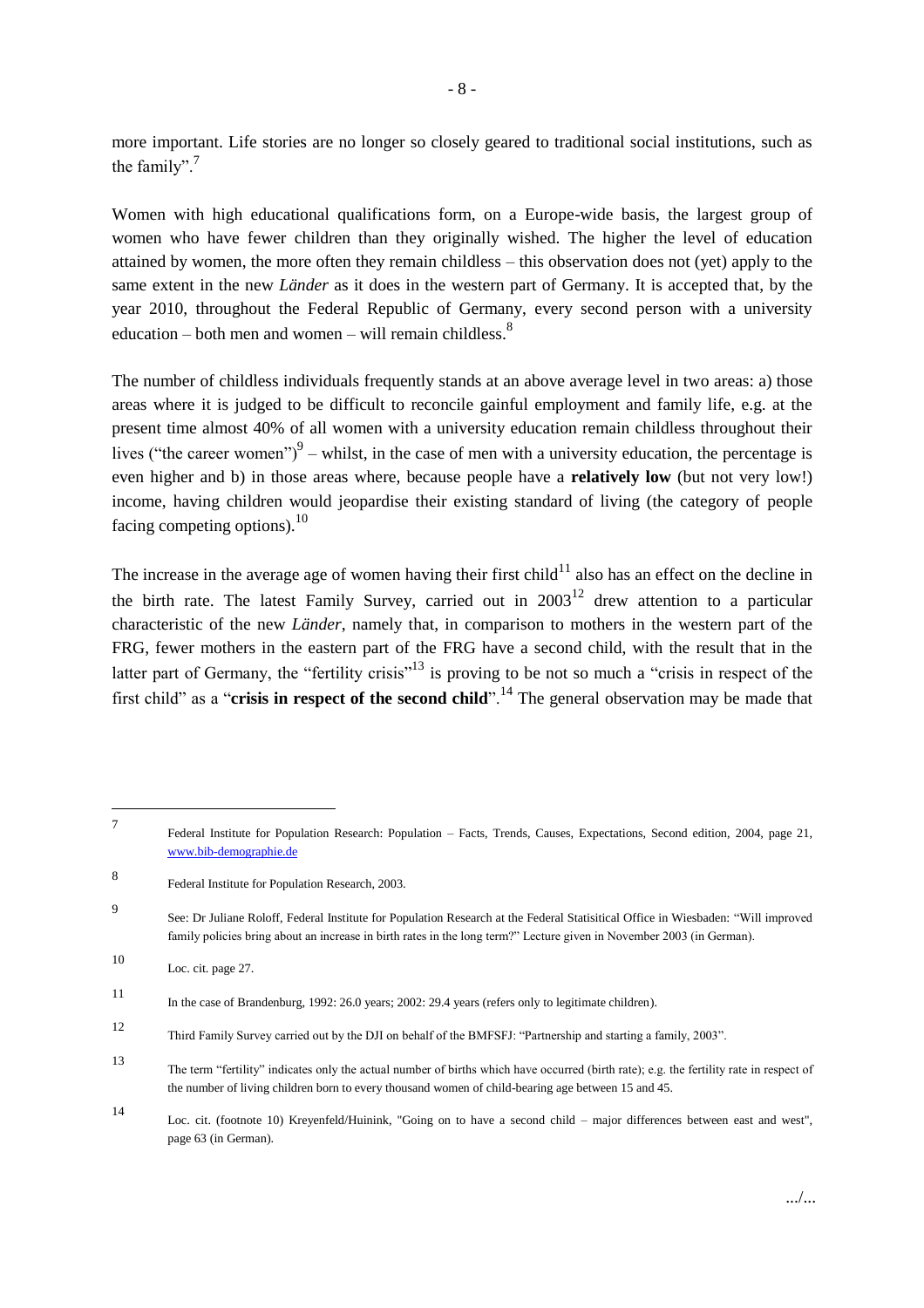the desire of parents to invest in the education of their children is leading to **a reduction in the number of children which they have.**<sup>15</sup>

Contrary to the situation in the original *Länder* of the FRG, the decline in the birth rate in Brandenburg cannot be put down to a lack of **child-care facilities**, which leads to a lack of compatibility between family life and careers for both mothers and fathers. It is rather the case that the attitude of women towards gainful employment and motherhood and the availability of child-care facilities is more in line with the situation in European states having a high employment rate of women and mothers and higher birth rates, such as Finland and France. This demonstrates that having child-care facilities of an adequate quality is, in itself, not enough to enable the areas concerned to achieve a comparably high birth rate. People clearly take the view that selective cuts in facilities, compounded by uncertainty linked to social change are factors of greater importance than the overall extent of child-care facilities.

The **drastic decline in the birth rate following German unification** has demonstrated that radical changes and deteriorations in the economic situation and the basic structural conditions affecting families, together with a change in values and different lifestyles for individuals, all have a decisive influence on the way in which the desires of young people as regards the number of children which they wish to have are realised. The negative outlook as regards future prospects for individuals, particularly in view of the loss of jobs, increasing stress at work and the loss of key benefits linked to the starting of a family, have all had a sustained influence on the line taken with regard to having children. A recent survey shows that over half of the people in Brandenburg who were questioned think that living conditions for families and children in Germany will undergo a further deterioration in the next few years. $16$ 

Economic and social crises have always impacted upon birth rates. Even today, the age pyramid still reflects the sharp falls in population brought about by the two world wars and the economic slump of the 1930s. The sharp change in the wake of the reunification of Germany ultimately led to a drop in the birth rate between 1990 and 1993 from 1.52 to 0.74, the lowest figure ever recorded on a worldwide basis; this drop reflects the radical economic and social change which took place during and after German reunification in which there was a sharp increase in the level of personal **uncertainty** felt by many people with regard to their own future.

A survey carried out by the Allensbach Institute for Polling on behalf of the Ministry of State of Baden-Württemberg comes to the conclusion that, in the case of a large majority of potential parents, **realisation of their wishes as regards the number of children they would like to have is dependent upon four factors** which are all bound up with the central theme of "security" namely:

<sup>15</sup> Hens Bertram, "Family, social change, regional development –Taking stock of family policy", Lecture given (in German) at the Conference on "Family policy as an economic factor", Berlin, 5.11.2004.

<sup>16</sup> "Perspektive Deutschland" (Prospects for Germany), 2004.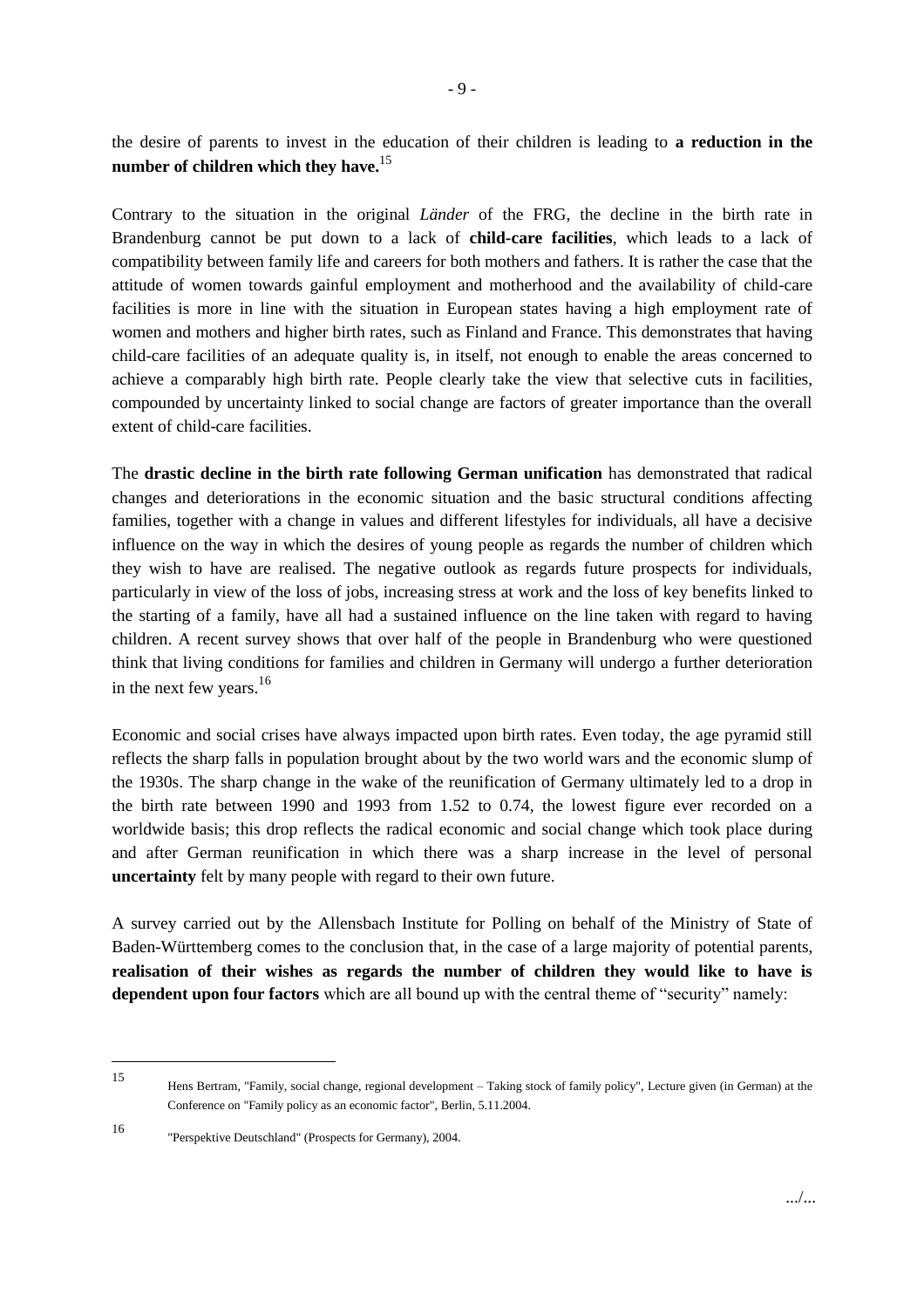- a stable relationship with a partner,
- completed education,
- $-$  job security and
- an adequate family income.<sup>17</sup>

# **Increasing life expectancy**

The ageing society, a factor which is part and parcel of demographic change, is brought about by the ever-increasing level of life expectancy. Whilst prior to 1990 there was a gulf between east and west Germany as regards life expectancy, after 1990 and within the space of barely 15 years, life expectancy for women in Brandenburg rose from 77 years to in excess of 81, whereas the equivalent figure for men rose from 69 years to over 74. Looking to the future, demographers consider that most of today's 30-year-olds will live to be more than 90. Half of the newborn children in Germany today have a good chance of living to be 100.

## **Migration**

As a result of the increase in mobility, which is economically-motivated, Brandenburg has been particularly hard-hit by **the outward migration of well-educated young people**. Young women account for the highest number of such migrants. If a large number of women of child-bearing age migrate from an area, this phenomenon is of importance not only in terms of employment policy, but also in terms of long-term regional economic policy and demographic policy. Low birth rates and a lack of potential parents bring about a further drop in the level of population.<sup>18</sup>

People migrate primarily to achieve **better working and training facilities** and **more attractive living conditions**. Migration is also brought about by impending unemployment. In the majority of cases, people attach considerable importance to the quality of jobs, the rate of pay and the prospects for improvement; these factors serve as elements which either persuade people to stay where they are or attract them to go elsewhere.

Even though, in the case of people moving from Bradenburg to live in other parts of Germany, migrants are more or less evenly balanced between men and women, in the case of young adults (aged between 18 and 24), women make up the clear majority of people migrating within Germany. In this age group almost 25% more young women than young men migrate from Brandenburg. A much larger percentage of young women than young men consider moving to live elsewhere in response to poor training and labour-market prospects (59% of young women as opposed to 41% of young men). $^{19}$ 

<sup>17</sup> Allensback Institute for Polling: Factors having an influence on the birth rate, results of a representative survey of people in the 18-44 age bracket http://www.ifd-allensbach.de/pdf/akt\_0407.pdf.

<sup>18</sup> Steffen Kröhnert, Nienke van Olst, Reiner Klingholz: "Germany 2020 –The demographic future of the nation" (in German) p. 14, Berlin Institute for Global Population and Development.

<sup>19</sup> According to a study carried out by the Institute of German Youth in 1998, quoted from Christiane Dienel et. al. www.menschenfuer-sachsen-anhalt.de.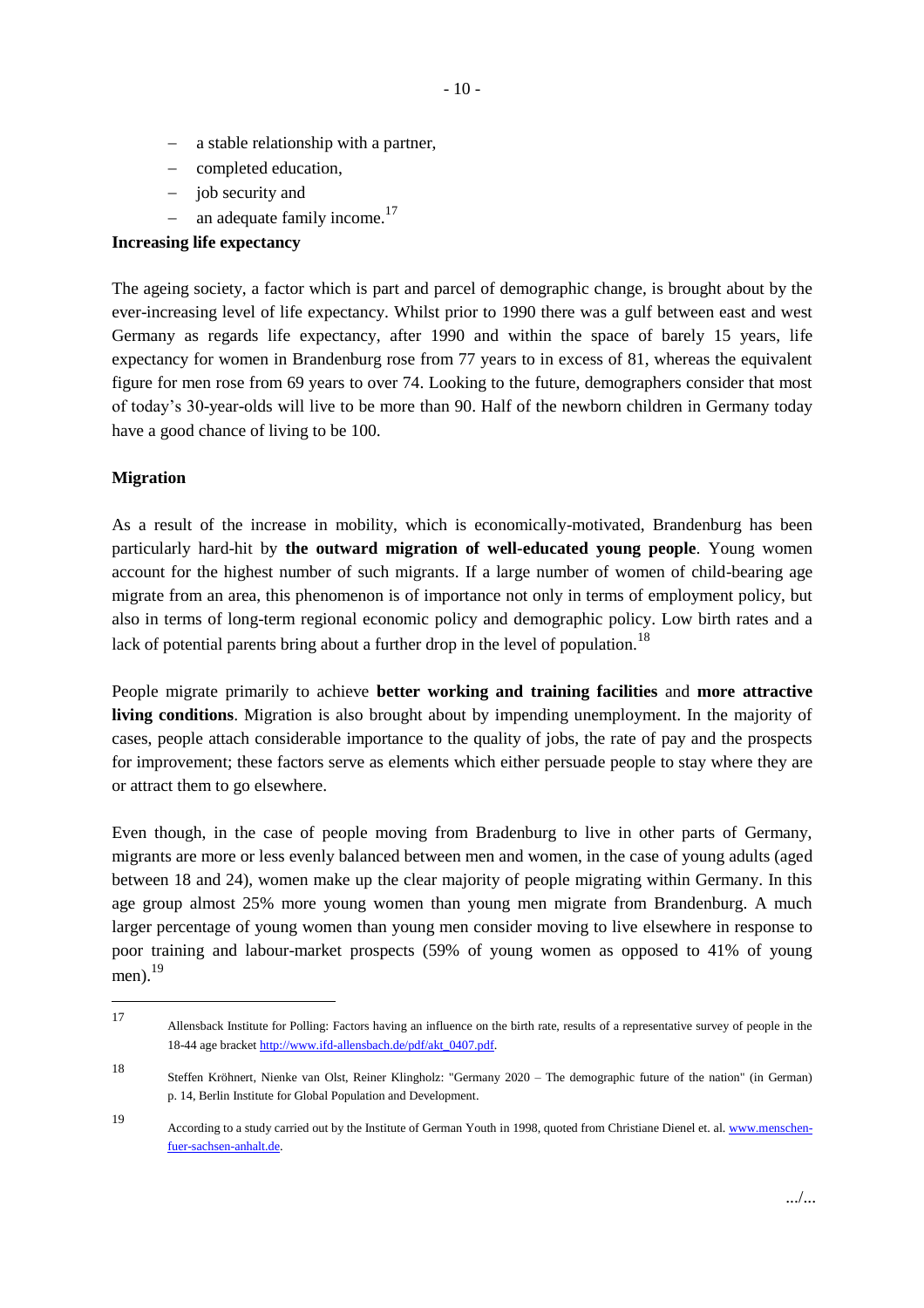Young people are also increasingly considering moving to other areas because of the fact that alarmingly few **trainees** are taken on by companies after the successful conclusion of their period of training. In 2003 a total of only 34% of trainees were given jobs in the enterprises in which they received their training once that training had been completed, whereas the figure for eastern Germany as a whole was 38%. In the case of **women** trainees, the corresponding figure for Brandenburg was a mere 33%, whereas the average figure for eastern Germany was 39% and for western Germany it was 55%.<sup>20</sup>

## 1.3 **The consequences of demographic change**

The consequences of demographic change can be seen at all levels of state and society and these consequences require appropriate responses, differentiated according to the area, subject and policy involved.

## **European Union**

The number of people of working age in the EU is set to fall by 21 million over the next 25 years. Attention was already drawn to the negative impact of this demographic development in the mid-term review of the Lisbon strategy. Immigration from non-EU countries could initially offset this drop in population and help to provide the requisite number of workers, thereby ensuring the prosperity of the EU. From 2025, however, net immigration will no longer be able to compensate for the natural decline in population, which is already evident at the present time.

#### **Consequences for the government of the FRG**

The decline in the number of people in gainful employment has the effect of reducing the level of contributions paid into pension funds. At the same time, we are witnessing a considerable increase in the level of expenditure, brought about by increased pensions and longer periods of drawing pensions. By the year 2050 the ratio of persons of working age to persons of (the present) pensionable age will fall by 50% from 4:1 to 2:1. Because of the fact that the employment rate is currently below 70% and in view of the fact that the actual age at which people go on pension is 60 years, the real ratio between the number of persons in gainful employment and the number of pensioners is currently about 2:1. If these basic conditions remain unchanged, the ratio of the number of persons paying contributions to the number of pensioners could be almost 1:1 by 2050. This will have major **consequences for the social insurance schemes**.

<sup>20</sup>

Development of enterprises and jobs in Brandenburg – results of the eight series of meetings of the Enterprise Panel for Brandenburg, (in German) MASGF Brandenburg, July 2004.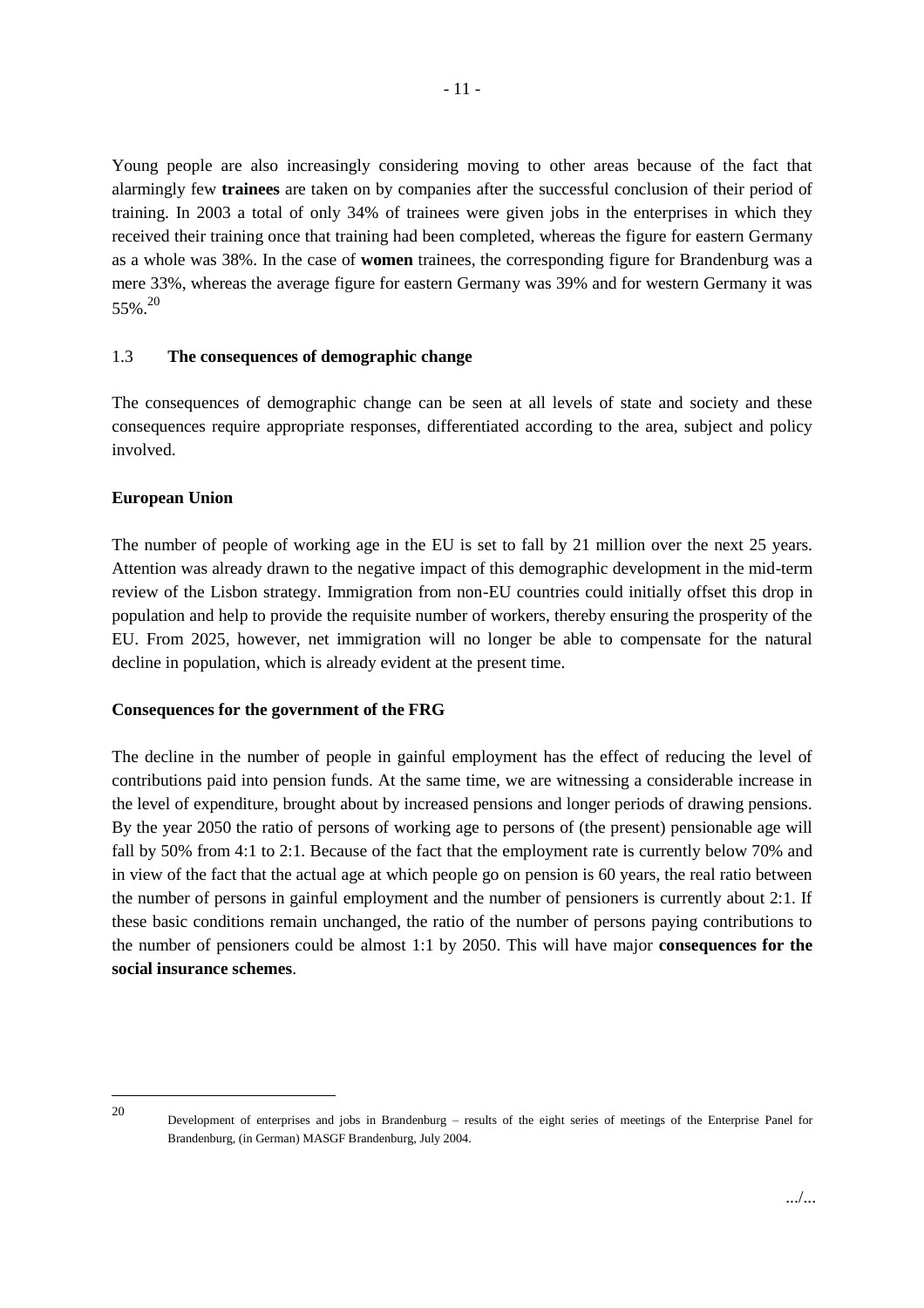#### **Consequences for the** *Länder***, municipalities and the economy**

The number of inhabitants serves as a yardstick for calculating income under the revenue equalisation scheme in the FRG. One less inhabitant means, in the case of Brandenburg, a cut in revenue of approximately EUR 2,300. Furthermore, Brandenburg is seeing its income decline in the case of ringfenced allocations which are also tied to the number of inhabitants.

The predicted fall of 170,000 in the number of inhabitants in Brandenburg will lead to a clear cut in all of the revenue of the *Land* which is calculated on the basis of number of inhabitants. Assuming that the relative financial capacities remain unchanged, the drop in revenue under the current revenue equalisation arrangements for the FRG *Länder* – due to expire in 2019 - will amount to in excess of EUR 400 million by 2019. It should, however, be borne in mind that the actual financial consequences will depend upon the respective financial capacities of the individual *Länder*. Brandenburg will see its income decline further at a later stage as a result of the expiry, in 2019, of the federal top-up allocations under the Special Needs scheme. Financial allocations to the *Land* of Brandenburg will, as a result, then be aligned on the arrangements which apply in the case of west Germany.

Demographic developments are also having a major impact on the ongoing organisation of infrastructure in Brandenburg. The basis on which planning and corresponding technical planning decisions are taken have to take account of the differentiated impact of demographic developments on the *Land* of Brandenburg. Previous planning, which was geared to need, will have to be reviewed and organised on the basis of demand. The massive exodus from Brandenburg as a result of the lack of labour-market prospects is resulting in a large amount of accommodation standing empty, which is having a detrimental effect on local housing associations.

In view of the fact that financing and other fixed costs in respect of both housing and supply and disposal infrastructure are, generally, not dependent upon the level of use, consumer prices are going up. Unless measures are taken to deal with the problems, under-used waste-water drainage systems will lead to odour problems and rapid dilapidation; under-utilised drinking water mains may also pose a health hazard to consumers.

The level of supply of public and private services is particularly hard-hit by the problem of demographic change. Because of a shortage of pupils schools have to be closed on budgetary and also on educational grounds. Local public transport must, on the one hand, extend its supply of services but has, on the other hand, to cut the supply of services or tailor it to match new requirements by introducing new levels of services geared to thinly-populated areas and an aging population. Banks are also cutting the number of branches. Businesses are closing. The provision of mobile services is proving to be an inadequate replacement for stationary facilities. To put in a nutshell, public and private **service-providers are withdrawing from the area**. Furthermore, rural medical practices cannot find enough doctors to fill vacancies and hospitals are also short of doctors. Posts for skilled workers remain unfilled because applicants do not consider Brandenburg as an attractive place to live.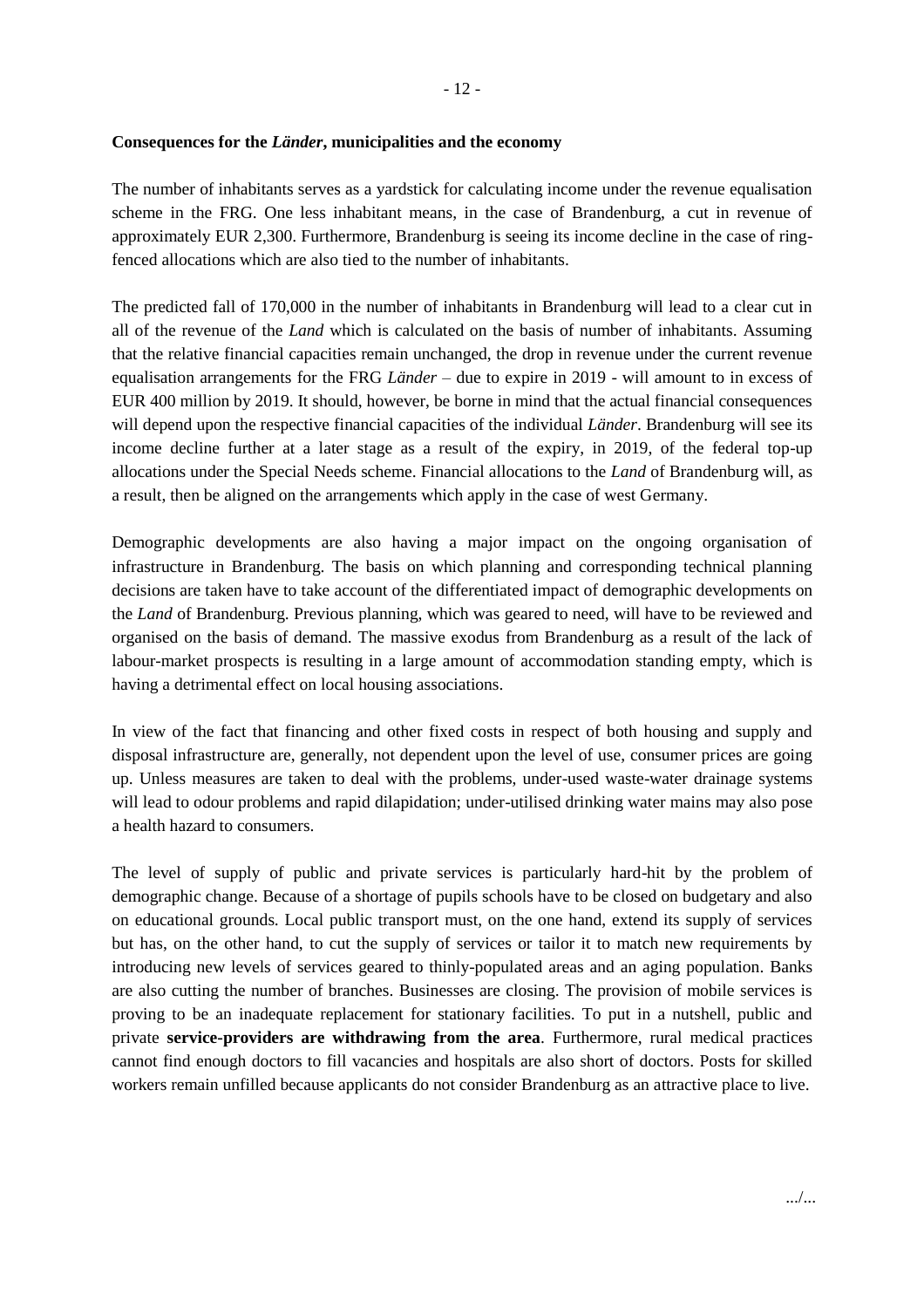The **shortage of skilled workers** will start to have a dramatic impact on the regional economy once more skilled workers retire and cannot be replaced because of the lack of young workers as a result of migration ("the demographic trap"). Brandenburg's prospects for economic development, particularly in outlying underdeveloped areas of the *Land*, could also deteriorate as a result of the decline in an important factor as regards industrial location, namely human resources. Brandenburg will, on the other hand, have a **surplus** of trained specialist workers.

A factor which will assume considerable importance is the demand for services which enhance the quality of life of older people and enable them to live independently for as long as possible. These services include appropriate forms of accommodation and services in the field of health, finance and insurance. At the same time as we are witnessing these market changes brought about by demographic factors, there will be growing demands for timely and comprehensive consumer protection in order, on the one hand, to make it possible for people to continue to live an independent and healthy life and also, on the other hand, to avoid jeopardising the economic power of the old people of tomorrow.<sup>21</sup>

Older people are not just gaining economic power; they are also securing more political influence and, perhaps, influence as regards the establishment of values.

#### **Social changes**

Outward migration has **considerably changed the social structure** in many towns and regions, with the departure of young people, skilled workers and ambitious people wishing to acquire skills or to improve their career prospects, in particular women. In the outlying, underdeveloped areas of Brandenburg there are now only 86 women for each 100 men in the age category 20-39; in 1990 the figure was as high as 94 women for every 100 men in that age category. There is a danger that in some parts of towns and cities "a climate of 'structural monotony' will arise, in which everyday necessities will still be dealt with but hardly any emotional or intellectual energy will be able to be summoned up for seeking to change the miserable situation in which people find themselves".<sup>22</sup>

A number of factors are combining to form a vicious circle, namely: unemployed parents, a lack of career or social development prospects, and the fact that a large number of children are being brought up in families which are not "educationally minded". The State and municipalities can make good a lack of education and an inadequate family upbringing, but only inadequately and at considerable cost. If this problem is not countered by providing compensatory education at the earliest possible opportunity, the problem of social and educational skills will enter a downward spiral. Experts are talking of a "brain drain". In this context, the maxim "educational opportunities = opportunities to enhance your life" reveals the way not just for individuals but for society as a whole to ensure its prospects for the future. "The provision of high-quality, up-to-date education must also be guaranteed

<sup>21</sup> Study on the long-term viability of Schleswig-Holstein – the consequences of demographic change, Kiel, July 2004

<sup>22</sup> Leipzig-Halle Environmental Research Centre, quotation from Roland Kirbach, referring to the town of Weisswasser: "The Last Children" (in German), DIE ZEIT No. 41/2004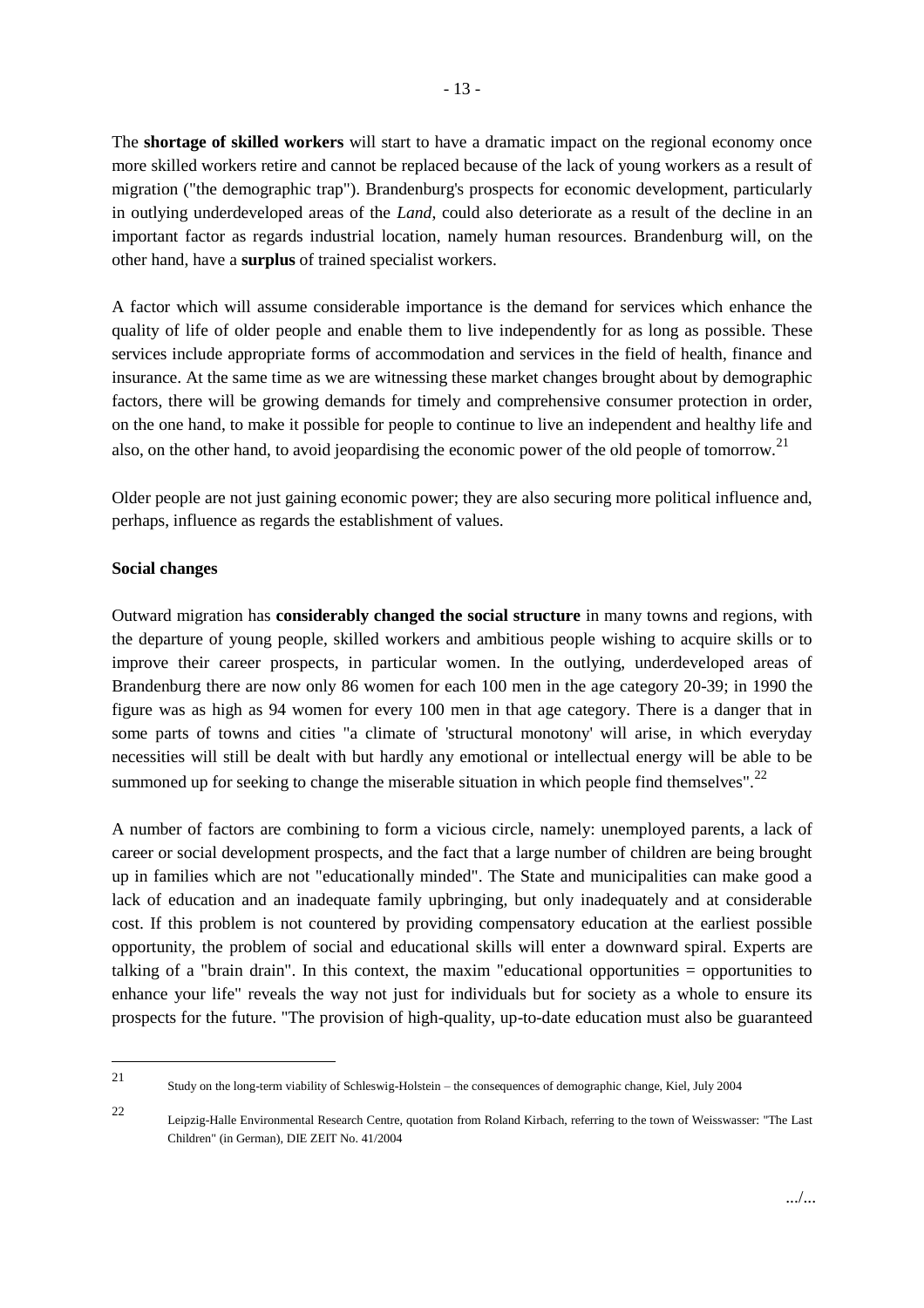in the case of peripheral regions – and indeed in these areas *in particular*, since, objectively speaking, education is the only promise at all which politicians can both give and carry out in this region".  $^{23}$ "We cannot afford to leave one single child behind", not only because of that child's own prospects for leading a successful life but also because the future prospects of Brandenburg itself are at stake.<sup>24</sup>

The problem of the **ageing** society is an international phenomenon but one which is, however, taking place relatively rapidly in the case of the east German *Länder*. In 1990, the 65+ age group still made up only 12% of the population in Brandenburg; today the figure has risen to 17% and it is set to reach 25% by 2020. Over a period of 30 years the figure will therefore have more than doubled. Over the same 30-year period, the number of people aged  $80+$  is set to undergo a 2.3 fold increase from 80,000 to 183,000.

On the one hand, the fact that these age groups account for a growing percentage of the population means that they will have a correspondingly increased level of influence over political decisions. It is therefore all the more important to bring transparency to the links between the different groups in society and to ensure that the interests of children and families are adequately safeguarded in the various programmes. At the present time older people have considerable purchasing clout in the markets for goods and services in industrialised societies. Looking to the future, enterprises such as the Deutsche Bank expect that the views of older people will have a defining effect on the market.<sup>25</sup> Furthermore, the role of the 50+ age group is changing. This stage of life formerly marked the transition from an active working phase to a passive "older persons" phase. This phase is now visibly being transformed into a transition towards a further active phase in which people catch up on activities they missed out on earlier and try new activities. The structure of aggregate demand is therefore changing, as is also the previous pattern of consumption. Enterprises must gear themselves to the needs of the gradually changing but growing "grey market". Older people are increasingly no longer prepared to accept shortcomings with regard to quality and customer service in respect of both products and services. Enterprises will therefore not only have to take a fresh look, with their customers, at hitherto successful goods and services but will also have to review, with their customers, development processes, product design, marketing and communication.

Demographic change will have a concrete **impact on the life of every individual**. Two trends are now already foreseeable. On the one hand, people are postponing the moment at which they give up their working careers. On the other hand, people are having to take on an increased number of jobs in the course of their working careers.

It was formerly the case that people learned the skills required for a particular career and continued in that career up to their retirement; now the situation has changed and people are already being called

<sup>23</sup> Mattias Platzeck: "Das zupackende Land" (The Purposeful Land), February 2005.

<sup>24</sup> Op. cit.

<sup>25</sup> Deutsche Bank Research, Special publication on demography (No. 278) –"Auf dem Prüfstand der Senioren" (Looking at the needs of older people), July 2003.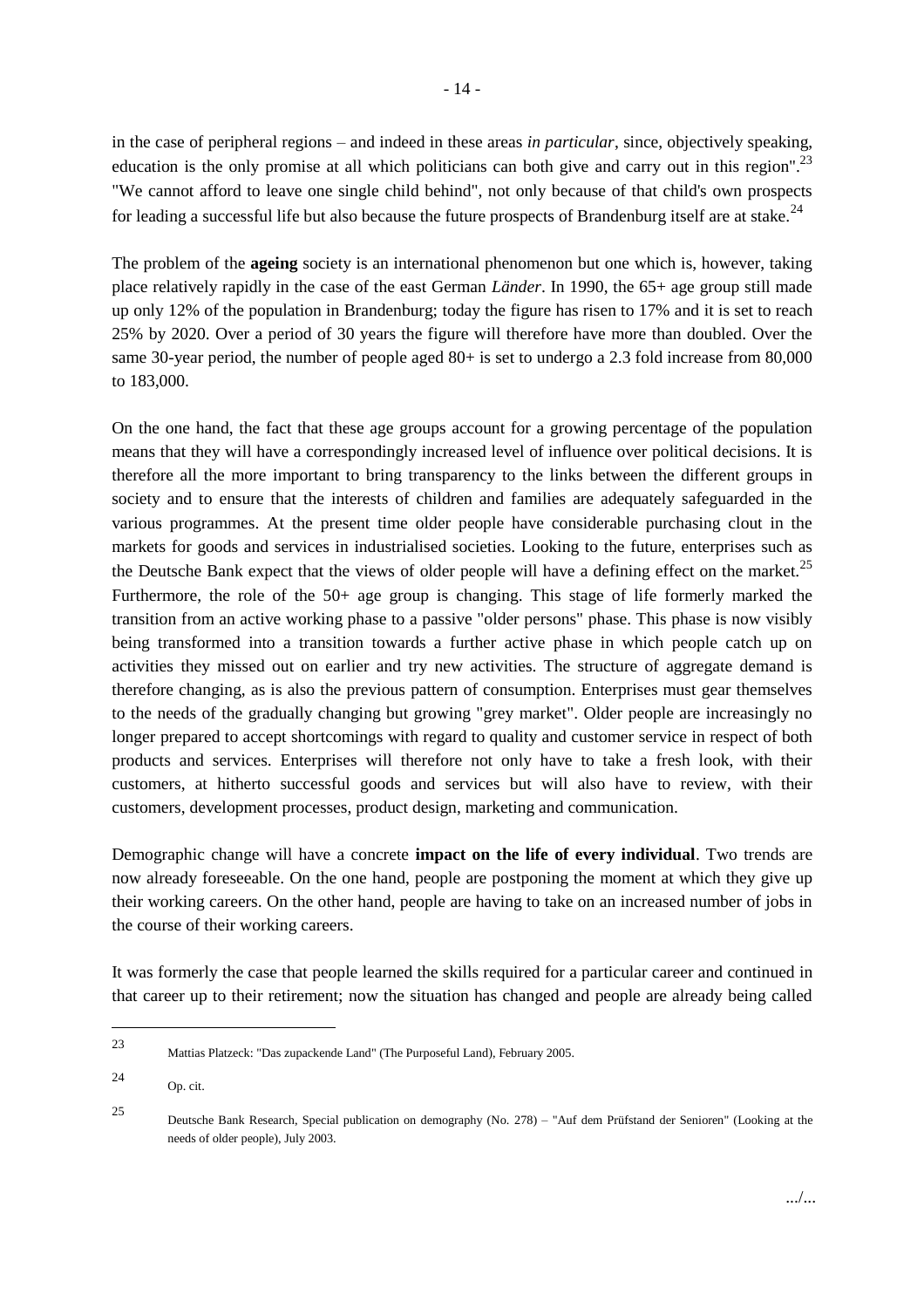upon to demonstrate an increasing level of flexibility. People will increasingly be called upon to change jobs and the demands to be met will be constantly stepped up, reflecting progress in the fields of science and technology. Lifelong learning is becoming the essential tool for enabling us to keep pace with the requirements of society and the world of work. It is now an absolute necessity for people to update their professional expertise and skills throughout their working careers. Lifelong learning is also growing in importance in view of the fact that the duration of initial training courses is set to become much shorter. Lifelong learning for adults also needs to be stepped up on the grounds that it helps to promote democracy and civil society. If people are to be in a position to play an active role in helping to shape social change, lifelong learning is also a vital requirement in the fields of further training in political and cultural matters.

These developments may, in turn, have a positive impact on decisions to start a family: couples may decide to have children at an earlier stage than was hitherto the case and they may perhaps subsequently be more inclined to have a second or third child than used to be the case. The introduction of supporting measures to make starting a family compatible with working careers will also facilitate the switch from gainful employment to looking after children. These developments will bring fundamental changes to the lives of individuals. Continuity will give way to diversity and, following a shorter period of initial training, people will have longer working careers than is still currently the case.

# 2. **Political strategies**

#### 2.1 **Countermeasures: strategies based on causes**

Clearly, the first question that comes to mind after any analysis of demographic trends is how to stem the process. We therefore need to consider whether and to what extent economic and social measures can influence the motives and factors which have caused declining birth rates and emigration from the region. In assessing possible courses of action, we also need to take into account how long it would take for such measures to take effect.

#### **Family and economic policies go hand-in-hand**

It is not only low birth rates that make demographic trends an issue for family policy. Family policy also relies on sustainable solutions for dealing with the changing age structure of the population, the decline of family support networks and changes in the living conditions of families in sparsely populated regions of Brandenburg.

There are three possible starting points for measures in the field of family policy, based on the causes of declining birth rates:

- the declining interest in having children,
- the discrepancy between plans to have children and putting such plans into practice,
- the rising age of parents having their first child.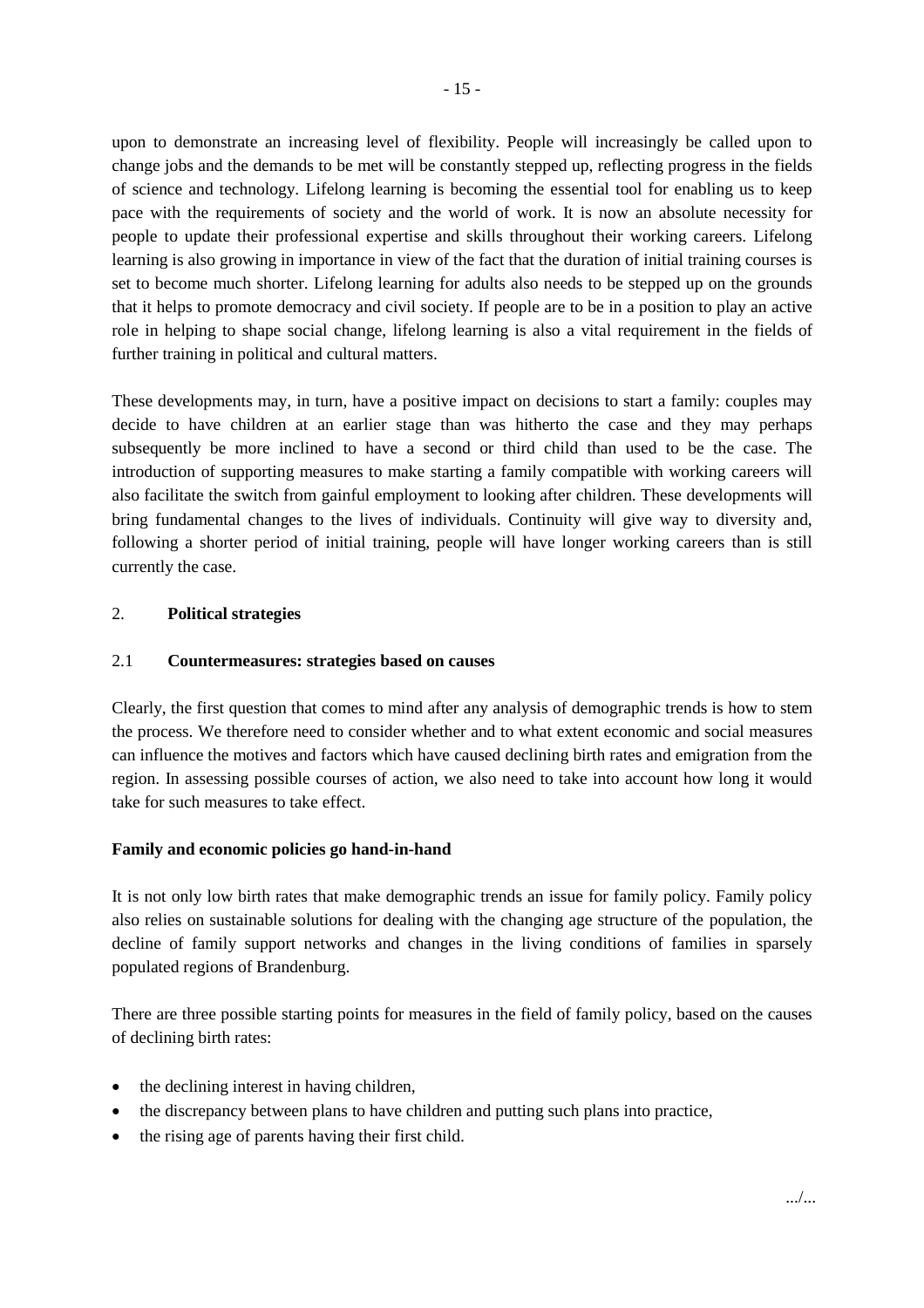On the basis of these, the following areas for strategic action can be suggested:

- raising public awareness of sustainable social development and of the "value" of children,
- $\bullet$  giving children the vote,
- boosting child-related incentives in tax and welfare systems,
- reducing the opportunity costs (loss of earnings during maternity leave),
- shortening the stages of life which precede parenthood (school and university years),
- putting in place or maintaining family-oriented-services, in particular the childcare infrastructure, to ensure compatibility between family and professional life, and family and studies, and
- combating employment.

Support systems for families to help parents educate and bring up children are becoming increasingly important. These require an integrated policy for children, young people and their families, with closely intermeshed child, youth, family and educational policies. An integrated approach should also seek to enhance the way that children, young people and families with children are perceived and valued in society.

## This means that:

- We need more children. All possible measures must therefore be taken to support families and help them to fulfil their potential plans for having children. The conflict which both women and men clearly still face between professional activity and having children should be resolved. To this end, both employers and the State must work to ensure that the appropriate conditions are in place and to promote new social models. Admittedly, this will not prevent a continued population decline, but merely slow it down. Only in the very distant future will any effects and positive impact on the population structure of the *Land* become apparent.
- Family policy and the creation of attractive and secure jobs go hand-in-hand with one another: only secure employment combined with confidence in social conditions will enhance the prospects for more children.
- The State has only an indirect influence on private choices concerning children, which are usually taken on a rational basis, but reforms of family taxation and the social security system must still be undertaken on the basis of decisions taken at federal level.

#### **Stemming emigration and attracting immigrants**

Due to the lack of well-paid jobs or employment in general, there is an increasing tendency for young people, and especially young women, to leave Brandenburg. This exodus can only be halted if people in Brandenburg have secure employment prospects, thanks to the availability of attractive and sustainable jobs. Economic and employment policies are thus also priorities for family policy.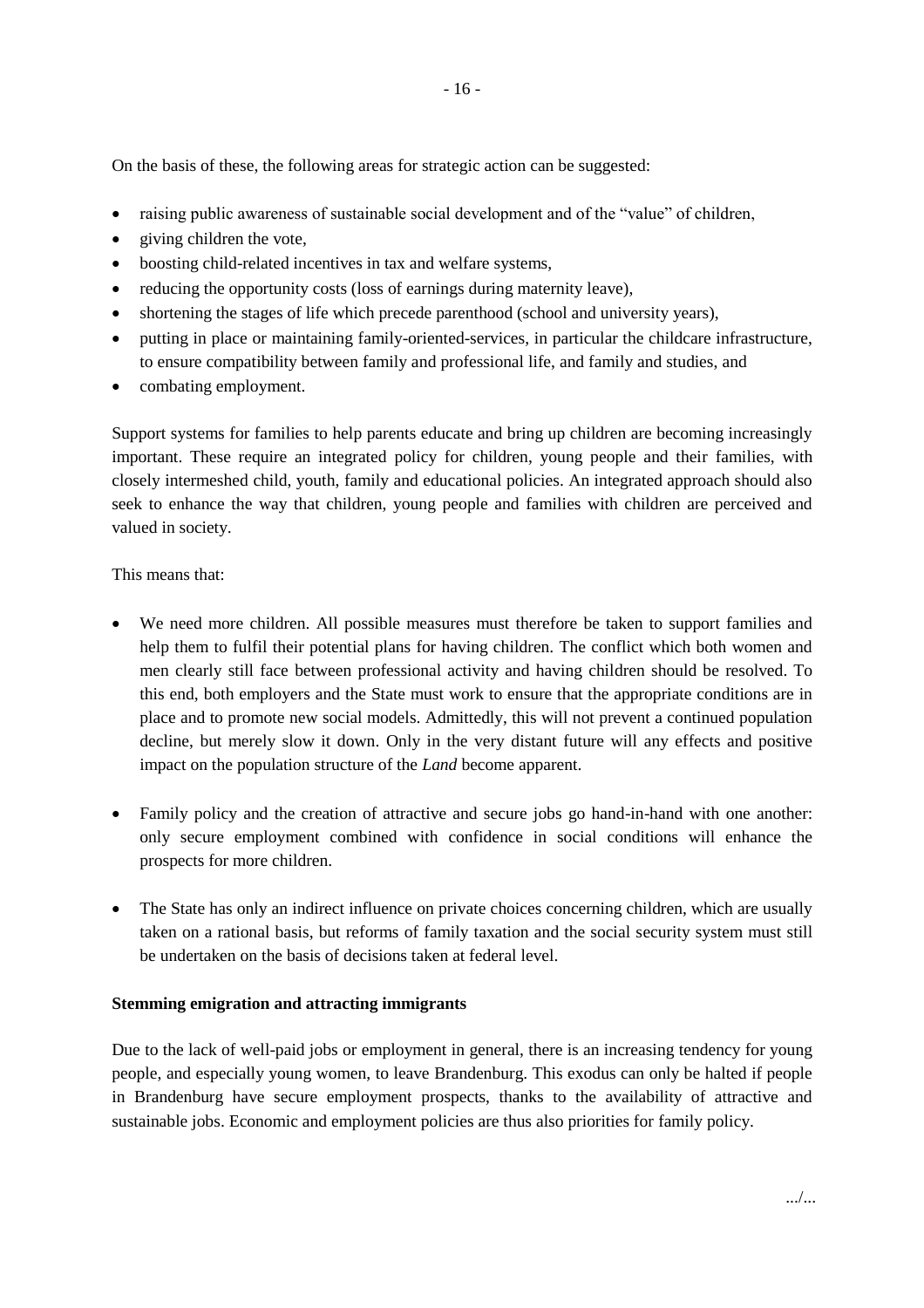An influx of skilled labour is important for the economy and labour markets, and also to underpin social systems, whenever there is a labour shortage which cannot be met from the available resources. Given that the first signs of a shortage of skilled labour are starting to become apparent throughout Germany, including Brandenburg, preparations should therefore begin to put in place the conditions for workers to move or return to the *Land*. With the forecast drop in the number of school leavers, these tendencies will become more marked.

Even though there are relatively few citizens of foreign origin living in Brandenburg, efforts to integrate them should be stepped up. Usually they settle in areas where there is an existing population of people from their countries. Therefore, wherever the limited availability of jobs permits, skilled labour of foreign origin should have a chance to engage in paid employment, and the opportunities envisaged by the Immigration Act should be actively exploited. For example, the proportion of foreigners studying at universities and polytechnics in Brandenburg is well above the national average; such graduates, who tend to be well integrated, could be encouraged by means of targeted offers of suitable jobs to opt for long-term residence in Brandenburg. In the long term they could help to attract other skilled workers from abroad and actively support the integration process of such future immigrants. The same applies for the many young people from other German *Länder* graduating from universities in Brandenburg.

Men and women who have left Brandenburg to find more attractive employment elsewhere should not be "written off", in the sense of having left forever. The *Land* of Brandenburg could stay in contact with them by providing regular information, particularly on employment opportunities.

There is a lively debate both in academic circles and among the wider public on the possible impact of activities targeted at natives of Brandenburg who have moved elsewhere. Opinions on this subject range from the view that such individuals are "gone for good"<sup>26</sup> to claims that strong identification with the family home and one's place of origin not only helps to retain people but can also have a positive impact on birth rates, even in areas with high unemployment. Property and social ties are particularly effective in preventing emigration<sup>27</sup> or favouring an eventual return. An assessment of existing strategies to bring back natives of Brandenburg who have moved elsewhere has yet to be conducted; indeed, such an evaluation would only be helpful against the backdrop of an economic upturn in the new *Länder*.

26

27

Cf. Hans Bertram, *Familie, sozialer Wandel, Regionalentwicklung –Eine familienpolitische Bestandsaufnahme* (Families, Social Change and Regional Development: Taking Stock of Family Policy), presentation at the conference on *Familienpolitik als Wirtschaftsfaktor* (Family Policy as an Economic Factor), Berlin 5.11.2004.

Christiane Dienel, *Strategien für eine nachhaltige Bevölkerungspolitik in Sachsen-Anhalt* (Strategies for a Sustainable Demographic Policy in Saxony-Anhalt), presentation at the conference on *Familienpolitik als Wirtschaftsfaktor* (Family Policy as an Economic Factor), Berlin 5.11.2004.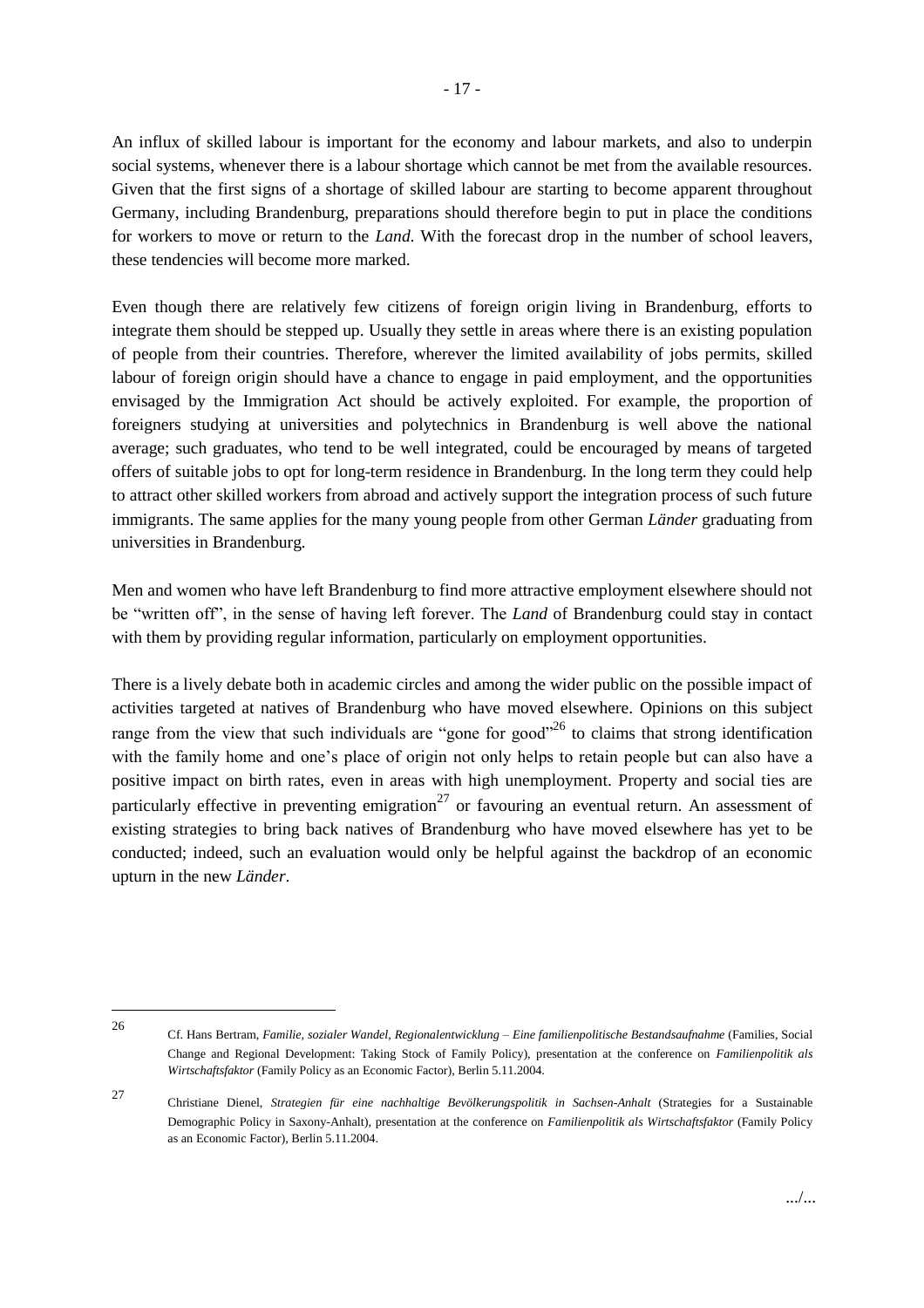## 2.2 **Adapting to the effects of demographic change**

As explained above, demographic change has repercussions for all walks of life. However, a fatalistic response to this situation in the fields of politics, economics and administration will not do. Urgent infrastructure problems must be addressed as soon as possible; the longer action is postponed, the costlier it will become. As a matter of course, policy areas should be subjected to a long-term impact assessment to analyse whether they are demographically sound and financially responsible, at the same time as applying the following strategies to counter the falling demand for public and private services.

## **Achieving long-term growth in employment rates**

The shrinkage of the labour force throughout Germany, but at a significantly faster rate in Brandenburg and the other new *Länder*, casts a shadow over the prospects for growth. It is therefore of vital economic importance to counter the shortage of skilled labour which threatens to emerge in the medium and long term by taking appropriate measures. These could help to mobilise many people in the 20-65 age group who for one reason or another have not looked for work or succeeded in finding employment. In particular, family policies seeking to make family and professional activity more compatible, and educational policies – including vocational education and tertiary education should be strategically geared to this aspect. In addition, measures to combat youth unemployment must be made more effective. In the medium and long-term, action must be taken to prepare society for a gradual rise in the retirement age.

A new culture of autonomy can help to raise employment rates. It is up to the State to organise social security systems in such a way as to minimise the conflict between the objectives of promoting entrepreneurial autonomy and providing family-centred employment safeguards.

#### **Concentrating subsidies, services and investments**

As a result of demographic trends, it has become of pressing importance to achieve greater spatial concentration of social infrastructure, amenities and services in a suitable number of central locations. The number of such locations and their spatial distribution should be determined partly by the need for adequate provision of services of general interest and partly by economic sustainability.

In addition, basic approaches to planning at *Land* level will have to be revised and tightened up. Economic policy must concentrate on sectors and skills, and the *Land* must consolidate its proven strengths. Public administration must concentrate on its core tasks and reorganise the way it works. However, the emphasis here is not on amalgamating departments, but on a "one-stop shopping" approach to services.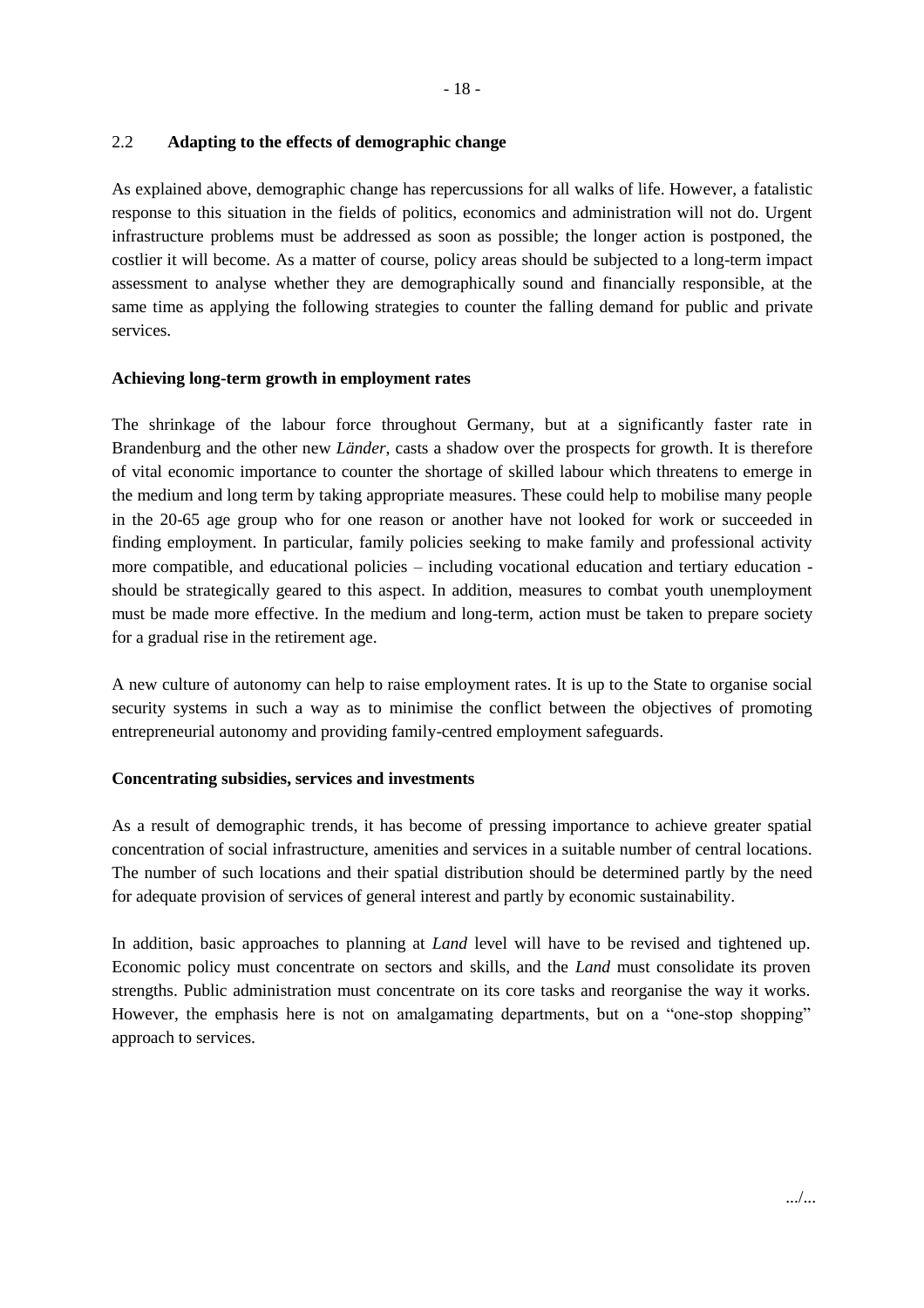#### **Adapting cities to different requirements**

Land usage requirements have also changed within cities. With fewer people, less housing is needed, the elderly require different housing and services, and the private sector expects adequate standards not only in terms of economic location factors, but also of a city's structure and image. The physical structure of cities should be adapted through rebuilding so as to avoid long-standing gaps, to enable urban districts and the city as a whole to function effectively, to maintain and enhance the quality of life, and to ensure attractive conditions for economic activity.

## **Responsiveness to the needs of the public through decentralised and mobile services**

The contradiction between decentralisation and the concentration strategy is only an apparent one. Services must be provided on a decentralised basis, and channels of communication with the public must be kept open. Operational processes themselves, especially those which are particularly labour-, capital- and technology-intensive, must be streamlined, which in many cases requires centralised organisation. By adopting this structure, public administration is reflecting organisational practices which have proven themselves effective in the private sector (separation of back- and front-office functions). What this means is that concentration and decentralisation often go hand-in-hand. Many of these new practices will have to be tested by means of pilot projects. In the years to come, services in the region will be characterised by closeness to the needs of the public, increasing supply-side mobility and the use of IT (e-government, e-administration, e-health, etc.). Public administration exists to serve the public, and not the other way round. In addition, public- and private-sector service providers and utilities must be flexible in terms of time and location in order to adapt to the needs of clients: services, if not the actual service provider, should be brought to the client. Even if this is not possible, the way in which services are provided should be made more flexible, for example by transferring data. There can and must be flexibility in all kinds of public services, whether in the fields of administration (mobile offices for the convenience of the public, online access to administrative services), care (childminding, home care, peripatetic care), education (e-learning), health-care (telemedicine, mobile surgeries) or public transport (taxibus services, train-taxis, etc.).

#### **Cooperation**

There are various forms and characteristics of cooperation: bilateral cooperation, cooperation by means of networks, and axial cooperation. Cooperation should not be held back by administrative boundaries, as such artificial dividing lines are of little relevance to members of the public. Due to a decline in population, municipalities are increasingly faced with a financial choice of "together or nothing".

Cooperation in the public and private service sector can involve collaboration between utilities and commercial companies or public and private partners (public-private partnerships), administrative partnerships and political cooperation. Inter-municipal rivalry and cooperation do not have to be mutually exclusive. In many areas of self-government where inter-municipal rivalry is not so prevalent as in the case of cultural activities, costs can be saved by carrying out tasks jointly.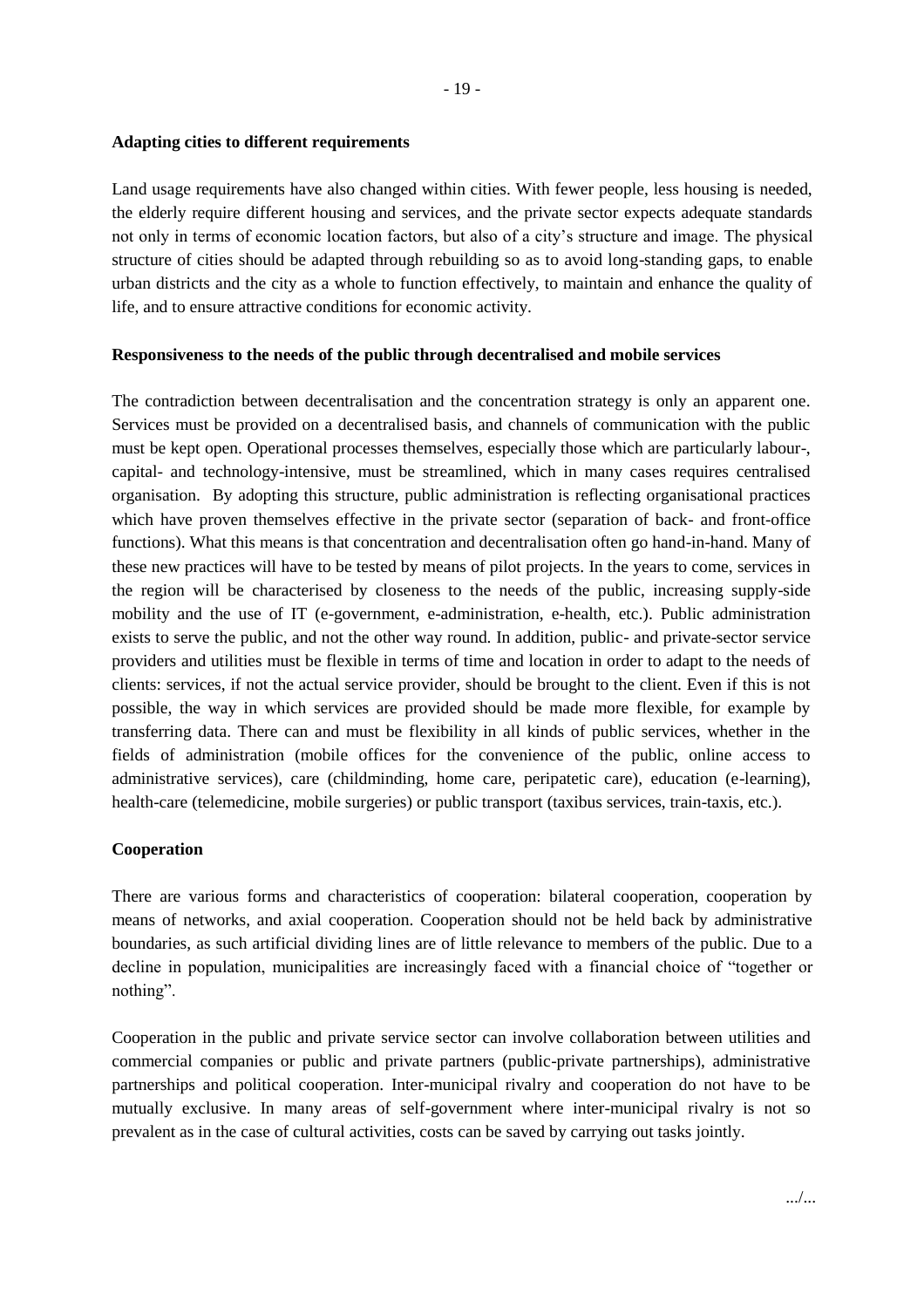#### **Promoting innovation**

Nowadays, the success of a region is determined by its innovation capacity. Innovation and continuous renewal drive economic growth. The two key conditions for innovation are, firstly, intercompany networks and secondly, basic research, inventions, development and patents resulting from cooperation between science and business. Together, these two factors ensure the launch of new product cycles and market success. The Brandenburg economy cannot compete with labour costs in Eastern Europe and Asia; rather, we must look to university and non-university research institutions, to development of the research and development potential of local businesses, and to a combination of curiosity and creativity on the part of the younger generation, and of the experience and established networks of the older generation; together, these factors can constitute our competitive advantage.

#### **Removing barriers to growth**

As discussed above, change is needed, but change can also represent an opportunity to launch a broad-based campaign to free public administration of red tape. By adopting a more client-oriented approach in dealings with businesses and the public, and by focussing modern regulatory activity on making decision-making processes faster and more transparent, cutting the costs borne by small and medium enterprises and reducing the staffing needs of public administration itself, a lasting improvement in the conditions for economic growth in the region can be brought about.

## 2.3 **Renewal from within: winning the support of the public**

#### **The need for a public relations strategy**

"A majority of Germans  $(60\%)$  does not believe that the problems arising from low birth rates can be solved in future; the contrary view is shared by only slightly over a third  $(36\%)$ ."<sup>28</sup> "Excessive ageing" of the population is viewed as a further impediment. About two-thirds of the total population are concerned that living standards may be threatened as a result. However, only 41% are worried that economic growth may decline as a result of the increasing number of elderly persons, while a mere 20% believe that technological progress may slow down. The results of the survey make it clear that there is a certain amount of concern about demographic change, but that awareness of the correlation between social and economic changes is lacking.

A public relations strategy must be developed to raise awareness among key political and administrative players at *Land*, regional, district and municipal level, as well as decision makers in

28

IPOS, Institut für praxisorientierte Sozialforschung (Institute for Practice-Oriented Social Research), Mannheim: *Deutschland vor der demografischen Herausforderung, Ergebnisse einer Bevölkerungsumfrage im Auftrag des Bundesverbandes Deutscher Banken* (The demographic challenge facing Germany – results of a survey commissioned by the German Bankers' Association), 11/2004, page 3.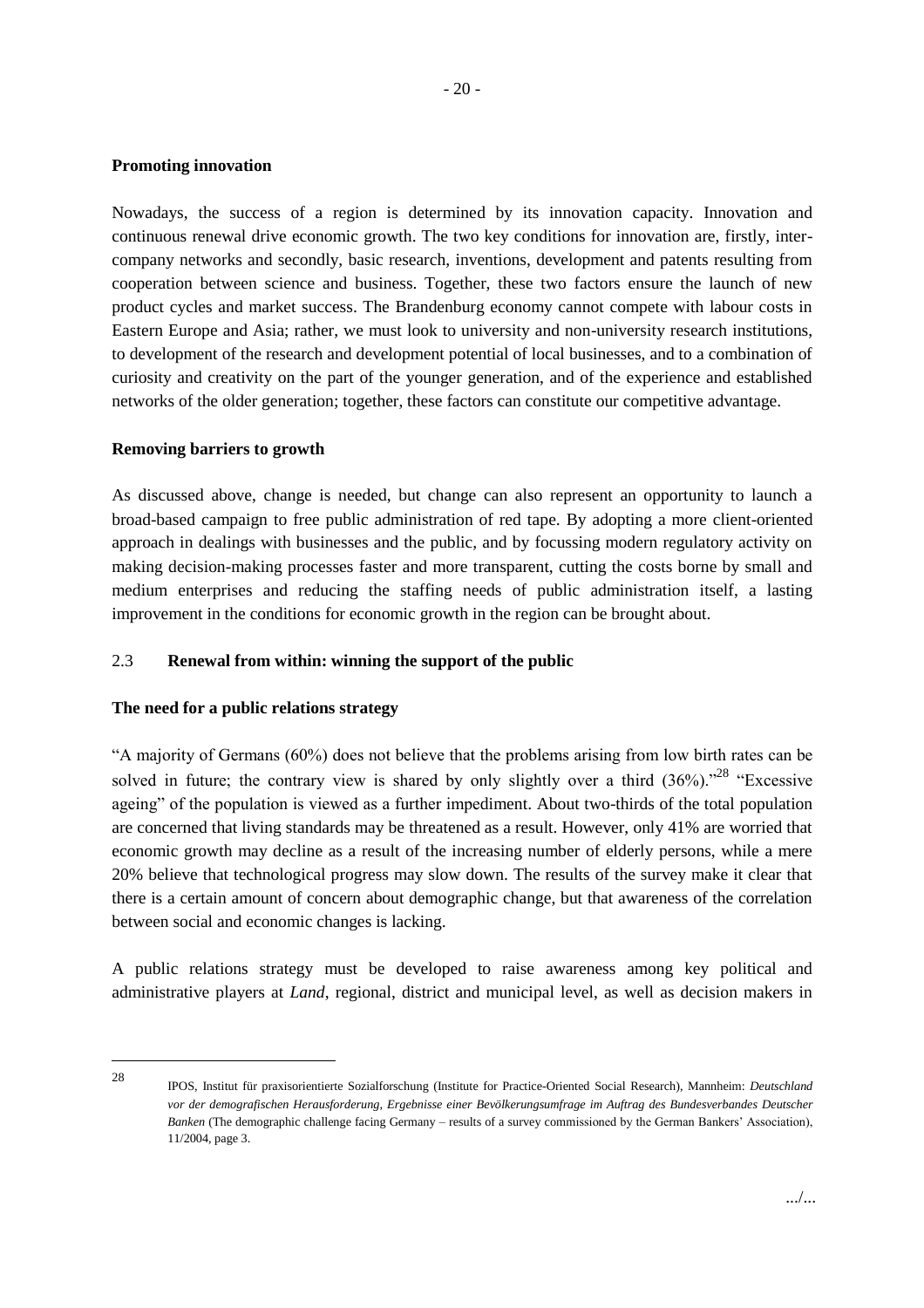businesses and associations, of the facts, context and implications of demographic change, as a basis for launching a broad-based social debate.

## **What must the public be made aware of?**

- The facts, causes and implications of demographic change (see Chapter 1).
- Strategies for adapting to demographic change and its implications (see Chapter 2.2).
- The need for social change,

i.e. changes in basic conditions, in individual and collective attitudes and behaviour, which cannot be brought about by decisions or legislative acts (see Chapter 2.1).

## **Reassuring the public**

The message communicated to the public must help them to find their bearings. Economic insecurity and anxiety about unpredictable changes are key factors linked to the phenomenon of falling birth rates. The relevant concepts therefore need to be explained to the public by means of a dialogue with them. This is the only way to help them take a more confident and optimistic view of the future. It is the responsibility of politicians to take a credible stand on demographic issues and to make them a long-standing concern.

**Bringing about a change in attitudes**

We need a society which places a higher value on family and children, and we need a public debate on an urgent change in priorities. A starting point for this would be a change in attitudes towards children. No one should be allowed to blame the situation on "society" or "the way things are". Each individual must be prepared to answer for his own attitudes to children and family. Children should not be viewed purely in terms of expense. Everybody needs to realise that children are our future.

#### **Insisting on openness**

Receptiveness to new solutions, unconventional ideas, and the opportunities which change can bring, together with openness to the foreign and unfamiliar, is essential if we are to break new ground.

Competitiveness is also an important part of the search for new ways, for the best solutions and the best results. Only this kind of openness will enable us to learn from others or to work out solutions to problems through an innovative process.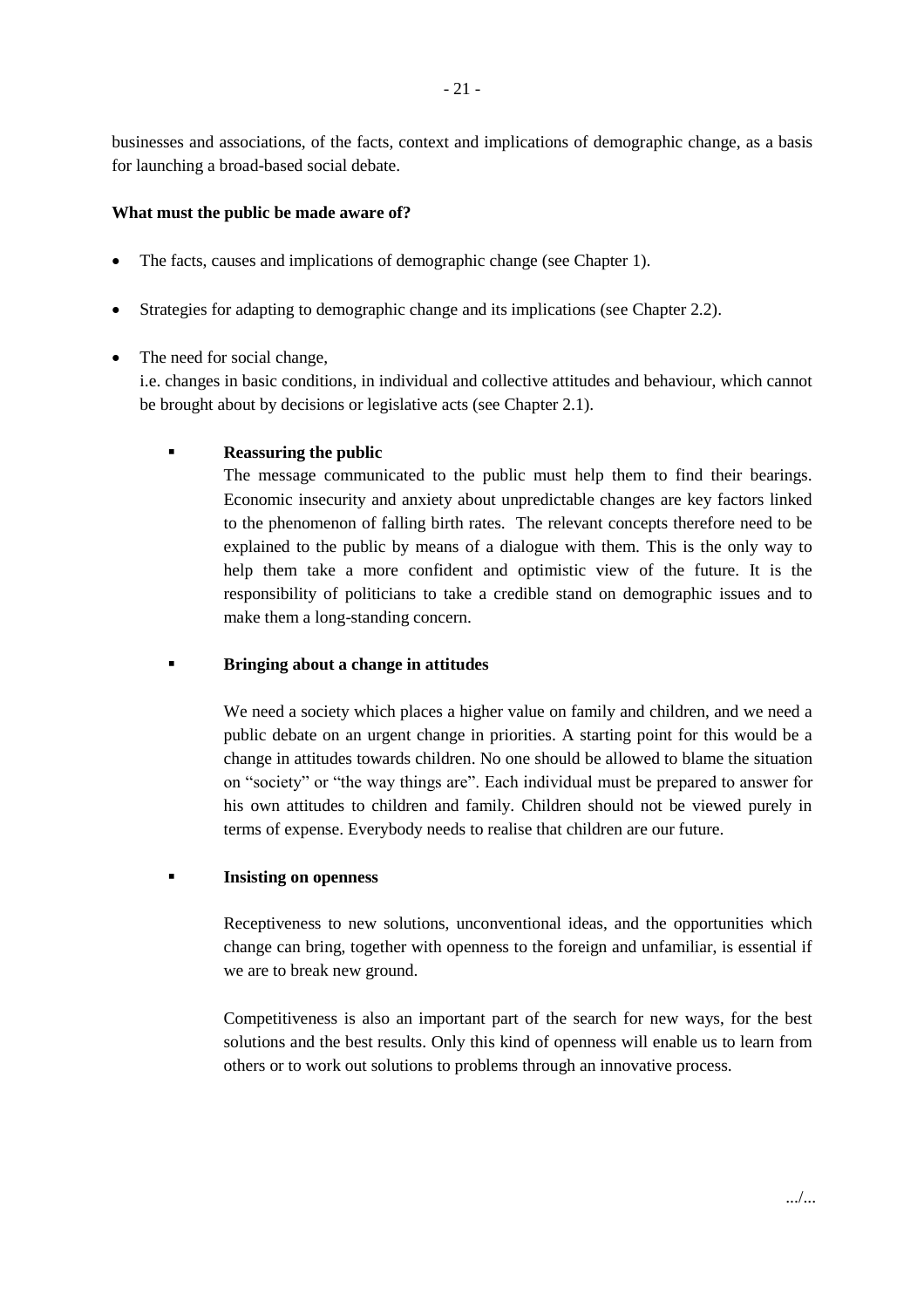#### **Promoting active involvement**

Civil society can only flourish if enough people are willing to stand up for their fellow citizens and their social environment. This kind of commitment is what characterises community life and determines its quality.

With the State increasingly in retreat and focusing on its core tasks, active citizenship, voluntary work and civic responsibility will take on a more important role over the next few years. Brandenburg must concentrate much more closely than hitherto on its own resources and potential, on the creativity and abilities of its people - for they are the only ones who can decide on the way forward for our *Land* over the decades to come.

## **Developing a mission statement for Brandenburg**

A mission statement should provide answers to the most pressing questions, such as: what problems are we facing, and how should we go about solving them? What opportunities are there, and how can we take advantage of them? What should Brandenburg look like in 20 years?

A mission statement has a demanding role to play: it has to tie together the key political challenges and priorities, while identifying what we can realistically afford in the long-term, in view of ongoing budgetary problems.

The primary function of mission statements is to give the public an idea of the projects envisaged by *Land* policies and their strategic objectives. However, they also boost political leadership and facilitate the coordination of jointly implemented objectives. "Mission statements are more than just visions of a better world. They are a clear promise to translate opportunities into reality; <sup>29</sup> they are therefore a necessary instrument for political leadership.

#### 2.4 **Change as an opportunity**

A crisis, although initially perceived as a threat, also invariably represents an opportunity to use change in order to bring about beneficial changes. This truth is even reflected in the symbol for "crisis" used in written Chinese, which is formed by combining the symbols for "danger" (wei) and "opportunity" (ji). If a threat is overcome, it is possible to bring about a change for the better, even when no alternative to change exists, as in the case of demographic developments.

The following are areas where the need for change also represents an opportunity:

<sup>29</sup> Wolf Lotter, *Zum Mond und zurück* (To the Moon and Back), in *Brand Eins* magazine, Vol. 6, 2004.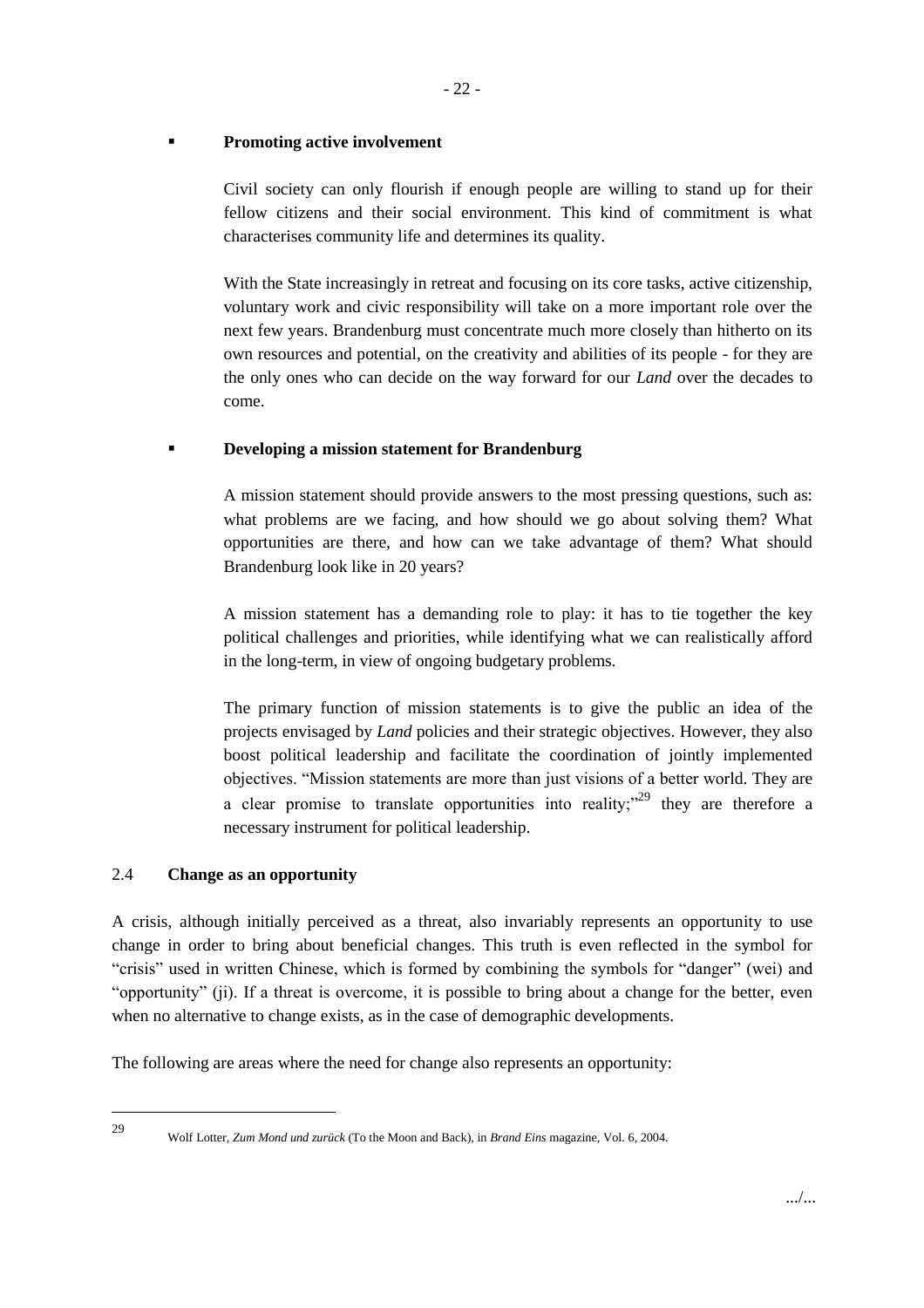## **Family**

There is an urgent need to bring about lasting change in terms of making work and family more compatible. An efficient, needs-oriented range of childcare facilities capable of flexibly adjusting to changing conditions will continue to be of vital importance in the future. Rather than choosing between having children or a career, one should be able to opt for both. Women and men have an equal and natural right to a balance between their family and professional lives. It is up to the State and the private sector to make such a balance possible. The key issue for family policy is the value which society places on children and families.

# **Children**

A sustained high shortfall in the birth rate will ultimately lead to a significant shortage of educated personnel. Improvements in children's educational and living conditions and full exploitation of potential educational and training capacities are needed to help prevent this happening. An expert opinion commissioned by the Federal Ministry for Family Affairs concludes that better childcare means fewer children having to attend special schools or repeat a year of studies, as well as better educational and employment prospects for children from immigrant families.<sup>30</sup>

# **The elderly**

Fewer and fewer elderly people see retirement as a time for taking leave of life; rather, more pensioners are displaying a sense of social responsibility and remaining active for very much longer than ever before. In future, there is even greater potential for voluntary activity in this area. In businesses, the experience and knowledge of older workers will be used more intensively and extensively in future. Overall, this will result in a change in perceptions not only of former achievements but also of the active contribution made by elderly people in economic and social life.

# **Society**

Solidarity is re-emerging as a social value. Society places a high value on mutual assistance between old and young, not necessarily within the same family, and on neighbours helping one another out. There will be a (re-)discovery of "what really matters". Once again, people will learn to appreciate the communities, families, neighbourhoods and villages in which they live. In future, the emphasis will be much more on what people have in common rather than on what divides them; associations have an important role to play here. Sports clubs, with a sense of identity built up over generations (particularly in many villages) are some of the most important meeting places for people. In cooperation with organised sport, their facilities should be developed to make them more attractive for the elderly, families and women.

<sup>30</sup>

DIW expert opinion commissioned by the Federal Ministry for Family Affairs, Berliner Morgenpost, 27.10.04.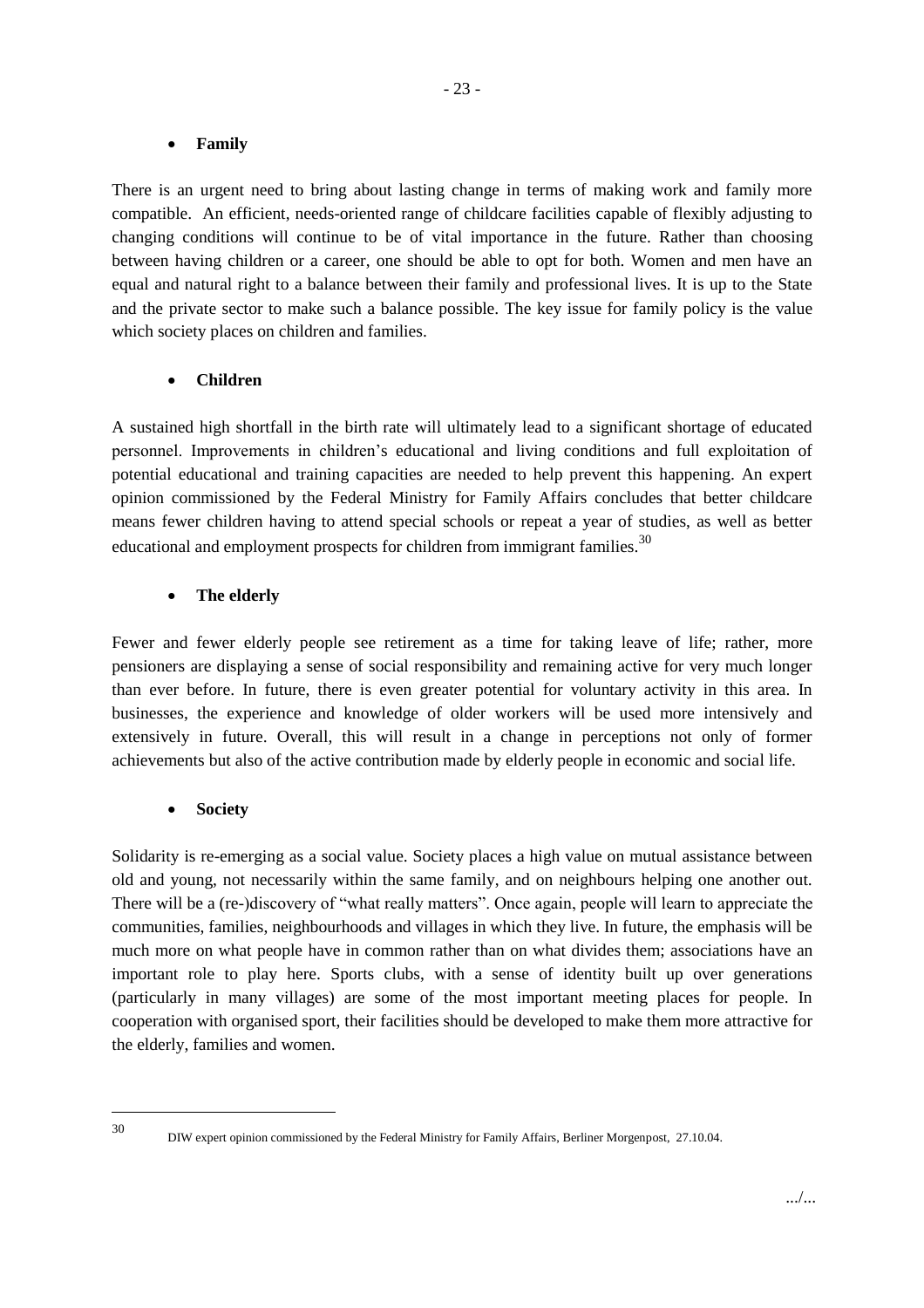# **Gender mainstreaming**

In order to manage change successfully, we need to take the differing interests and situations of men and women into account, as it is not possible to divorce the realities of life from gender-related considerations. Gender equality issues are of particular relevance to the management of demographic change. Implementation of gender mainstreaming as a principle and strategy for achieving gender equality is especially relevant to policies at *Land* level, as a cross-functional task which concerns all policy areas and key players. Building up knowledge and skills relating to gender mainstreaming at all levels is a priority here.

# **The private sector**

Changes in the world of work will make entrepreneurial autonomy more important than ever. Flexible arrangements such as self-employment on a part-time basis or in cooperation with others can be an attractive option for young, well-educated women, enabling them to combine work and family.

A key issue for greater compatibility between family and employment is provision of more needsoriented day-care for children, in order to give parents a better chance on the labour market, and to enable young, educated mothers in particular to resume professional activity at an earlier stage. Childcare facilities, in combination with family-oriented measures by the private sector, such as teleworking from one's home, flexitime and in-house support services, release the innovation potential of young, skilled workers, fresh out of school or university. This potential, combined with the established networks and experience-based knowledge of the older generation, opens up new possibilities for innovation.

# **Employment and the labour market**

Businesses can only innovate if they have a skilled labour force. Investments in human resources are increasingly playing a key role. Investment not only in technology but also in brainpower is essential for business development. For small and medium enterprises (SMEs), the strategic importance of human resource and organisational development skills, together with the timely recruitment of new skilled personnel, can only grow. A shortage of skilled labour would have implications for businesses in Brandenburg and could substantially threaten SMEs. Timely action to ensure the availability of skilled labour and development of human resources are essential conditions for secure employment and job creation. The competitiveness of enterprises over the next few years will depend not least on their success in recruiting and retaining sufficient young, enthusiastic and educated staff. What is needed is training to develop skills relevant to achieving business development objectives in small and medium enterprises. Closer integration of employment, business and science must continue. We need solutions enabling greater compatibility of work and family. Future business strategies should be geared to organising employment so as to take the needs of different age groups into account and ensure healthy and safe conditions at work.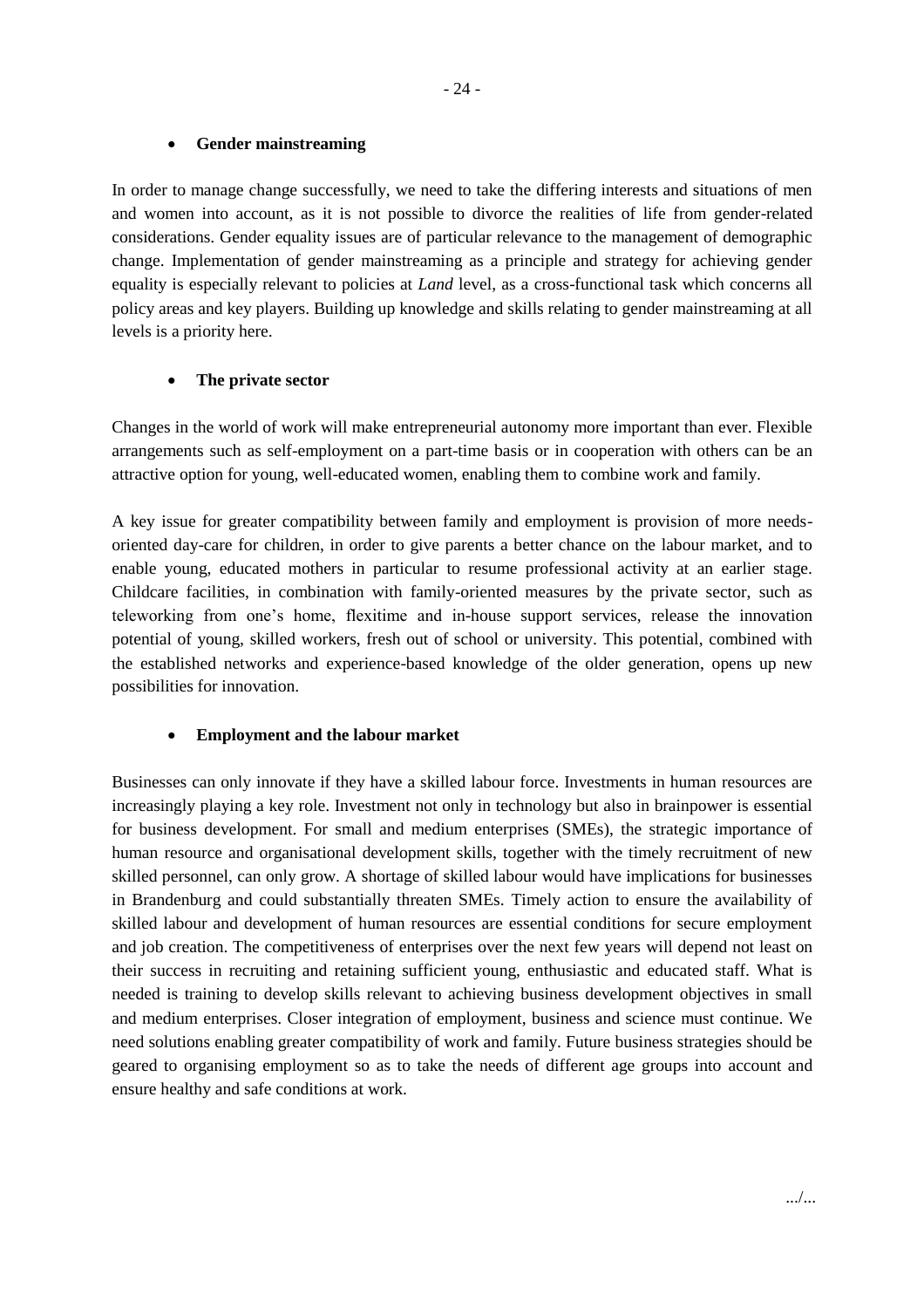# 3. **Political action levels**

Family policies aimed at increasing the birth rate were for a long time a taboo in the Federal Republic of Germany due to the misuse of such policies by the National Socialists. However, current and especially forecast population developments are forcing policy-makers to take action. The increasing individualisation of society is leading more and more men and women to take the decision not to have children. This conflicts, however, with the need for essential services. Policy-makers at all levels, together with social organisations and the public, must decide how essential services are to be organised and paid for in the future.

Demographic decline cannot be corrected in the short term through an increase in the birth rate, and complete replacement through immigration is not a realistic option. Meanwhile, the overall age of the population is rising continuously. This, together with the fact that the participation rate of people of working age, especially older people, is too low, has lead to a clear shift in the ratio of social security contributors to beneficiaries. Adjustments therefore need to be made to social security systems, tax law, social, cultural and educational infrastructure, and public and private service provision, in order to make them "demographically viable".

# 3.1 **Policy initiatives at EU-level**

The birth rate in most EU Member States is well below the replacement rate. In March 2005 the EU Commission presented the Green Paper on *Confronting demographic change, a new solidarity between the generations* and thus initiated a broad public debate on the subject. The aim is to respond to demographic change and its consequences in an effective way. The Brandenburg state government intends to bring its expertise to bear and thus to defend the interests of Brandenburg in the European consultation process.

# 3.2 **Setting of policy frameworks by the Federal Government**

Family policy is to a great extent the task of the Federal Government. Federal responsibilities include education allowances and child benefits, as well as initiatives such as the investment programme entitled the future of education and childcare which supports the establishment of all-day schools.

As comparisons with other European countries show, factors such as the type, amount and duration of transfer payments and services available to families clearly have a strong influence on the decision of women or couples to have children. For instance, in France and Sweden parental allowances are available as income replacement. This is a stronger incentive than child benefit since it reduces opportunity costs (loss of income during maternity leave). To take account of demographic factors we should adopt a splitting of income taxation between family members, as in France, which enjoys the highest birth rate in Western Europe, as opposed to the current splitting of income taxation between couples. Instead of splitting income taxation between couples and disregarding the number of children, France's system offers considerable reductions in the tax burden with each additional child a family decides to have by splitting income taxation between family members.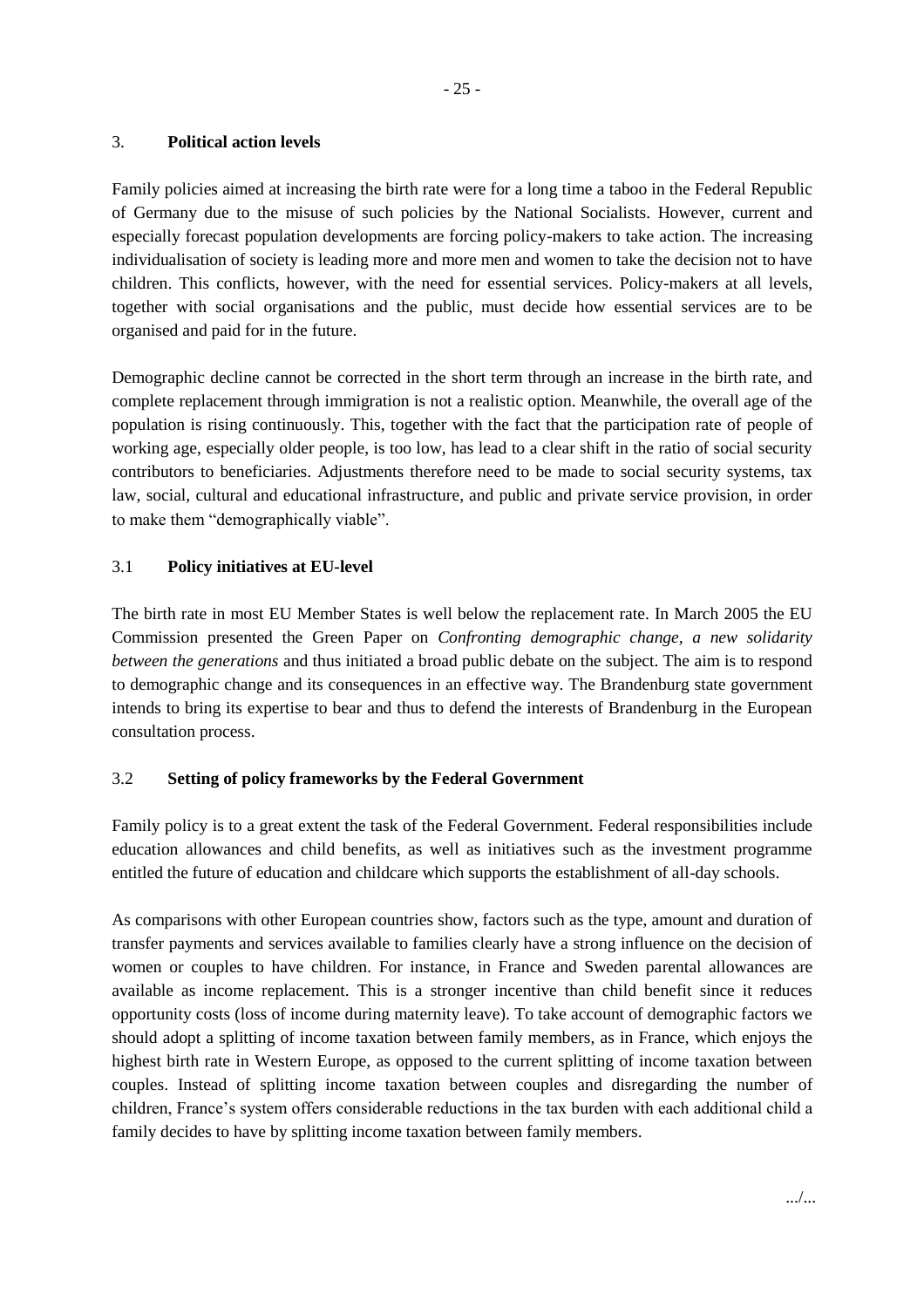**Social security systems**, pensions (pension contribution rate, retirement age, pension levels), health services, medical care, unemployment benefit, income support, housing allowances and student grants/loans have a major influence on virtually all areas where the effects of demographic change are felt and where adoptive strategies need to be developed.

In our current **pension insurance scheme** essentially the only factor that is considered when individual pension entitlements are calculated is the level of financial contributions made. The contribution a person may have made to raising a generation, the size of which determines overall prosperity, is ignored. In a typical family the decision to have children usually means a reduction in income potential, and so the pension entitlements of parents are consistently lower than those of childless individuals. Hence the pension system penalises precisely the behaviour that it needs if it is to function in the long term.

The "Zuwanderungsgesetz" (immigration law) "facilitates and regulates **immigration** by taking the capacity of the Federal Republic of Germany to absorb and integrate immigrants, as well as its economic and employment-policy interests into consideration" (para. 1 of the residence law ("Aufenthaltsgesetz") in conjunction with Art. 1 of the Zuwanderungsgesetz).

Since the effects of reunification have by no means yet been overcome in the new Bundesländer and persistent economic weakness has compounded the scale of demographic change, the Federal Government also has the responsibility to continue with the **Aufbau Ost** restructuring programme. Demographic change, which affects Germany and Europe in equal measure, is taking place at an accelerated speed in Eastern Germany. Solutions that are found here could serve as blueprints for solutions elsewhere. The continuation of Aufbau Ost through the use of instruments such as federal top-up grants, joint tasks for the improvement of regional economic structures, building of higher education institutions (if necessary), agricultural structures and coastal protection, support for research, and the Federal Transport Infrastructure Plan are an important prerequisite for the development of such model solutions.<sup>31</sup>

# 3.3 **Tasks for the** *Land***: Developing adaptation programmes**

Much of the preparatory and sectoral planning based on the assumption of population growth that has been carried out is obsolete. That is why all sectoral planning and support programmes have to undergo a demography check and be coordinated better with a view to long-term sustainability and running costs.

The strategies set out in chapter 2 must serve as a touchstone for all policy areas. Solutions will often only be found if several approaches to the same problem, project or policy area are linked. The high

<sup>31</sup>

In spite of the Federal Government's role in managing and overcoming the consequences of demographic change, this report focuses mainly on the strategies and concepts with which the *Land*, its municipalities as well as the economy and society must respond to demographic change.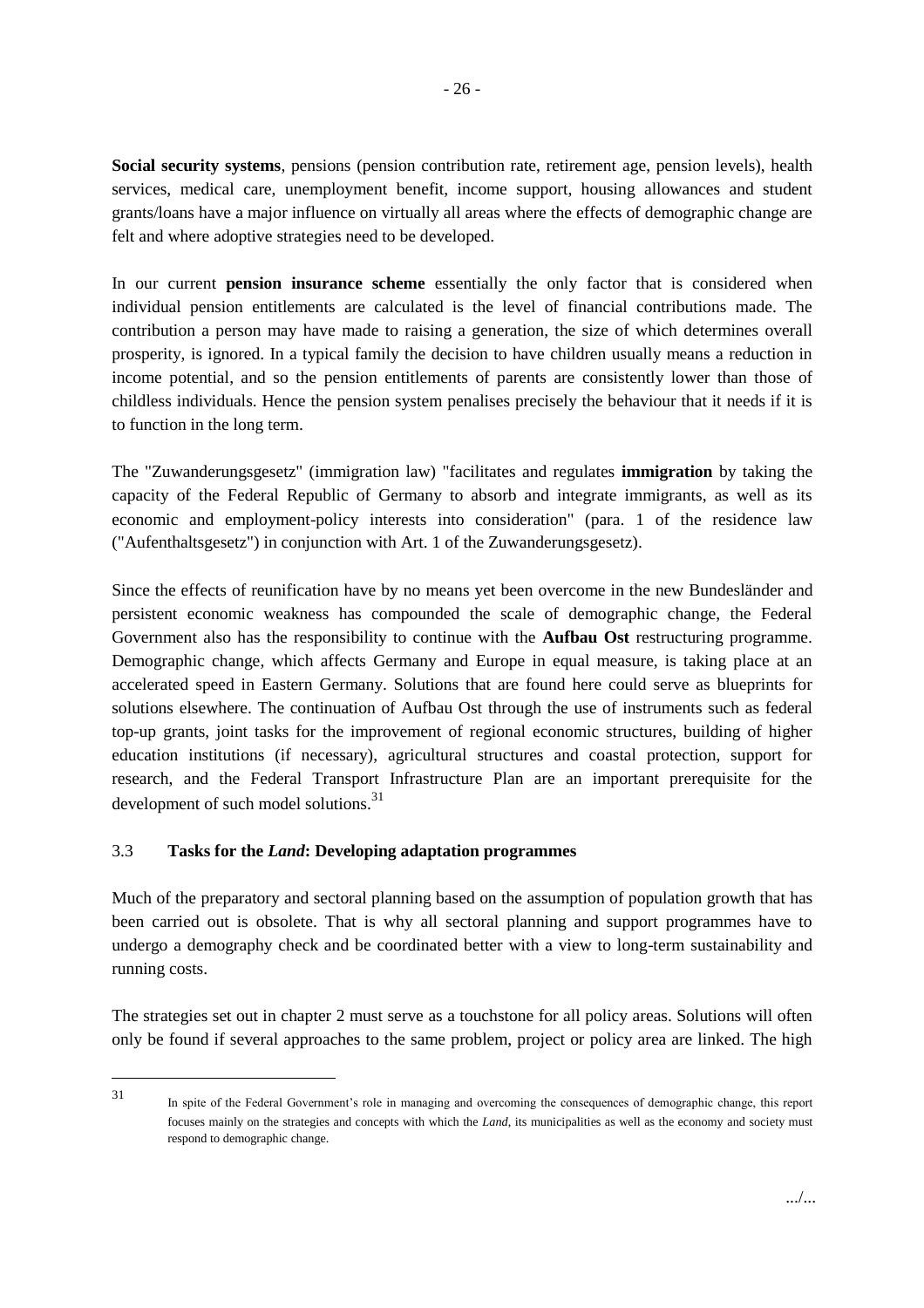degree of complexity of the subject matter, the manifold connections between cause and effect, as well as the broad range of players involved add to the need for all these factors to be interlinked. The consequences of demographic change will not be overcome through individual solutions, but only through cross-sectional thinking and action.

## **The economy and employment**

As already stated secure long-term employment is the prerequisite for increasing the birth rate and ending emigration.

Job creation is important not only for the economic and social situation of the population in municipalities and regions. It is also indispensable for the maintenance of a skilled workforce. If the downward spiral of unemployment, emigration, lack of prospects and deskilling continues, the loss of skilled workers in individual towns will be so substantial, that it might be irreversible. Hence educational resources need to be exploited to the full and the educational potential of families strengthened so as to guarantee the availability of a skilled workforce.

Our future economic policy must focus on providing support to selected economic sectors and areas of specialised expertise of importance for the future so that synergy and spill-over effects can take hold. We must further improve the coordination between development programmes in order to achieve the greatest possible benefit.

Economic activity that is sustainable can develop only through the cooperation of all players involved. The overall strategy of Brandenburg should therefore be to continue integrating the economy and science, to provide special support to small- and medium-sized companies and to promote selfemployment and entrepreneurship. At the same time the expertise of large companies must be linked to that gained in research and the SME community. A forum on the economy and science that acts as an advisory body to the *Land* government and helps it prepare its decisions should be introduced.

A firm commitment to consistently reduce bureaucracy in areas where state regulation is superfluous and harmful, or where it impedes investment and the creation of jobs is an integral part of Brandenburg's strategy to support the economy.

# **Compatibility of family life and work**

Day care for children is an important factor in the compatibility of family life and work or training. The *Land* government will therefore maintain the existing entitlements and standards. It will also support and promote the high-quality services in nurseries and the day-care sector. Other facilities within the youth-welfare system, which aim to support parents in carrying out their parental duties include, besides day care for children, services such as educational advice, family counselling and support in crisis situations. The youth welfare system is designed to help parents fulfil their parental duties and to encourage people to have children. However, these requirements will not be met by state measures and financial transfers alone. What is needed is a family policy offensive which has the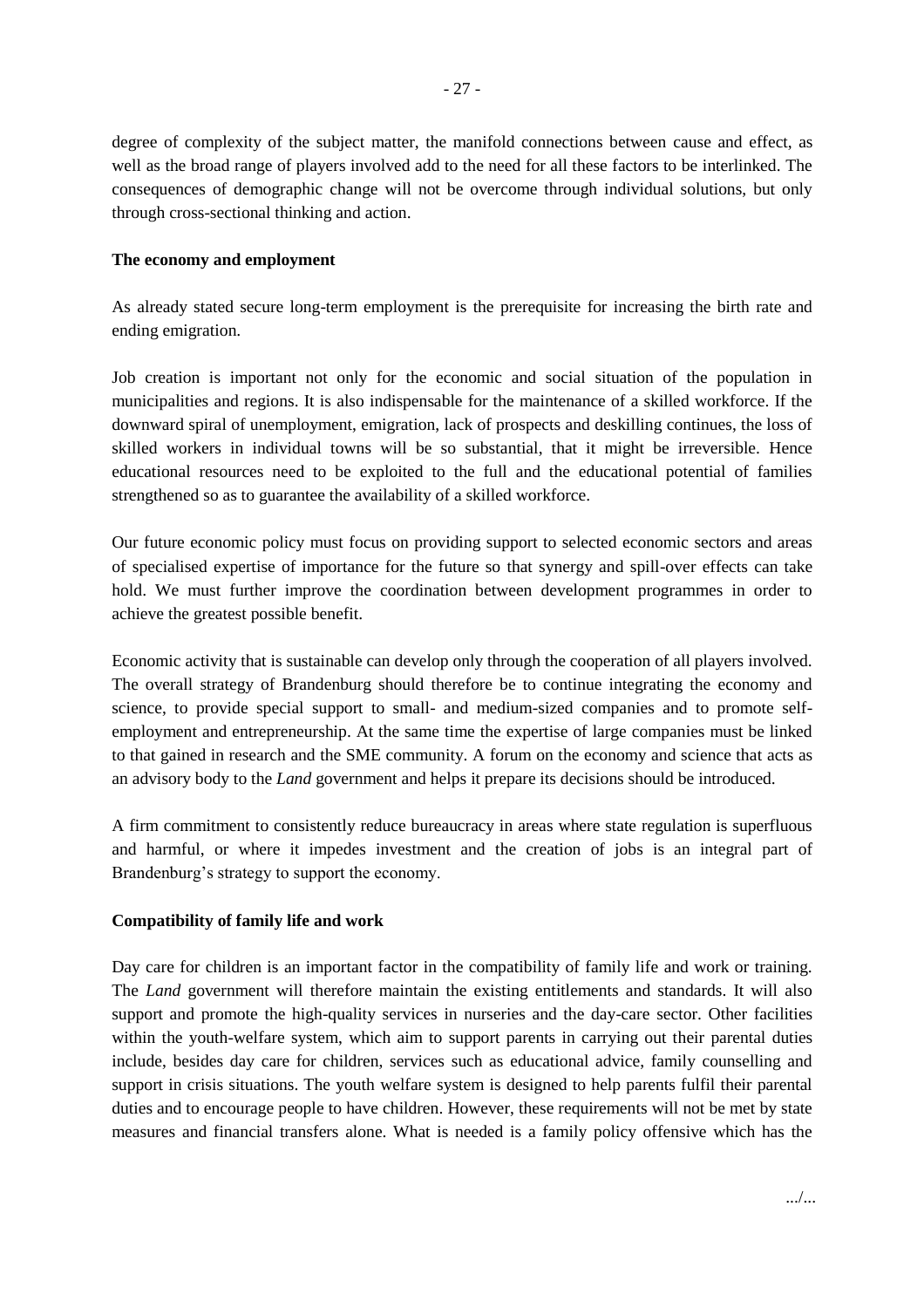support of all social players with an influence on the lives of families, in order to bring about a change in the values of our society.

## **Education and Science**

Since the prospects for our *Land* correlate with the educational prospects of our children, the foundations of our children's educational and life opportunities have to be laid at the pre-school age. Nurseries are crucial to the ability of our *Land* to adapt to the future requirements of a knowledgebased society through their role as places of education and care. Brandenburg is credited as having the best level of nursery care provision in quantitative terms in Germany. However, the benefits of this are still not obvious enough. That is why we must pave the way for a future-orientated education of our children through the development and supervision of the quality of nurseries, the application of high educational standards and higher teaching qualifications for staff.

The demographic crisis has caught up with schools. This has made a reduction in the number of schools necessary. This is painful for the communities affected by school closures, as well as for parents, children and teachers involved. However, it is unavoidable if the quality of school education is to be maintained. Plans for the maintenance of an accessible network of schools have been developed (small schools at primary school level; lowering of the minimum number of classes required per school at secondary school level in the main centres). Experience to date shows that demographic change can be managed in schools in such a way as not to create unacceptable distortions. These developments often lead to conflict, but are usually accepted in the end.

The expansion in the number of full-day schools, which is currently taking place under the Federal programme Zukunft Bildung und Betreung is also of great importance. Firstly, it makes family life and work more compatible. Secondly, cooperation between schools, the youth welfare system and other sponsors helps to create appealing living and learning spaces for young people, and to guarantee access to youth culture programmes in thinly populated, rural regions.

The reorganisation of the secondary school system has created a clear, comprehensible and demographically viable concept for the seventh to tenth years. It lays the foundation for high-quality teaching of pupils in all of Brandenburg's regions. In future, grammar school pupils will reach school leaving age after 12 years. Meanwhile, the number of young people entitled to a university place will rise, with standards being maintained, and the number of students will increase. Measures to improve study conditions and course structures will contribute to faster completion of undergraduate-level studies meaning that young women and men will be able to start their professional and family lives sooner. In this way further reductions in the birth rate due to couples deciding to have children later in life will be countered. $32$ 

32

Max Planck Institute for Demographic Research, Rostock, "Aus erster Hand" No. 4, 2004, "Shorter training periods could raise the birth rate –complementary effect of a school reform: a younger population".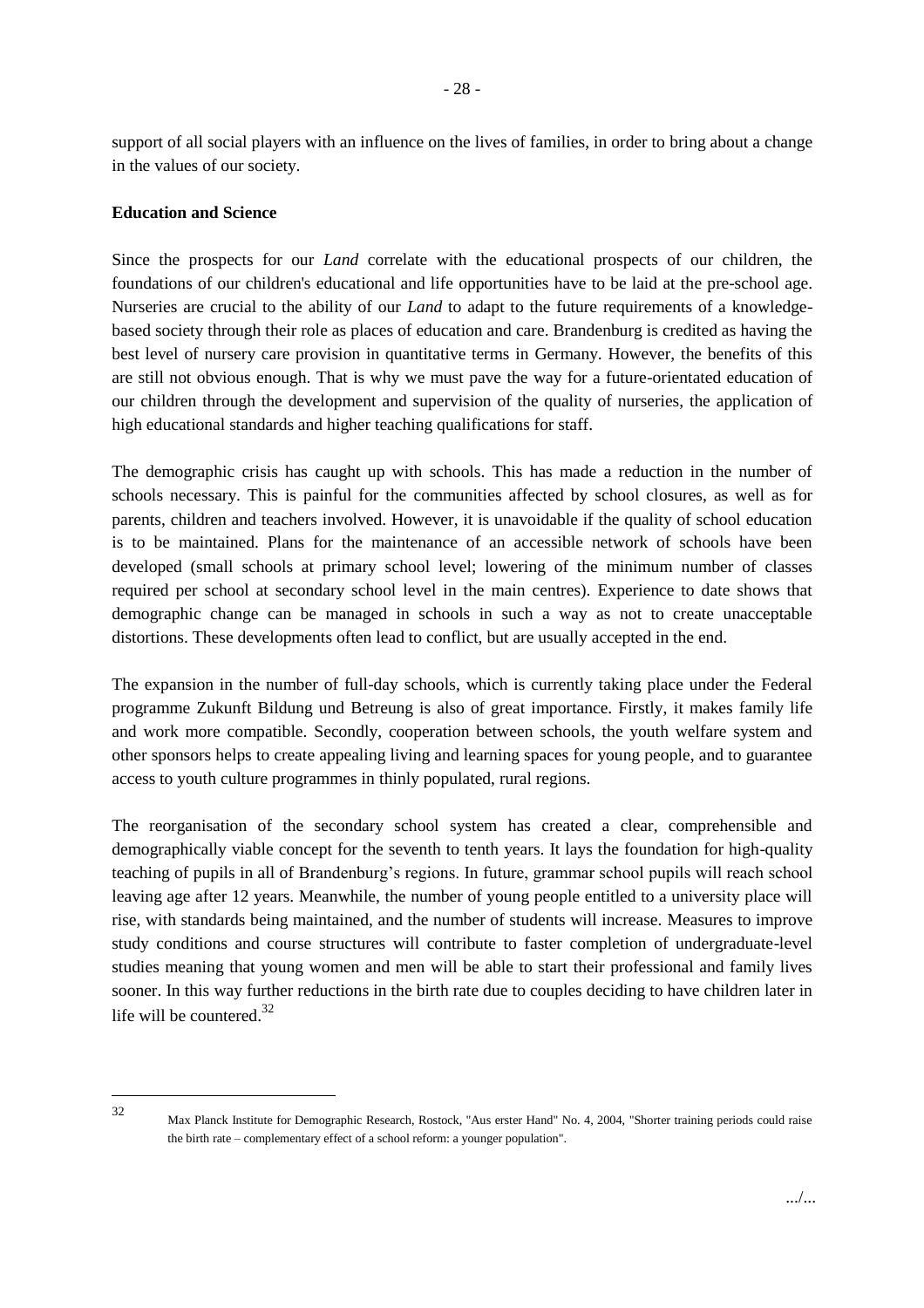The conditions must be improved for groups which are educationally disadvantaged or have restricted access to higher education. The concept of "studying with children" must become a real possibility. In that way the below-average level of participation in higher education in Brandenburg will be boosted and the preconditions for graduates to have larger families created.

It is expected that intensified cooperation between the scientific and business communities will afford SMEs, which predominate in Brandenburg, easy access to innovations and new technologies, and will benefit the economy.

Demographic developments will create new professional profiles and changes to existing ones. In view of the need to provide education in rural areas and the fact that the upcoming generation will face higher educational demands, the future planning and implementation of studies will require the application of the lifelong learning principle and the provision of education that is not constrained by time or space. This can be achieved through the use of electronic information and communication technologies (ICT).

## **Town planning, Infrastructure**

New building projects and the dismantling of old infrastructures will take place in parallel. There is a need for infrastructure expansion in the Berlin catchment area, whilst in the shrinking outer development areas entire districts will see dismantling of technical and social infrastructure. Particularly in densely populated urban areas, such dismantling must be accompanied by the re-use of the available space and of listed buildings. These changes will upgrade the district concerned and enhance the overall attractiveness of the town, in terms of quality of life, e.g. for potential workers.

Social infrastructure (for instance, crèches, schools, youth leisure centres, old people's homes, cultural institutions) will increasingly be located in central areas. This, at least, has the advantage that traffic flows can be concentrated more on central areas, and that greater use will be made of local public transport systems.

Technical infrastructure and transport services are by nature decentralised. They must guarantee the long-term provision of appropriate services and mobility to the public and industry. These services include electricity, water, telecommunications and media services, which must be provided, regardless of population numbers and demand, and appropriate local public transport services to all parts of the *Land.* The complete dismantling of infrastructure is only possible in areas where entire residential areas have been totally abandoned and are to be demolished.

#### **Budget and Finances**

The reduction in public sector revenue associated with demographic change in Brandenburg has forced the *Land* and municipalities to adopt drastic saving measures in order to make sure that future parliaments and governments have sufficient financial resources. Since demographic change is a dynamic process and there is no prospect of it ending, it is imperative to adhere to the sustainability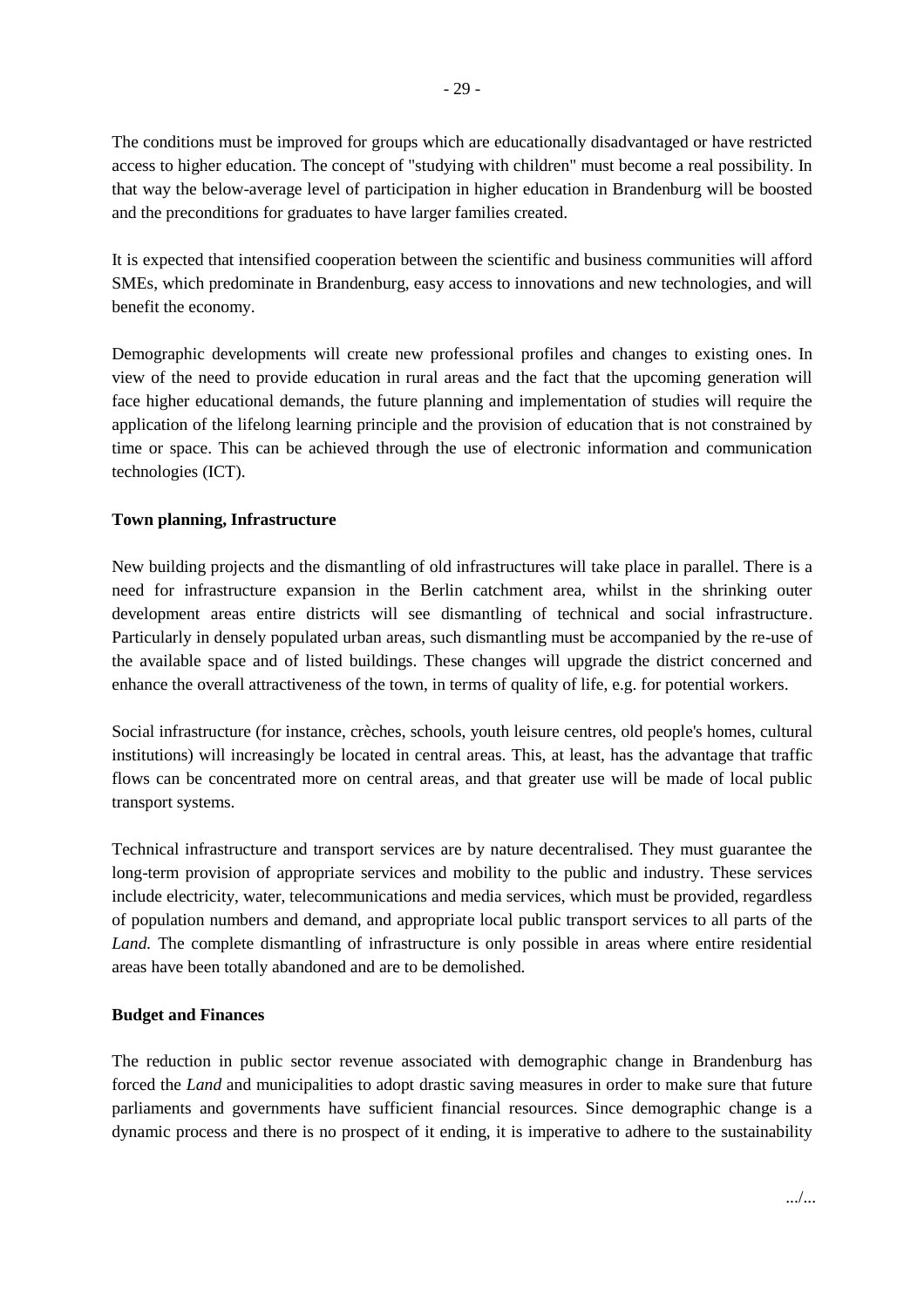principle in public finances. However, it is important not to consider saving just as a measure that takes place once a year, but to approach it from a sustainability and sound financial management angle. Economically sound measures which have the immediate effect of relieving pressure on *Land* and municipal budgets should not be postponed due to a shortage of money. The gradual introduction of cost and management accounting as well as double-entry accounting will contribute to even more widespread adoption of sound financial management practices.

## **Integration**

A rise in immigration to Brandenburg due to EU enlargement is not expected.<sup>33</sup> However, the permanent integration of the admittedly very small number of young men and women and their families who have migrated to Brandenburg is an urgent requirement.<sup>34</sup> This is the only way for Brandenburg to become an attractive option for the skilled workers that it will need in the future.

## **Equal living standards**

The Constitution obliges the *Land* to provide structural support to regions, which is aimed at creating and maintaining equal living and working conditions in all areas. However, due to demographic developments this is becoming increasingly difficult and the service provision network is becoming increasingly thinly spread.

However, "equal" does not mean the "same". Life in a city will always be different to life in the country, and choosing one location over the other means choosing a specific quality of life. Besides the advantages a city dweller gains from living in a city, he/she must also accept the disadvantages, such as noise and air pollution. Likewise, the country dweller must accept disadvantages such as longer distances and the higher cost of mobility, along with the advantages.

# 3.4 **Policy determination by municipalities and society** – citizens' communities as a **framework for action**

Demographic change is a particular policy-making challenge to municipalities, which are the level of government that is closest to families. They have the responsibility for carrying out all the tasks of the local community.<sup>35</sup> But this does not mean that municipalities are obliged to carry out all these tasks themselves.

Municipalities and their duties are subject to constant change: Administrations that were responsible for the mere application of rules have turned into ones that carry out planning, and the administration

<sup>33</sup> See the 2003 migration report of the Federal Officer for Migration.

<sup>34</sup> Strategy of the *Land* government on the integration of immigrants with the right to permanent residence in the *Land* of Brandenburg – cabinet decision of 7 May 2002.

<sup>35</sup> Para. 3 (1) local authority law of the *Land* of Brandenburg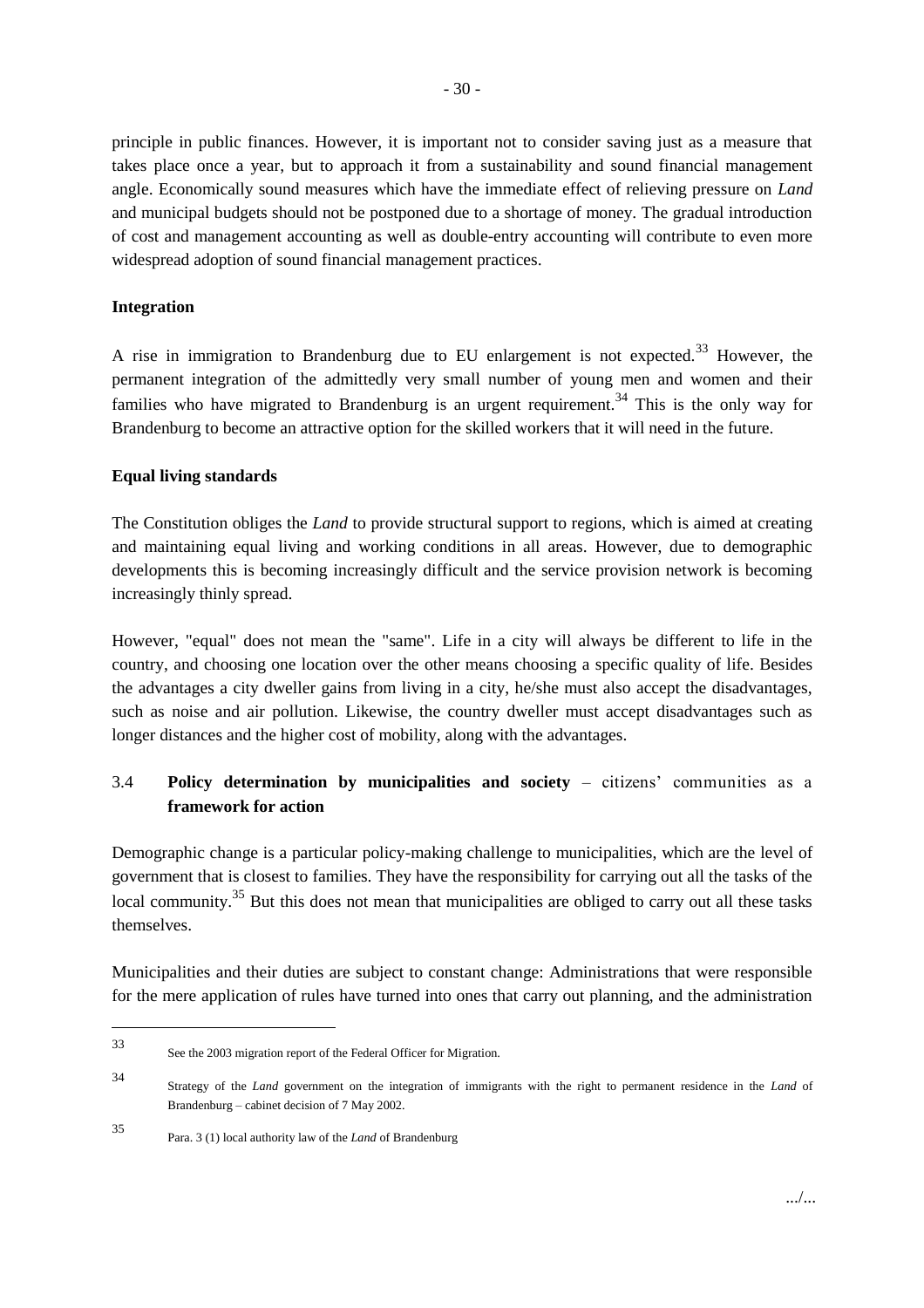of benefits has turned into the administration of entitlements. In other words municipalities are now also responsible for ensuring that individuals actually receive the benefits they are entitled to. Since the right to self-government of municipalities under Article 28 of the Basic Law is in many cases interpreted as a duty to self-administer, "adequate knowledge and problem-solving capacities to facilitate strategic planning" must be developed so that municipalities can "carry out their duty of providing entitlements". The "responsibility incumbent on the legitimate decision-taking authorities ... for the 'matters of the local community' (cannot) simply be 'privatised'".<sup>36</sup>

But here as well developments are continuing to take place. These raise questions such as: What services is an individual entitled to? Which services must the State provide and which the municipality, and which services can an individual him/herself provide? Private initiative and mutual solidarity are keywords that have once more become the focus of public interest as a result of demographic change. The municipality is becoming a facilitator which must develop and provide infrastructure based on initiative, and which will in future be merely supervising some of the areas of activity that fall within its remit.

Policies at federal, *Land* and municipal level must create the framework conditions for a "demographically viable" development of our society. Individuals will decide for themselves how they wish to shape "their" living conditions at municipal level. Civil initiatives are the backbone of all democratic communities, especially in difficult times. In the absence of voluntary initiative by committed individuals - who include many highly active older people - the community's social life, especially in rural regions, would be non-existent. Our community depends on people working for their fellow citizens. In many places committed individuals take responsibility for cultural, social and sports activities, and themselves run the facilities. For instance, self-managing youth clubs have existed for a long time, especially in smaller communities run by committed young people through a network of rural coordinators.

Communities carry out their duties through the civil self-administration of their elected bodies and citizens. They promote the communal life of their community's inhabitants.<sup>37</sup> This communal cooperation, involving community representatives, the public, the administration and the local business sector, determines the future viability of each community. In each individual case a balance must be struck between these local players. No group may be excluded, over-burdened or neglected. The citizens' community is not a finished model, but a dynamic process, which the players in each community must shape themselves. The local elected authority has a political mandate and therefore the task and legitimate right to manage local community matters. In so doing it relies partly on the administration. However, it must also involve its citizens directly in the shaping of policy and the development of problem-solving strategies, in the framework of the law and in dialogue with organisations representing society. The administration is responsible for the implementation of policy in a way that is technically and financially sound and in accordance with the law. Individuals in the

<sup>36</sup> German Institute for Urban Affairs (Difu) report 3/2004: Public welfare provision as a challenge, page 13.

<sup>37</sup> Para. 1 (2) local authority law of the *Land* of Brandenburg.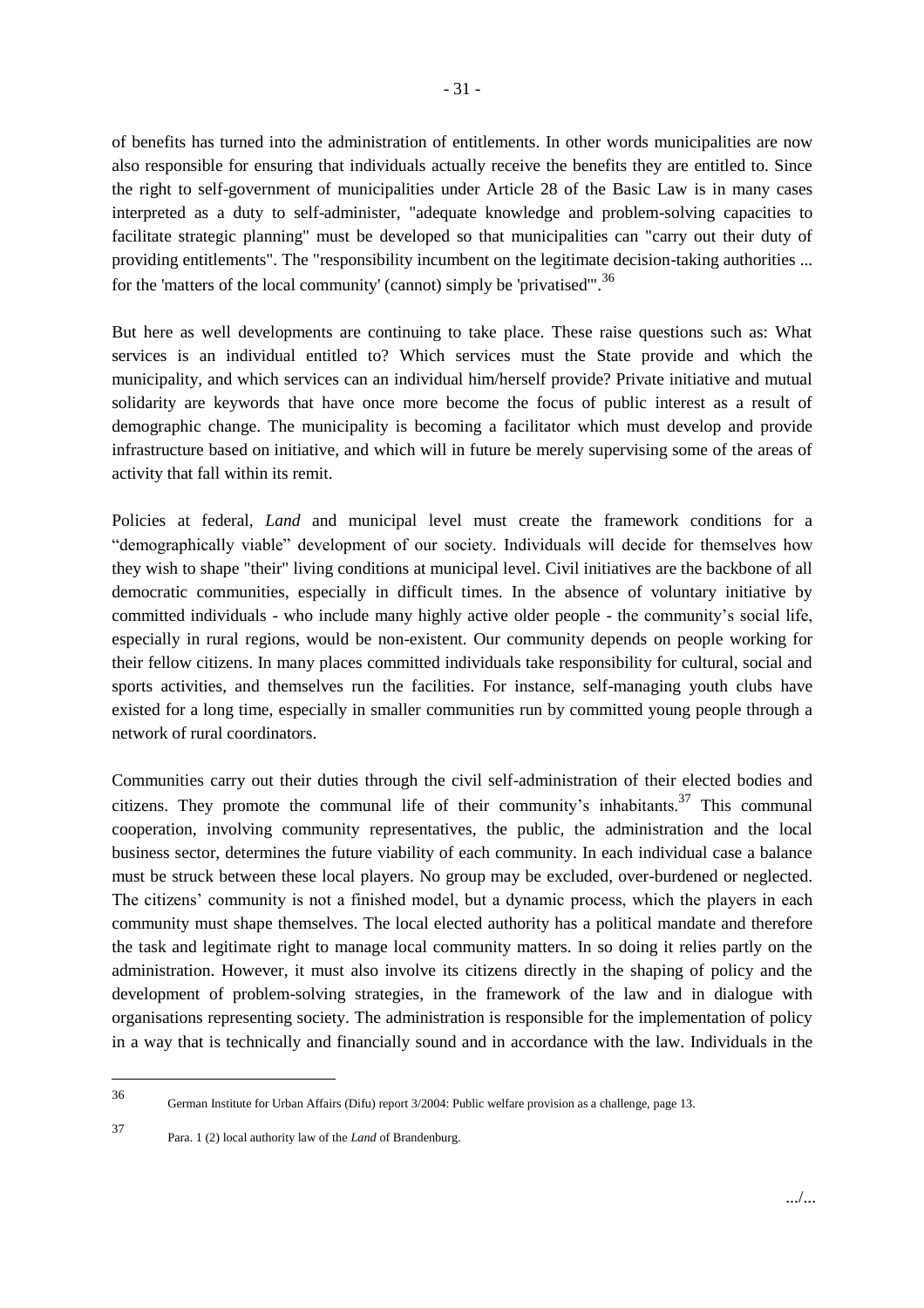community, however, are responsible for making their wishes known and especially for bringing their expert knowledge of local affairs to play in the implementation process. Meanwhile, local business contributes to local family associations or other strategically oriented working groups and supports specific projects and measures. Without the commitment and cooperation of these four forces – local authority, administration, the public and business – the citizens' community cannot develop any of the independent dynamism that it needs to shape demographic change.

If the cooperation between the main groups of players in the citizens' community is successful then the following aims will be achieved:

- Greater **satisfaction** with local services
- Greater **acceptance** of unpopular decisions
- **Participation** in the policy-making process and hence
- Identification with the **democratic state**
- Consolidation of **solidarity**
- **•** Identification with the local community
- Increases in **efficiency** by relieving pressure on the local authority budget and greater **effectiveness** owing to better results in the setting of policy objectives.<sup>38</sup>

## 4. **Projects and measures**

The demographic trends described above must be accepted as facts and form the basis for action under all specific policies. The order of the day is to take countermeasures based on long-term ideas and to learn to deal with the consequences, because demographic change is an ongoing process that constantly requires new answers. Demographic change needs more action in all policy areas, at all levels of government and through a joint approach involving leaders and all those personally affected.

The *Land* government is basing its measures on the developments described in the previous chapters and takes into account the causes and effects analysed therein. It will carry on the search for solutions and the implementation of the necessary measures with leaders at all political levels and in all areas of society. In the first instance, the projects described below will be discussed in public and implemented in the way that is decided as a result of those discussions.

## 4.1 **Modern state**

#### **Demography check for public investment and the distribution of subsidies**

In order to avoid wasting public funds, the long-term economic sustainability of public investment and the distribution of subsidies must be carefully assessed taking into consideration regional population forecasts. For this purpose, a lifetime user forecast taking into consideration demographic

38

This analysis is partly taken from Bogumil/Holtkamp, The Concept of the Citizens' Community. http://www.fernunihagen.de/POLAD/download/vopbur.pdf.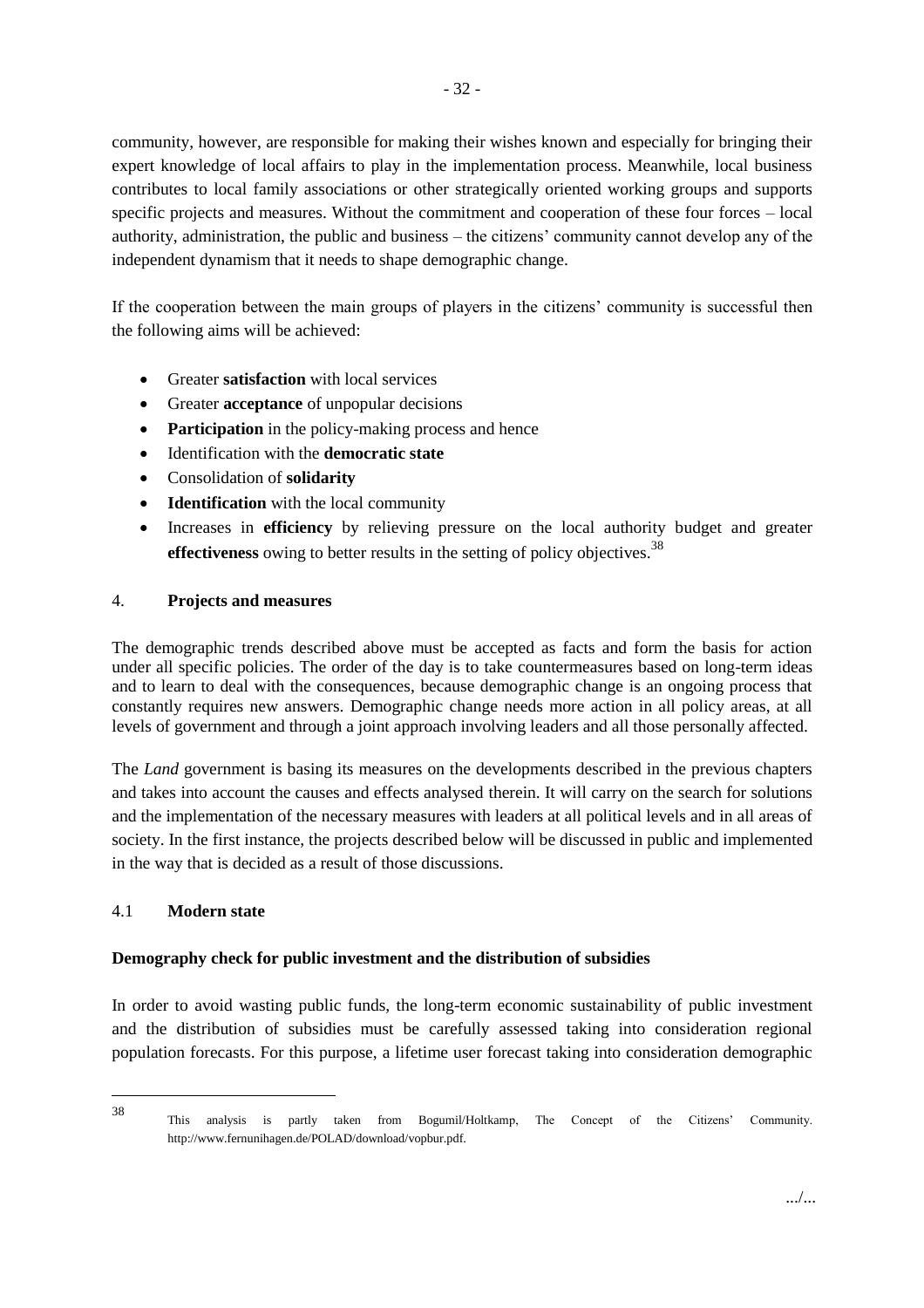change should be drawn up. For sufficiently large investments, a cost-benefit analysis based on formal criteria should be produced. If the economic benefit of the investment cannot be ensured over its lifetime, time-limited alternatives should be looked into. Binding rules will be drawn up in cooperation with the *Land*'s funding programme committee.

#### **Programme planning for EU subsidies**

During the forthcoming planning of the new EU support programme period 2007-2013, the consequences of demographic change will be taken into consideration from the start. The expected effects of the measures on demographic change must be investigated both when describing the socioeconomic strengths and weaknesses of the *Land* and during the ex-ante evaluation of the proposed measures. The institutional framework for programme planning and monitoring must be selected in such a way that the needs arising from demographic change are properly taken into account.

#### **Review of the administrative structure and continuation of administrative reform**

The administrative structures of the *Land* and the municipalities are being reviewed to see how they can handle the demographic and financial situation in Brandenburg in the long term. For example, the most appropriate, cost-efficient and user-friendly way of dividing up tasks between the administrations of *Land*, districts and metropolitan boroughs and municipalities should be looked into. This investigation should be supported by the development of new structural models for *Land* and municipal administrations. Districts in particular should look into whether and how, in the long term and under changed demographic circumstances, they can best carry out their public tasks.

If the task and structure-critical reviews reveal the need for comprehensive structural and operational reform of the administration, the legal, financial and staffing requirements for its implementation should be discussed between the *Land* and the municipalities. An inter-ministry project group involving the associations of local authorities will draft a preparatory proposal for a comprehensive structural reform of administrations and will present it to the cabinet in the second quarter of 2006. Once a decision has been taken, the preparatory measures will be implemented during this parliamentary term. The legislative procedure should be completed in the next parliamentary term.

#### **Brandenburg Online Office (BOA) administrative portal**

The fall in population will, especially in sparsely populated areas of the *Land*, lead to a reduction in the number of administrative locations. At the same time, more and more people –including older people –have access to the internet and the necessary skills to use it, so that the Brandenburg Online Office can, at least in part, replace administrative locations that close. The Brandenburg Online Office is also the platform for cooperation between the *Land* government and other public and private service providers, and makes government services local and accessible regardless of the time of day. Over the next few years, all information and many of the services of the Brandenburg government will be bundled, organised according to content and made available online in a single, user-friendly interface to citizens, businesses and municipalities, regardless of time or location, through the Brandenburg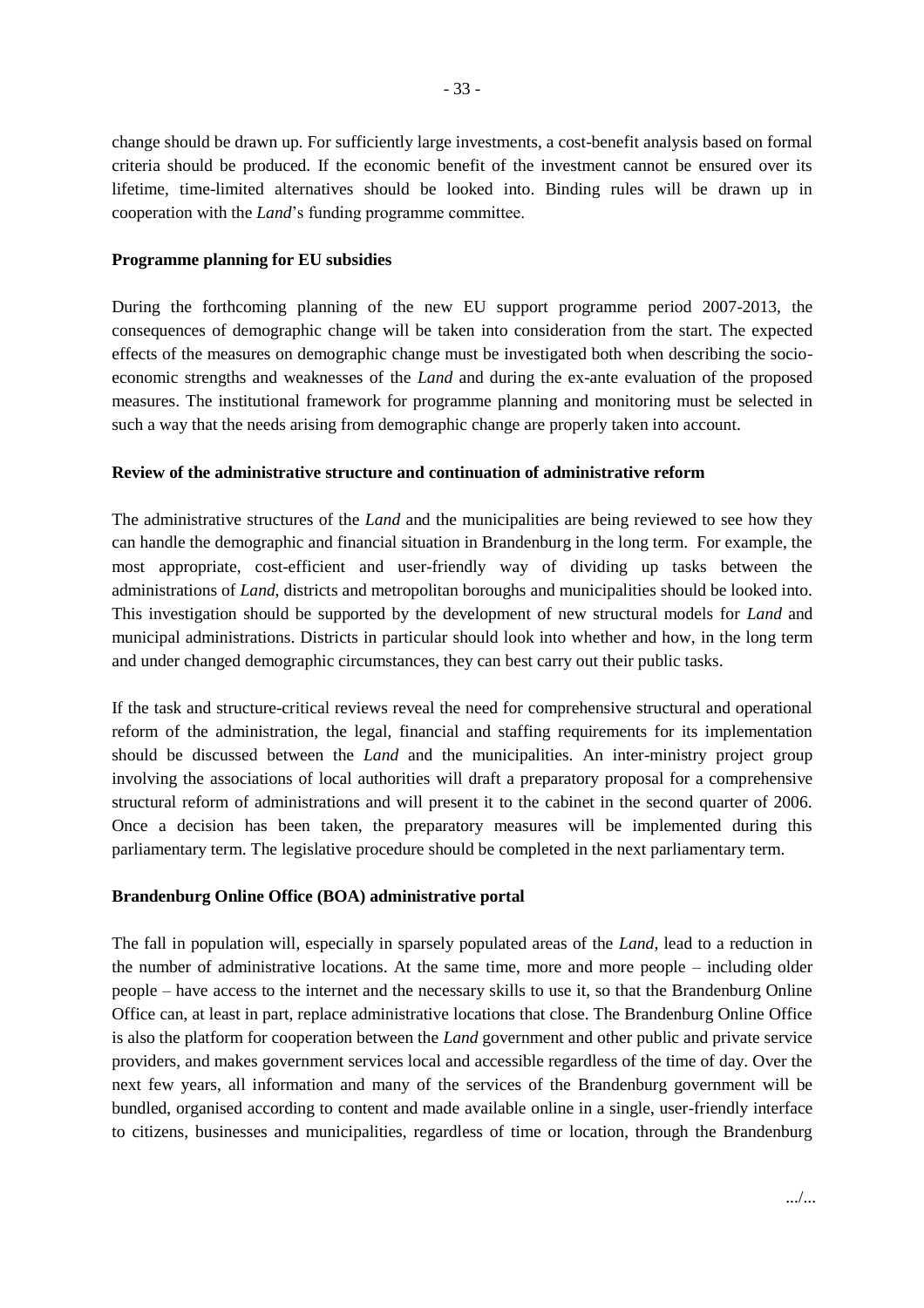Online Office (Project timetable: 2005/06). In addition, a form service (2005/2006) will include forms in municipal and *Land* software, so that seamless service provision will gradually be phased in (2006 to 2008). This means that the user's communication with the administration will not end by printing out an online form and posting it, but that he will instead be able to deal with his request together with the relevant government employee via his PC. The implementation of this project has begun –in close cooperation with the associations of local authorities – and is expected to be completed by the end of 2008.

## **Strengthening civic commitment**

Civic commitment is becoming increasingly important to the strengthening of civil society. At the same time, members of the public are increasingly taking charge of things that were previously done by the council or the government. Voluntary schemes and volunteers, who have a sense of regional identity and, in a spirit of sustainable development, want to help shape their region or town and improve its social cohesion, are the force driving this development. Alongside the tangible effects for the structural development of the municipality in question, carrying out such projects can be expected to encourage others to do the same and to demonstrate that volunteering can produce tangible results and improve one's own living conditions. With particular regard to the demographic situation, it is planned that the Local Agenda 21 project will, along with others, be put into effect with special emphasis on peripheral rural areas. Voluntary organisations should be more closely involved in the management of the (sports) facilities they use. Local public transport in sparsely populated rural areas will increasingly be complemented by voluntary organisations and volunteer bus drivers. (Community bus).

# 4.2 **Family and social affairs**

# **Family policy at** *Land* **level**

The *Land* government is drawing up a horizontal strategy entitled *Perspectives for a fair and sustainable family policy* including a catalogue of family policy measures. It will publish its proposals in the second half of 2005. Initiating and supporting *Local alliances for the family* is part of the Land's long-term family policy. The *Land* Family Policy Council, which was set up in August 2004, advises the *Land* government. A *Land* government family portal is being set up on the Internet for broad information and communication. In addition, family education opportunities are being encouraged and promoted (such as the letters to parents initiative); holiday camps are also being promoted. The national action plan *For a world suitable for children* is being supported and implemented by the *Land*, as is the UN Convention on the Rights of the Child.

# **Family policy at federal level**

The *Land* government uses appropriate initiatives to influence federal legislation to ensure that social security systems and tax legislation are family-friendly. In particular, the *Land* government adopts positions on issues such as further developing federal childcare allowance into a family allowance,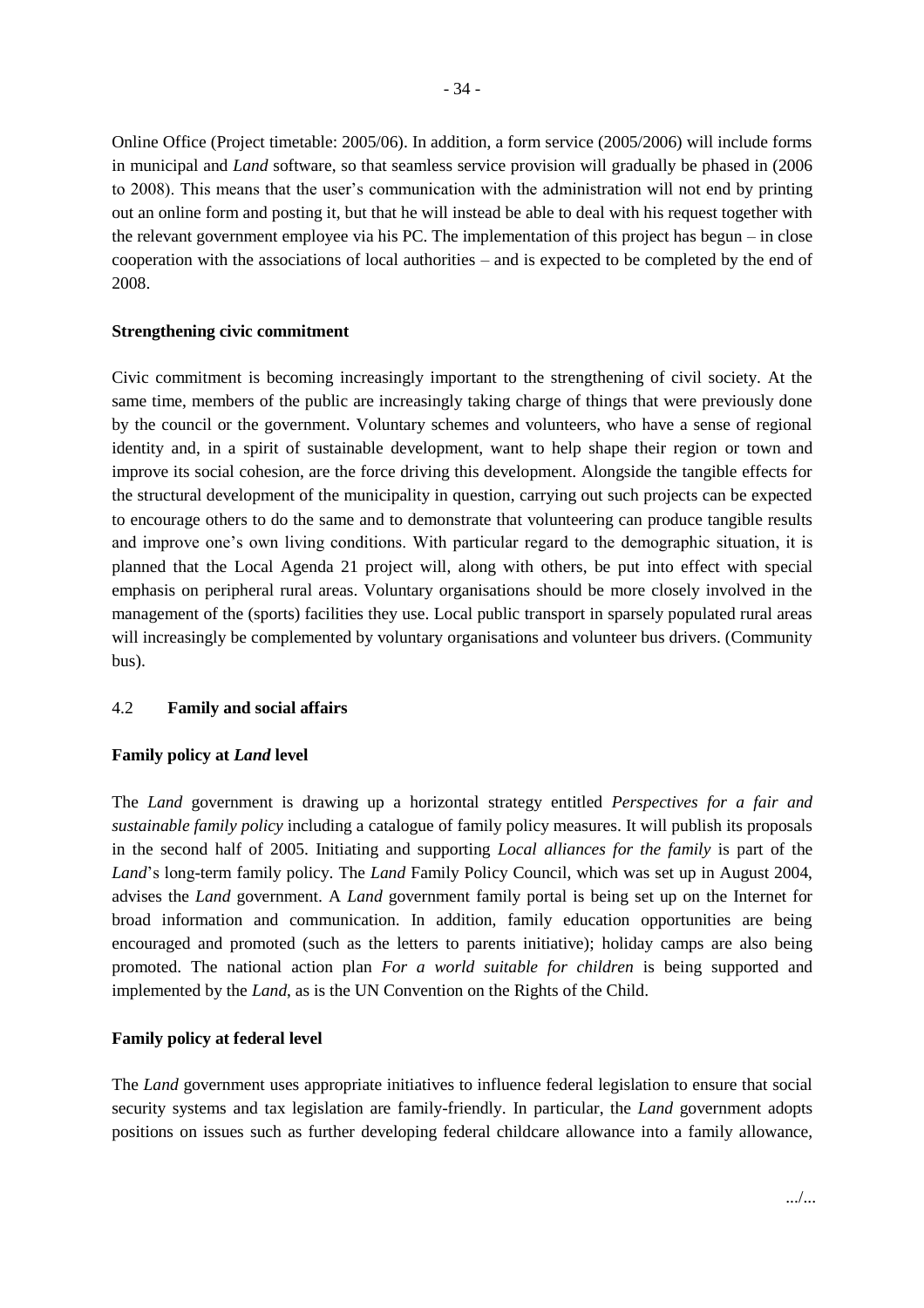making childcare costs tax deductible as occupational expenses, introducing family leave or childcare leave following parental leave, and raising the actual age of retirement. *Land* politicians and social partners are also involved in arrangements for early retirement. The same applies to the creation of flexible working time arrangements for employees with family duties (such as annual or monthly working-time accounts and teleworking).

## **Integrated policy to support children and young people as they grow up**

Families need an environment in which parents are supported in exercising their responsibilities to educate and bring up their children. Such an environment should help to encourage couples to decide to have children and empower them to carry out their tasks with the necessary parenting skills. Help is particularly needed for those parents who are not adequately able to fulfil their tasks of bringing up and educating their children – so-called "at risk" families. Due to the emigration of more mobile young adults, the proportion of such parents is increasing. Creating such an environment requires an integrated policy for children, young people and their families, with closely intermeshed child, youth, family and educational policies. Basically this means:

- maintaining child day-care infrastructure to ensure the compatibility of family and work and of family and studies;
- increasing the educational value of child day-care by improving teaching and the transition from child day-care to primary school;
- structuring family education in such a way as to reach families seminar-based approaches cannot reach (strengthening accessible approaches to family education);
- further extending the availability of all-day schooling:
- strengthening and developing family advice services, in particular advice on parenting and strengthening family self-help approaches;
- maintaining appropriate, demand-led infrastructure for children and young people, including sports grounds and facilities for playing and exercising.

Integrated policy for supporting children and young people as they grow up highlights the significance of the next generation. This should also counter the effects of what has been described as a society that is no longer used to children. The political aim is to perceive children and young people not primarily as a cost factor or a problem group, but rather to raise public awareness and visibility of the way children enrich families, adults, and society as a whole.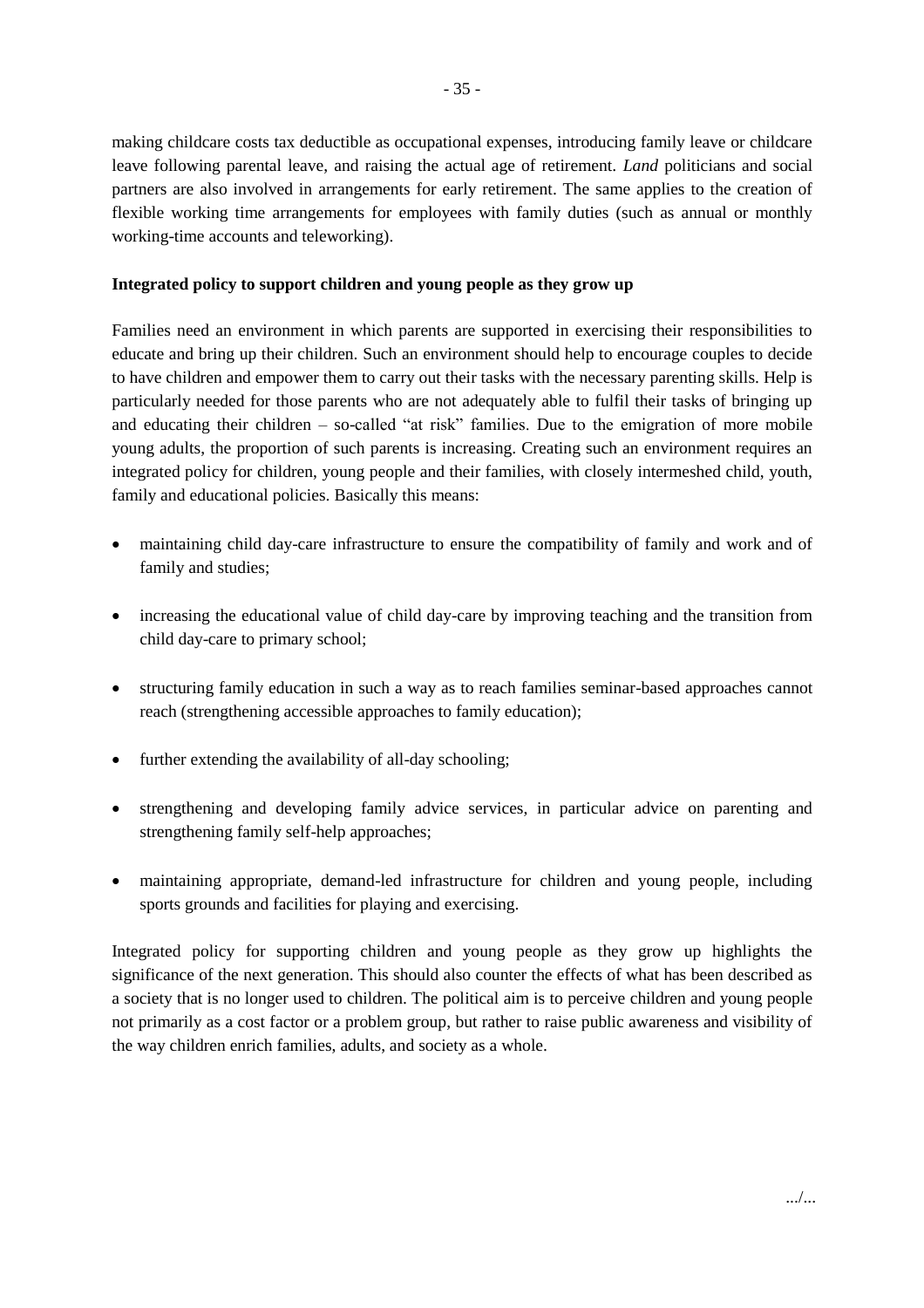#### **Primary healthcare in the region**

Primary healthcare in the region should be strengthened by new models of out-patient treatment. The different areas of the *Land* are affected differently by demographic change. Specific regional characteristics of demographic developments should be addressed by developing specific service provision through networking of existing out-patient and in-patient services. The legislative framework for solving the problems in rural areas was established when the Law on Modernising Statutory Sickness Insurance (GMG) came into force on 1 January 2004 (contractual possibility of integrated forms of treatment, merging doctors' surgeries and complementary services into interdisciplinary health centres). Sickness insurance funds, service providers, *Land* and municipalities will together take the necessary initiatives to ensure healthcare provision in rural areas in the long term. The *Land* government will closely support the self-managing partners in fulfilling their task of ensuring such provision.

## **Hospitals and highly specialised services**

In hospital planning, the services hospitals provide need to be adapted to changing needs. On the one hand, the lower number of children means that fewer children's departments are needed. On the other, hospitals need to make provision for the rising number of old people. At the same time, highly specialised services for the elderly population must remain accessible. This means that the reduced mobility of sick old people must be compensated for by appropriate care at home, but also by the accessibility of specialised treatment centres. In addition, modern treatment technologies (such as telemedicine and electronic health cards) should be developed. At the same time, progress continues to be made on networking in the Berlin-Brandenburg health region, and all health planning in the two *Länder* is done in close cooperation between them.

#### **Health of children and young people**

Promoting the health of children and young people is the joint task of the public health service (*Land* and municipalities), sickness insurance funds, the medical profession and independent providers. Under the *Growing up healthy in Brandenburg* coalition, children from disadvantaged families are supported, and special programmes are developed for children who are overweight or have eating disorders, and for those who have motor or communication impairments. At the same time, thanks to this coalition, the take-up rate of checkups of infants and especially children is rising, the willingness of parents to have their children immunised is being encouraged, the consumption of addictive substances is being tackled, and the lowering of the age at which people start using these substances, especially tobacco and alcohol, is being reversed.

# **Health of elderly people**

A rising proportion of elderly and aged people means increased demand for geriatric and EMI (elderly mentally infirm) care. The legislative basis for meeting this need either already exists or needs to be created. The opportunities provided by the Social Code (SGB Volume V, Section 20) need to be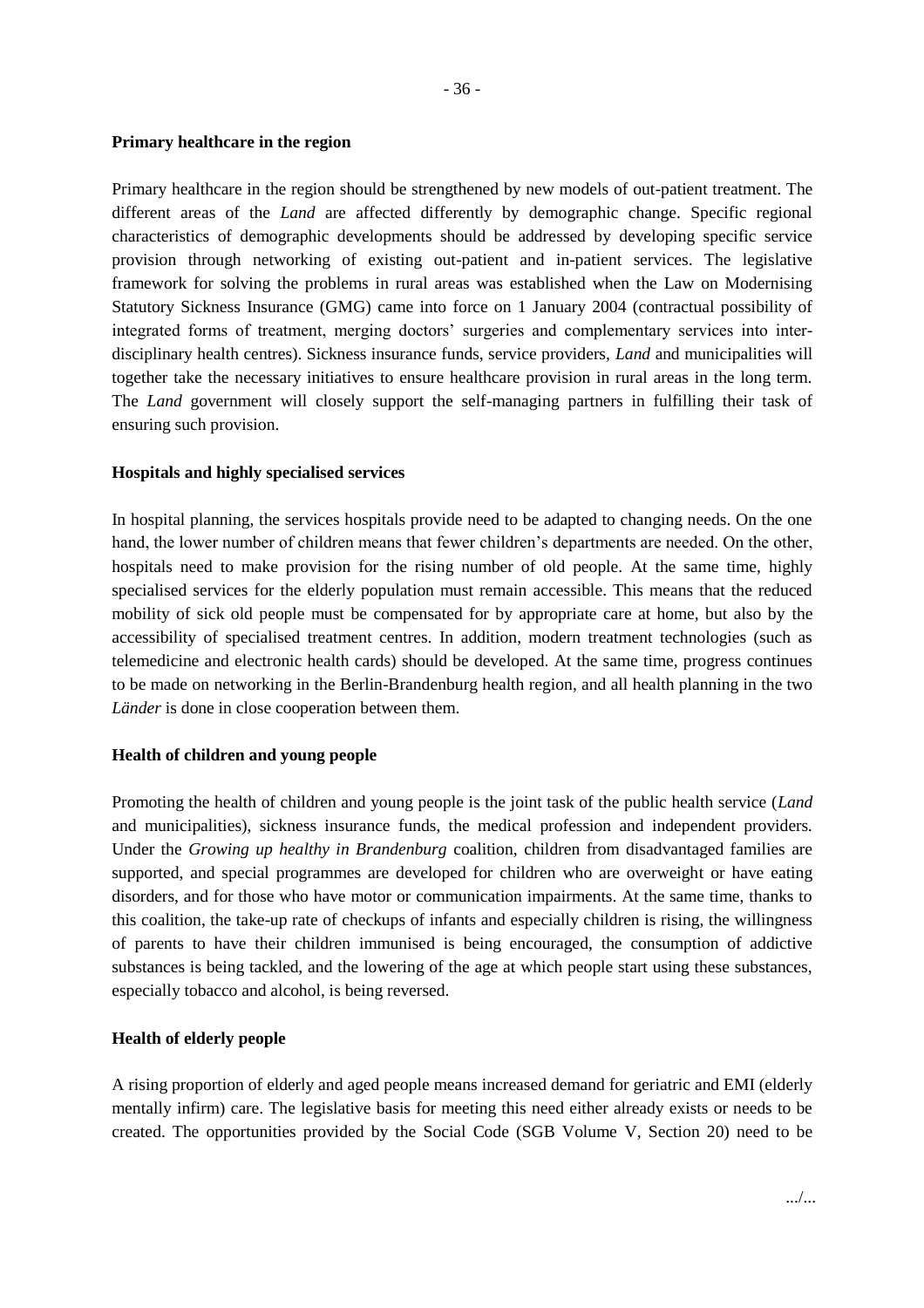implemented with determination and the needs of older people need to be given special consideration when implementing the law on prevention. Cooperation between sickness insurance funds and the public health service needs to be strengthened both at *Land* and at municipal level. Personal responsibility and programmes promoting physical and mental fitness should be reinforced, and the principles of "cure before care" (SGB Volume IX, Section 5) and "out-patient before in-patient" should be comprehensively put into practice by sickness insurance funds and other providers of rehabilitative healthcare. Clinical and complementary structures should be networked. In order to ensure that the domestic needs of those who are below the qualifying threshold for long-term care are met, the municipalities need to develop personal care services involving semi-professional helpers and volunteers.

#### **Reorganisation of financial and operational responsibility for out-patient and in-patient care**

With the aim of limiting the burden on the *Land* budget of expenditure on ancillary care services under volume XII of the Social Code, the provision of ancillary services for out-patient and in-patient care is being reorganised. Over and above this, a properly agreed system of advice and respite for relatives who are prepared in principle to provide care is necessary if the current proportion of care that is provided on an out-patient basis is to be maintained. A policy of promoting out-patient care should keep sight of all those who need assistance. The key role for creating and coordinating an advice and respite service to make the promotion of out-patient care a reality falls to the municipalities as part of their local remit for services of general interest.

#### **Ensure sufficient qualified carers**

With the aim of ensuring and developing appropriate services for advising and assisting the increasing number of help-dependent old people, the *Land* will actively seek to create the conditions in which the increasing demand for qualified carers and care assistants can be met. With this in mind, the number of *Land*-financed traineeships (initial training and third year of retraining) in colleges specialising in elderly care will be adapted to the rising demand and by introducing regulatory arrangements for training as care assistants with the possibility of fast-track additional training in elderly care. If care home operators improve working conditions in their establishments, the retention of qualified carers in the profession can also be expected to improve. In addition, Brandenburg is lobbying at federal level for changes to the law on care homes in order to support and accelerate the development of new forms of living that fall between the existing arrangements whereby people live in their own homes or in residential care homes. Discussions with the relevant associations are being held with a view to making the most of this new market.

#### 4.3 **Economy and employment**

#### **Strengthening economic growth by targeting** *Land* **funding**

To increase economic growth and create jobs, the *Land* government is currently drawing up a new, interdepartmental support strategy. The aim is to draw up a regional development strategy, agreed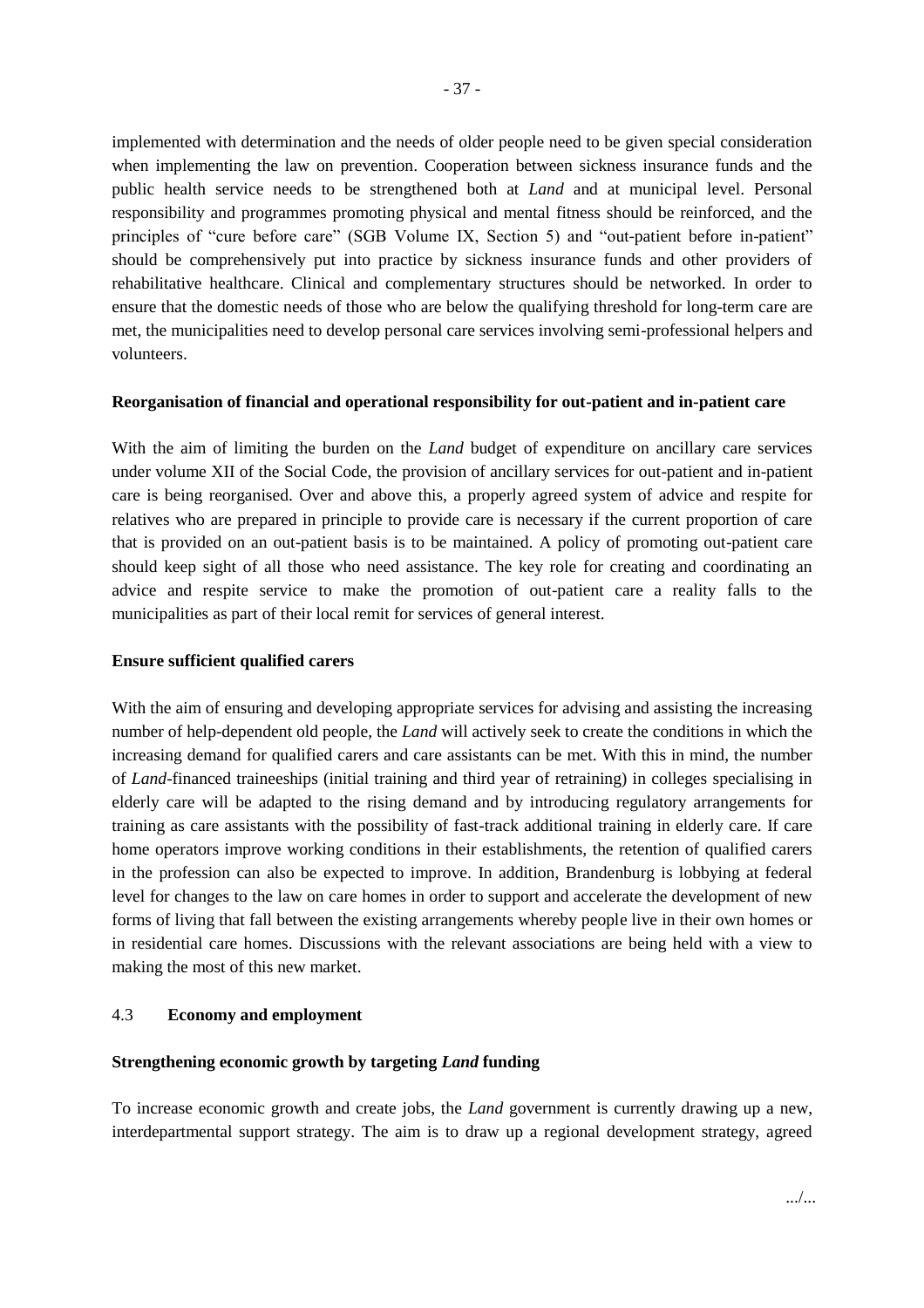between departments, for areas with above-average potential for development (regional growth centres) whilst taking into account hindrances to economic development. Strengthening regional growth centres is the job of all policy areas. Not least in view of demographic trends, such a strategy makes sense: identifying job-creating growth centres could help reduce emigration. In addition, a falling population means that greater concentration of potential is necessary for reasons of fiscal policy. An interdepartmental *Land* government working group has identified 15 regional growth centres. Based on these initial results, the *Land* government will publish a support strategy, inter alia

#### **Restructuring economic support**

for the regional growth centres, by Autumn 2005.

Over the next few years, Brandenburg will be setting new priorities for economic support policy. This will put into practice the commitments set out in the coalition agreement in the area of economic support. Building on existing strengths is at the heart of the new approach. Supporting sectors will be prioritised, replacing the previous regional approach. In particular, the SME-based nature of the Brandenburg economy will be taken into consideration. The revamped support policy thus consists of two pillars: a growth programme for SMEs, and focusing on sectoral areas of excellence. Following a structural analysis of the Brandenburg economy, the following were established as sectoral areas of excellence: biotechnology/life sciences, aeronautical engineering, media/ICT, automotive, food, energy and related technologies, geoinformation, wood processing, plastics, logistics, metallurgy and metalworking/mechatronics, mineral oils/biofuels, optics, paper, rail technology and tourism. These areas of sectoral excellence are to be strengthened through targeted sectoral strategies. With this in mind, the individual areas of excellence will be analysed for their specific needs. Appropriate strategies will then be developed with those involved in each sector. The aim is to offer each sector an appropriate package of suitable support measures.

#### **Attracting young people to agriculture**

The number of qualified young people in the agricultural professions has been falling consistently in recent years. Conversely, the loss of skilled workers and agricultural business leaders due to retirement will increase over the next few years. The *Land* government is countering this development, which poses a threat to agriculture, with a package of measures to attract young people into the sector:

- raising the awareness of agricultural businesses of where their own interests lie and encouraging them to do more, in particular with regard to the training opportunities they offer;
- better information of schoolchildren about the green professions (information stands at trade fairs and exhibitions, cooperation with employment agencies);
- introducing schoolchildren to life and work in the countryside (information from teachers about modern agriculture, information brochure on *Agriculture as a place of*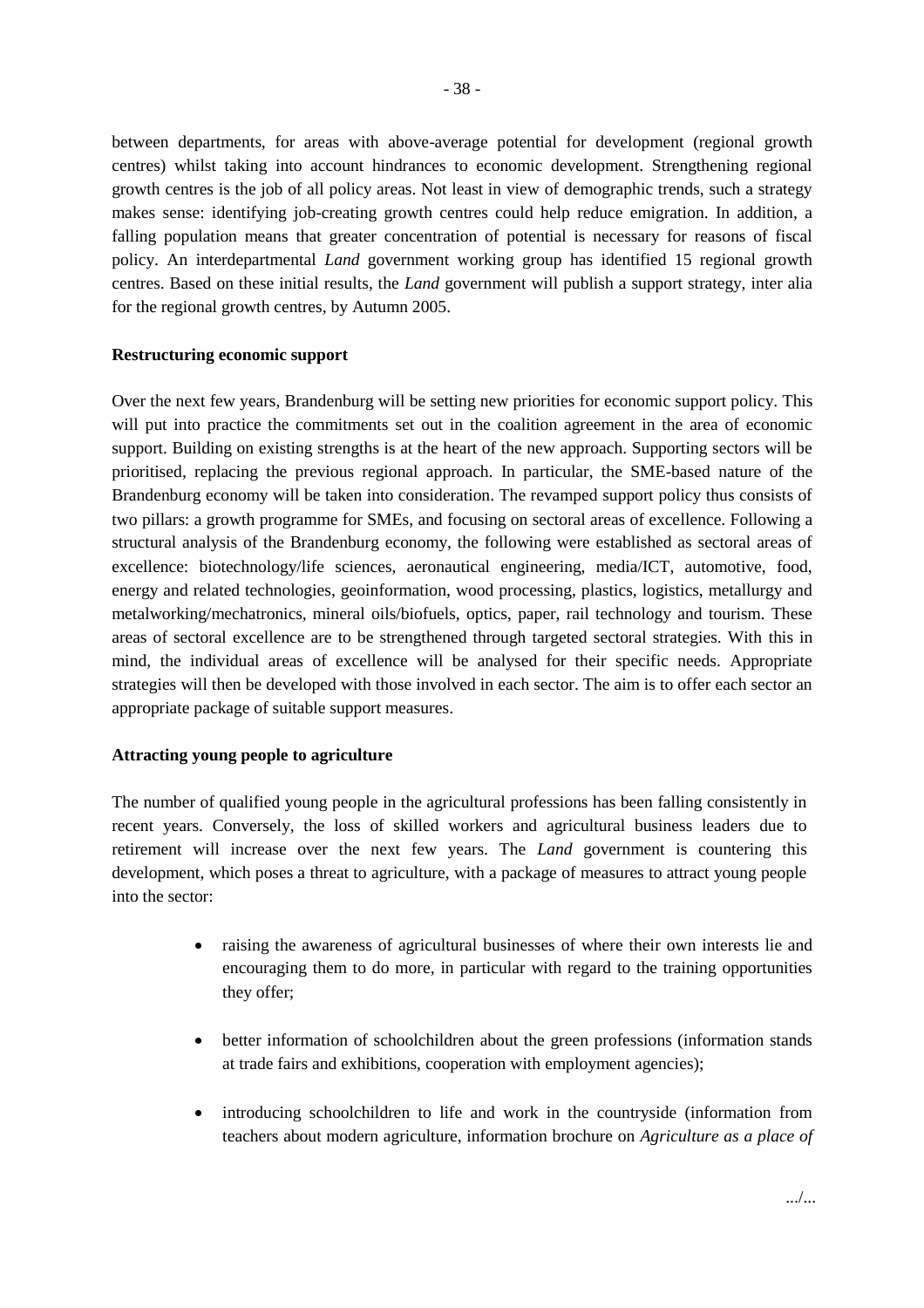*learning*, the *Schooldays on the farm* project, the *Green classroom* project as a partnership between businesses and schools to provide better information on life in the countryside, website with a presentation of all businesses providing training in Brandenburg, work experience database);

- attracting agriculture students into management of agricultural businesses (presentation of all businesses offering work experience, information events with the agricultural faculties of the Humboldt University of Berlin and the Neubrandenburg Polytechnic);
- improving skills training by introducing an e-learning component (project for *Experimenting with e-learning as part of the training of farmers*)

#### **Meeting the demand for graduates**

In order to ensure that the future demand for qualified people in the Brandenburg economy and administration is met, the proportion of those entitled to go to university who actually do so needs to be increased. For this purpose, cooperative structures for educational guidance between universities and polytechnics, schools and careers advisors need to be set up, and the concept of a structured transition to university should be developed. For these measures to be implemented successfully, the active cooperation of Brandenburg's institutes of higher education will be needed. These latter must adapt the courses they offer to changing work patterns and, by offering new conditions and forms of study, make education more attractive and more accessible to population groups which do not (yet) take part in higher education and enable those with children to study. Universities and polytechnics must offset the effects of the reduction in the length of initial training, made necessary for reasons of family policy, with systems of lifelong learning. The *Land* government and the institutes of higher education will look at how the ongoing higher education pact can rise to the challenges of demographic change.

#### 4.4 **Education and science, culture**

#### **Mobilisation of all educational reserves**

Demographic change means that there is a lack of well-trained specialists and also that the potential pool of students for a given course at a university is contracting. Both these factors could in the medium term have a seriously detrimental effect on economic development in Brandenburg. In the coming years it will therefore be more necessary than ever to mobilise all educational reserves. The central aim is to give all young people the opportunity of leaving school with qualifications and to enhance their personal capacity for training. Various approaches will be needed when developing measures and strategies for action for pre-school education and childcare and for teaching in primary schools and higher levels of education.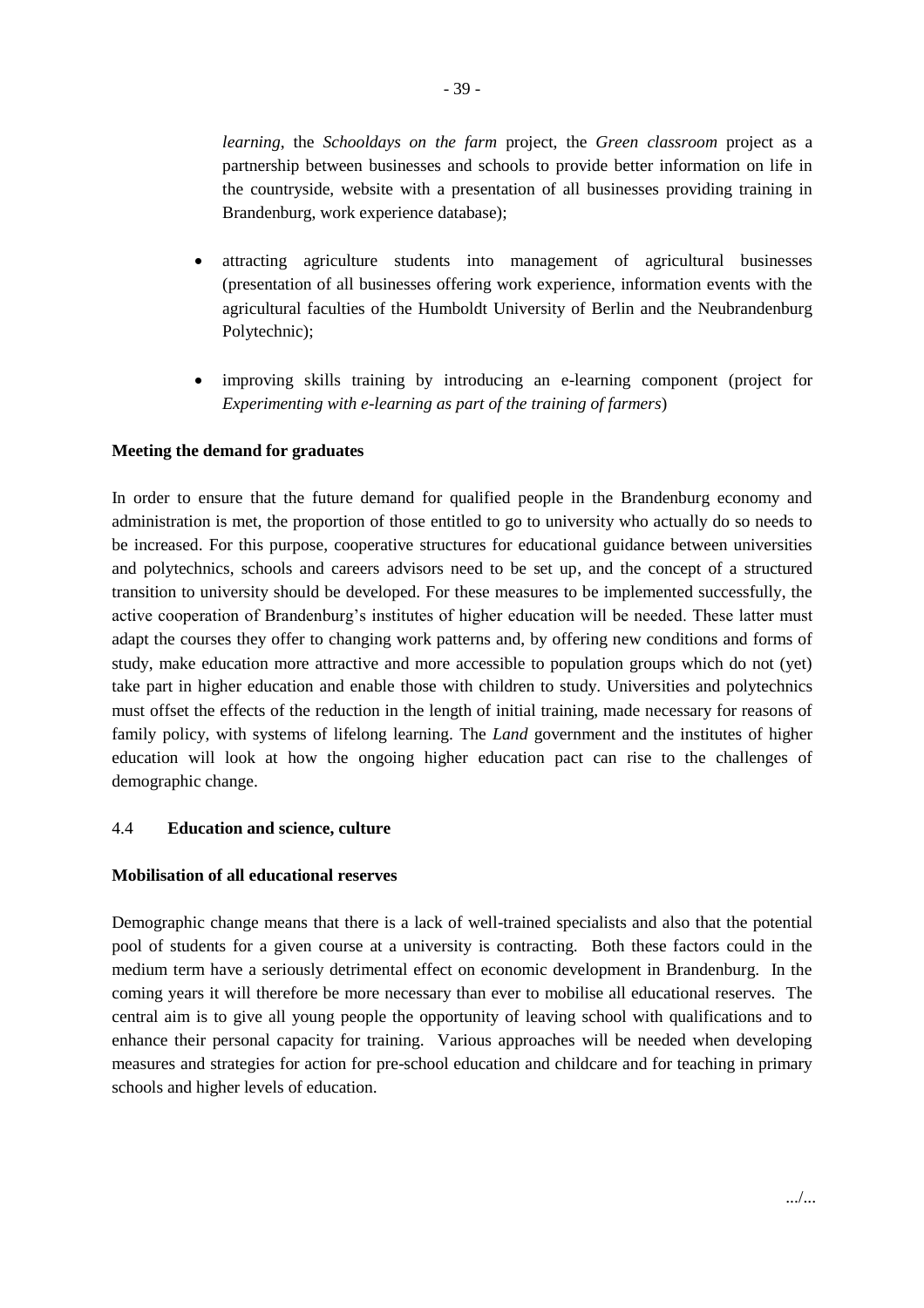- The high proportion of school children with special needs should be reduced by preventing, or at least mitigating, educational disadvantages by means of compensatory action initiated at an early stage.
- Individual needs, the risk of poor performance, lack of motivation and signs that a child may be at risk of dropping out of school need to be picked up early.
- Pre-school assessment of language development and a flexible start to schooling are particularly important at the beginning of a child's school career.
- Many cooperative projects are being carried out between schools and social services, as well as cooperation between schools and industry, to ensure that all school children are offered the opportunity to achieve qualifications and to avoid leaving school prematurely without qualifications.
- In addition to the objective of ensuring that all school children achieve qualifications, the proportion of children qualifying for higher education must also be increased.
- Compulsory testing and monitoring of children's school progress will form the basis for improved diagnostic testing. The aim is to enhance the professional skills of teachers in all forms and at all levels of school education.
- When reworking syllabuses for teacher training, due attention must be paid to the acquisition of diagnostic skills and the application of various support methods; where possible these aspects of training should be developed.

#### **Lifelong learning/further education**

In view of the decline in the working population, lifelong learning is an essential instrument for the necessary exploitation of human resources and for economic development. The further education of young adults is highly effective in compensating for disadvantages by offering them a second chance to obtain basic or further qualifications and school-leaving certificates. Basic educational programmes are being developed at present.

The middle-aged have to cope with the heavy demands of career, education of children and care of the older generation. These simultaneous demands are often incompatible with the need to obtain further vocational qualifications. And yet continually updating vocational skills is essential for this group.

Education for older people is also essential to enable them to keep up with technical and social developments. eGovernment and online administration can, for example, be successfully introduced only if the bulk of the population are familiar with the technology. The increased use of technology in accommodation for the elderly and in health care is a further example of the need for continual updating of skills for older people. Ongoing learning also makes it easier to take on voluntary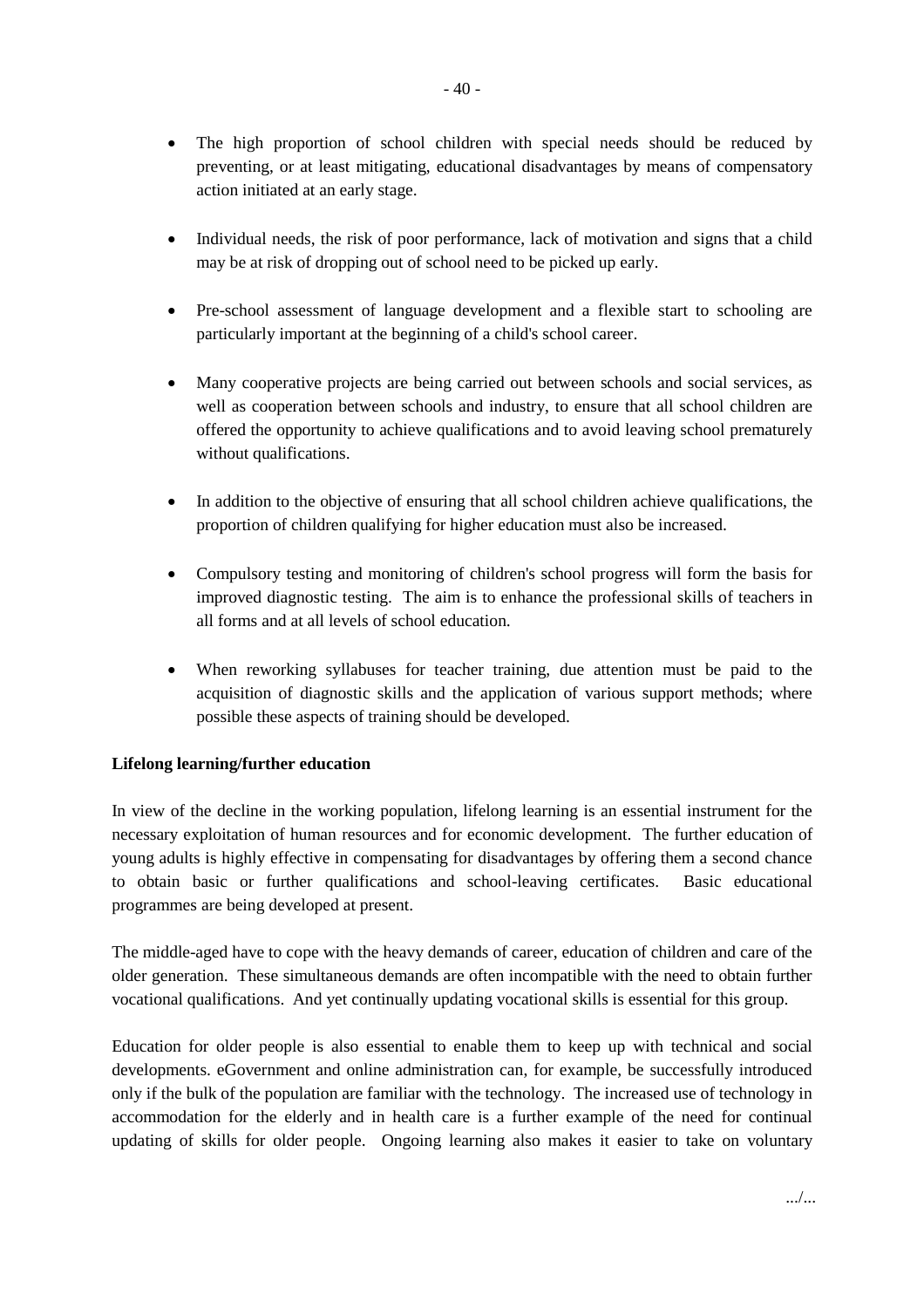commitments and to support the younger generation in school and other activities. Education for the elderly encourages social integration, makes it easier for them to find their place in society and helps them to adjust to the changes which are characteristic of old age. It promotes the capacity for dialogue between the generations and for continuing autonomy of the elderly.

Fulfilling the conditions for increasing participation in education by provision of suitable programmes and by improving infrastructure is a matter of priority. At the same time, recent advances in psychological-gerontological research, which challenge the stereotypical belief that the ability to learn declines with age, need to be communicated to a broader public. This is particularly relevant to the debate on the labour market and older workers.

The organisation of educational infrastructure will follow the process of demographic change. Networks seem to be the appropriate way of guaranteeing that further education is also available in outlying areas. Organisational principles are currently being tested.

#### **Guaranteeing capacity in tertiary education**

The government of the *Land* is seeking to stem the exodus of young people of university age to higher educational institutions in other *Länder*, to encourage graduates of Brandenburg universities to remain in the *Land* and to attract students from other *Länder* and abroad. But for this, a sufficient number of university places have to be available. In order to reduce current overcrowding and to broaden the range of courses offered, the process of increasing the number of university places available, especially in practical disciplines (the criterion being the target pupil: teacher ratio), has been completed and the process of improving study conditions is continuing. The long-term falling trend in the number of university applicants as a result of demographic change is being observed and the question addressed as to how far the plans to cut excess university places after 2008 need to be amended.

#### **Raising the awareness of cultural organisations and exchange of experience**

Culture is first and foremost a matter for the people and the task of local authorities. The government of the *Land* therefore sees it as its task to raise the awareness of local authorities and cultural bodies and associations of the changes arising from demographic trends and of their impact on cultural activities. The *Land* government will continue to support dialogue between cultural players by organising discussion forums and contributing its own views on possible and necessary reactions, for discussion. It will also reach agreement with the governments of other *Länder* on joint, inter-*Land* support for cultural and artistic activities in border regions, and it will promote the exchange of experience on successful models for adapting cultural policy to demographic change in the Permanent Conference of Ministers of Education and the Arts.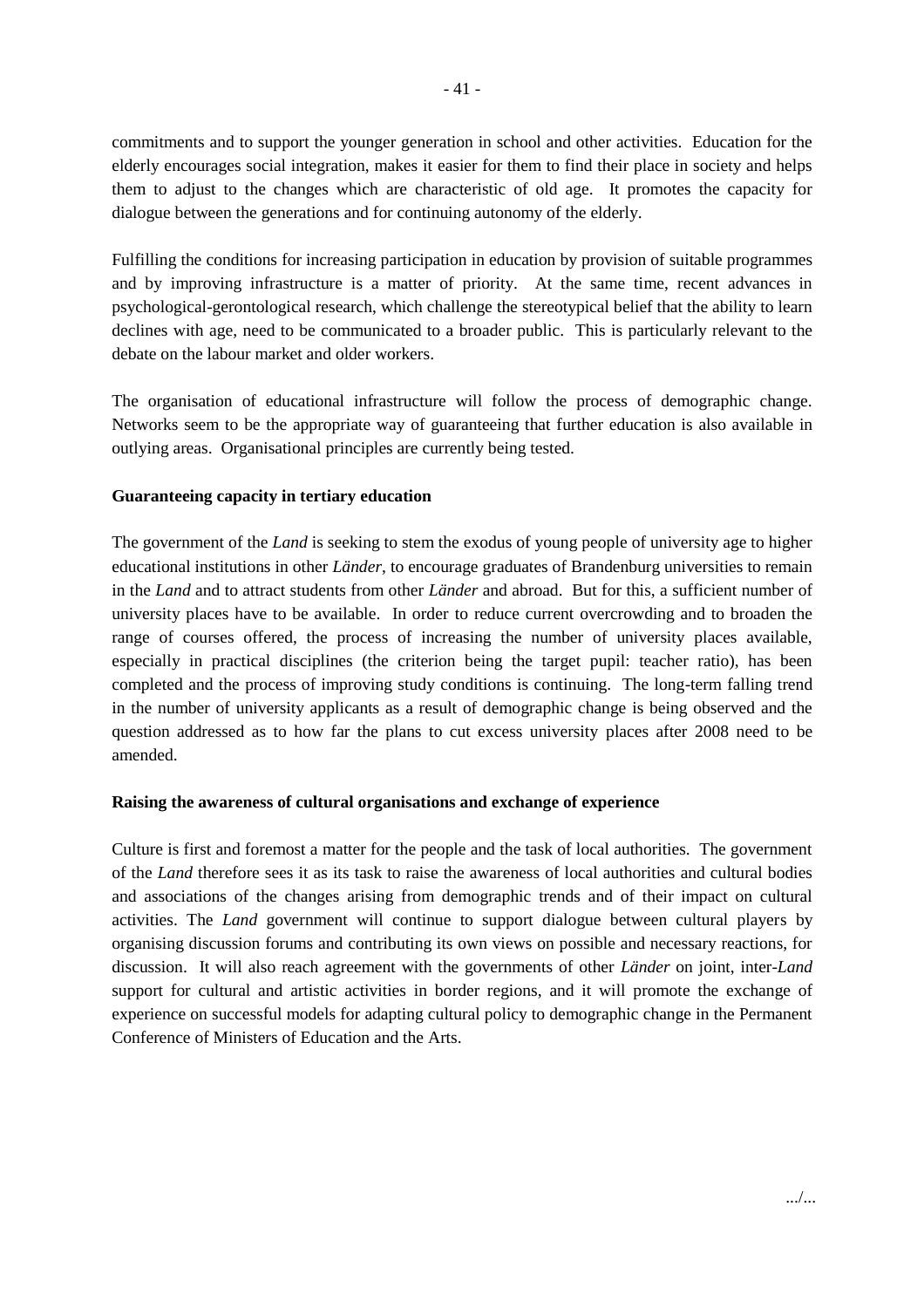## **Supporting the reorganisation of cultural infrastructure in municipalities**

The *Land* government intends, to the extent that its resources allow, to promote models for the reorganisation of municipal cultural infrastructure. The emphasis will be on concentration and increasing the efficiency of cultural services, greater geographical coverage, coordination with the activities of social, youth and child-related infrastructure, exploiting potential for cultural tourism and promoting ways of boosting financial independence of public support. Particular emphasis will be placed on planning and managing cooperation between local authorities in the region concerned, and on the involvement of private-sector partners.

## 4.5 **Safety and the law**

## **Fire and rescue services**

Ensuring that the fire and rescue services are in a state of readiness, particularly in thinly populated regions, is becoming an increasing challenge. In rural areas coverage is provided by local, voluntary firefighters. There is continuing demand for management training in voluntary fire services, which underpins the high quality of operational decision-making. And yet, in Brandenburg as in all the other *Länder*, demographic trends are making it necessary to seek new avenues for recruitment. In addition to seeking potential future recruits in schools, recruitment campaigns could also target women. Every seventh firefighter is in fact now a woman. A publicity campaign spearheaded by the Brandenburg Fire Service Association is currently underway to encourage more women to join the voluntary fire services.

The existing 15 integrated management centres will be merged into four integrated regional management centres. By combining tasks and integrating the personnel of the four professional fire services cost and staff savings will be generated.

#### 4.6 **Regional development, infrastructure, environment**

#### **Revision of regional planning instruments**

Against the background of demographic change, it is the responsibility of the *Land* government to prepare for the future by assessing and adapting regional planning generally, but above all with regard to the viability of urban centres - especially in the outer development area (the part of the *Land* of Brandenburg outside the immediate Berlin catchment area), taking account of the results of the structural reform of municipalities. Not only from the point of view of growth but particularly against a background of population decline, urban centres require a multidisciplinary approach in order to ensure the availability of services. The aim of the adaptation of the system of urban centres is to guarantee essential services in changed demographic and financial circumstances by:

- concentration on priority centres with suitable functional and performance characteristics,
- underpinning viability by adapting the catchment areas of urban centres, and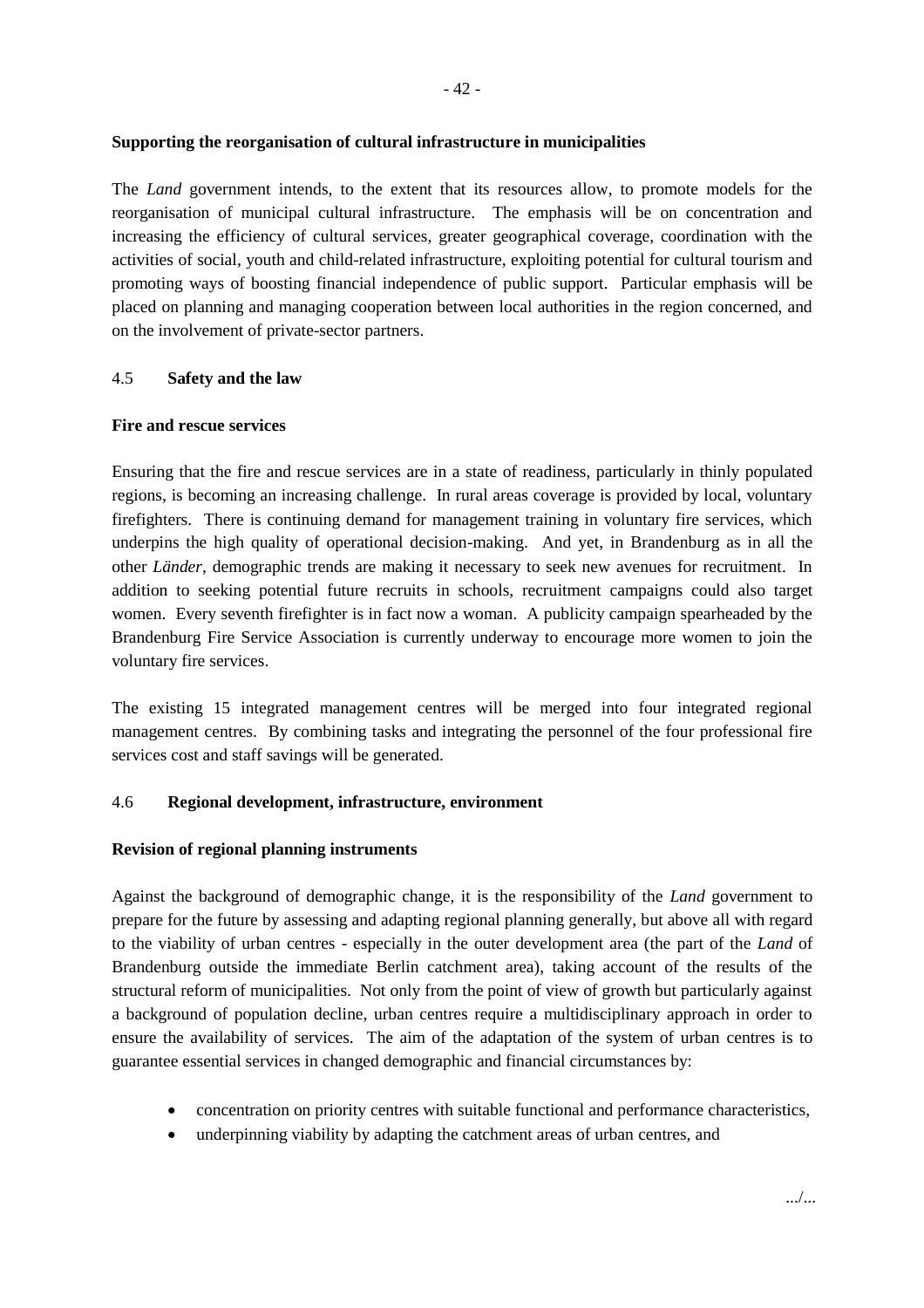streamlining the hierarchy of urban centres (three-level hierarchy of high, medium and low-level centres).

And here account needs to be taken of the structural differences between the outer development area and the immediate environs of Berlin peri-urban zone. It is also necessary to define spatial requirements and those relating to specific policy areas in the light of demographic factors. As far as the system of urban centres is concerned, this means formulating the various essential service functions in different policy areas, in accordance with the hierarchical system, within the framework of a system of spatially differentiated objectives (immediate area, more distant areas).

#### **Urban redevelopment**

The consequences of population decline are being felt with particular intensity in cities: empty housing, urban infrastructure under economic pressure, whole areas of cities on the verge of becoming unviable, deteriorating image. Changing population structures also have an impact on the demand for services. Implementing a family policy to counteract the process of demographic change requires cities and residential areas which are attractive to families and children. The *Stadtumbau Ost* redevelopment programme provides a comprehensive set of instruments to facilitate adjustment to changed conditions; it aims to solve the most pressing problems, sets out an approach to urban redevelopment and makes provision for demolition and urban regeneration measures.

At the same time these changed conditions are a test of the durability of urban development and housing policy. Under the umbrella of the urban redevelopment master plan an integrated system is being developed to identify new areas and scope for action and to map out the strategy for future action. The draft master plan is scheduled to be submitted in November 2005.

#### *Impuls 2005* **- a new mobility plan for the region**

The sharply falling population density in the already thinly populated rural and outlying areas of the *Land* makes it necessary to adapt existing public transport services. Thus, the *Bahnkonzept 2009* programme is to be reviewed and parallel bus and rail services rationalised. Sections of the rail network, the existence of which is no longer justified by passenger numbers, will be closed. But, in parallel, new and additional services will have to be developed. Basic transport services will have to be provided for people without cars and viable services and forms of financing developed. The participation of the districts of Barnim, Oberhavel and Uckermark in the *Impuls 2005* programme made it possible to gather initial experience and to test ways of developing and implementing a new integrated system using conventional scheduled rail and bus services in conjunction with flexible, locally organised services such as taxibuses, special event buses, shuttles and community buses. The technical and organisational arrangements will be put in place for day-to-day operation. Another key project objective is to test the extent to which project results are relevant to other providers of mobility services or other regions. Optimum organisational, operational, financial and legal bases and arrangements are to be sought for responsibility, communication and cooperation.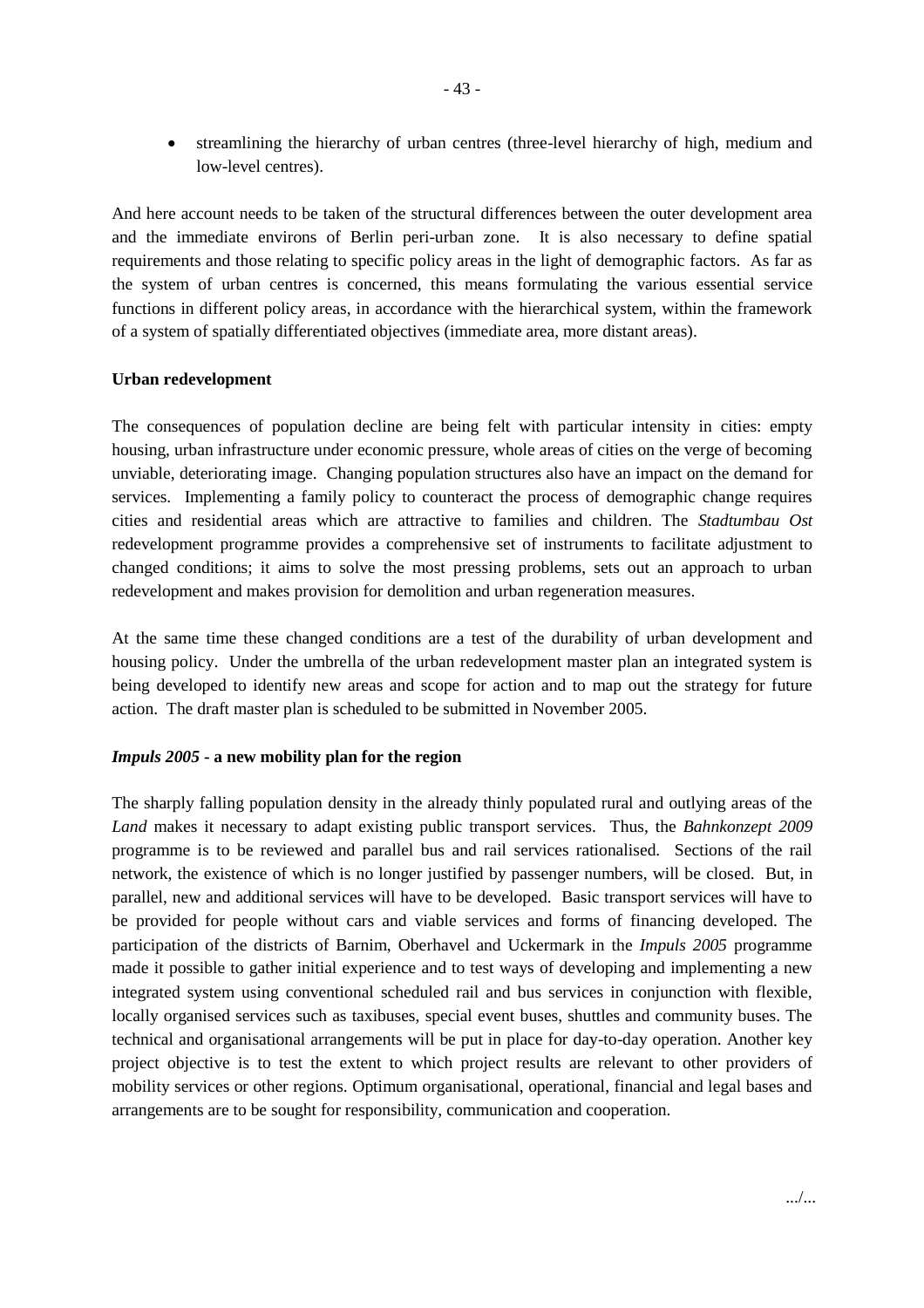#### **Further development of the road network plan**

The population, economic and transport forecasts of the early 1990s which were originally used as a basis for federal road network planning and the *Land's* own planning will need to be adjusted in line with subsequent developments and new forecasts, and updated in the light of changes in *Land* planning instruments. Accordingly, the conceptual basis for road planning which builds on these must be further developed. The decline in the population and in the number of jobs available which goes hand-in-hand with the process of demographic change is affecting transport demand, particularly in the outer development area, and thus mobility habits. As transport services cease to be economic owing to lack of demand, changes (alternative approaches) and cuts in local public transport are to be expected, with more people travelling by car. In principle the existing road network is able to absorb these new mobility demands. But for financial reasons it is impossible to ensure that the same level of quality is maintained throughout the road network.

The aim of continuing the hierarchically organised road network plan is thus to lay down priorities for new road building and maintenance of the existing network, as well as for the adaptation, based on need and network considerations, of the development standards applied to the federal and *Land* road network, with due regard to trans-regional and regional traffic trends. New building will mainly focus on motorways and heavily used federal trunk routes. The development of existing through routes in urban areas will in future be given priority over the building of new bypasses.

#### **Integrated approaches to rural development**

The declining population is endangering the countryside as a place to live and work. The countryside is becoming less attractive both to the local population and to potential new residents as a result of its inadequate economic dynamism. The life of the countryside is more obviously shaped by local residents than is the case in towns. This is a major challenge for those local residents who (usually voluntarily) shape the destinies of their fellow citizens as mayor, municipal councillor or as "ordinary" citizens. Rural development measures will in future be promoted on the basis of integrated rural development plans (ILEKs). And here the objectives for the *Land* are to establish spatial and conceptual priorities and to initiate competition between participating regions, with implementationreadiness and project quality being the main criteria when deciding which measures are to receive support. Furthermore, local initiatives by municipalities, firms, associations and private individuals are to be supported in order to harness self-reliance, networking and the bottom-up principle more than hitherto for the purposes of rural development. Support will be channelled towards these activities. The measures receiving support will aim to increase regional added value and to create jobs, and will open up opportunities for public-private partnership.

#### **Consequences for water supply and waste-water treatment**

Water supply and waste water treatment will be particularly affected by demographic change in the rural regions and small towns of the new *Länder*. In the framework of the Water and waste water working group of the *Länder* (LAWA) only short-term measures have so far been required at plant